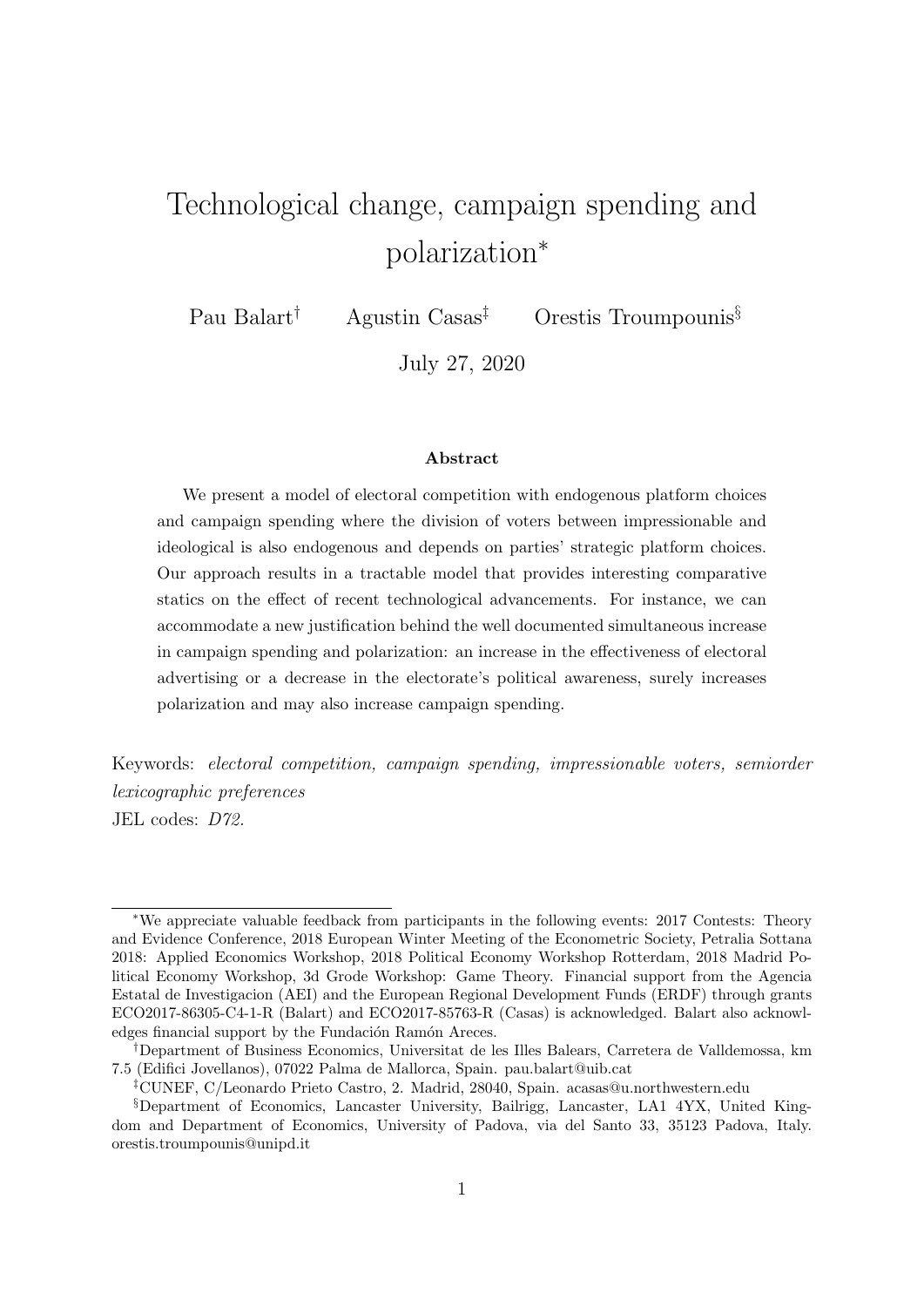## 1 Introduction

Political campaigns are shaped by institutional and technological advancements as much as any other activity. For instance, the introduction of national TV in the United States gave place to the irruption of the advertising industry and allowed for a gradual introduction of candidate-centered professional campaigns [\(Hirano and Snyder, 2019\)](#page-38-0). Similarly, the spread of internet gave place to the boom of social networks, which became the favorite platforms for voters to obtain information about candidates, and viceversa.<sup>[1](#page-0-0)</sup>

Coincidentally, as these technological improvements were incorporated into campaign management strategies, both campaign spending and platforms' polarization increased significantly in the U.S. For instance, polarization – steadily increasing in the liberalconservative axis since the Second World War – recently reached levels not seen since the Reconstruction era.[2](#page-0-0) Similarly, campaign spending in the US has increased since the 1960s (in real terms) but specially so since the turn of the century.[3](#page-0-0)

It is often argued that technology, especially the fine targeting possibilities that come along internet and social media, is responsible for this simultaneous increase in polariza-tion and spending.<sup>[4](#page-0-0)</sup> But for [Hirsch](#page-38-1) [\(2019\)](#page-38-1), spatial models of electoral competition – the most extended framework for studying polarization– typically do not support this argument (e.g., [Herrera et al. 2008;](#page-38-2) [Carrillo and Castanheira 2008;](#page-37-0) [Ashworth and Bueno de](#page-36-0) [Mesquita 2009\)](#page-36-0). Hence, our main contribution is to provide a new channel for these stylized facts, with a comprehensive spatial model that depicts a causal relationship between the digitization of the economy and the empirical observations above.

We analyze the effects of technological changes on campaign spending and polarization by combining the two seminal models of [Downs](#page-38-3) [\(1957\)](#page-38-3) and [Tullock](#page-40-0) [\(1980\)](#page-40-0). In more detail, two office motivated parties first choose their electoral platforms and then decide upon the optimal level of costly electoral advertising. Voters instead are either impressionable and vote à la Tullock, or ideological and vote à la Downs as in the seminal papers by

<sup>1</sup>According to [Gottfried and Shearer](#page-38-4) [\(2016,](#page-38-4) [2017\)](#page-38-5); [Broockman and Green](#page-37-1) [\(2014\)](#page-37-1), more than 60% of adults used internet to watch news by 2016 and one year later, adults used internet almost as often as TV to obtain news.

<sup>2</sup>According to the most used measured of polarization, DW-Nominate scores, polarization increased unambiguously since the end of the Second World War [\(Poole and Rosenthal, 1984\)](#page-40-1). Specially so since the 1980 [\(McCarty et al., 2006\)](#page-39-0). Moreover, the polarization levels reached by the Senators elected in 2015 is only comparable to the levels after the American Civil War (known as the Reconstruction era). See <https://legacy.voteview.com/> for the raw data. Outside the U.S., similar trends are reported for other OECD countries [\(Boxell et al., 2020\)](#page-37-2).

 $3$ The raw data can be seen at <https://www.fec.gov/data/elections/president/2016/>, but for an explanation and additional references see [Nickerson and Rogers](#page-39-1) [\(2014\)](#page-39-1); [Herrera et al.](#page-38-2) [\(2008\)](#page-38-2).

<sup>&</sup>lt;sup>4</sup> [\(Nickerson and Rogers, 2014\)](#page-39-1) argue that the capacity for storing data is a turning point for campaign managers to turn to fine targeting of mobilization strategies and ads. Additionally, [Allcott et al.](#page-36-1) [\(2020\)](#page-36-1); [Allcott and Gentzkow](#page-36-2) [\(2017\)](#page-36-2) among others show evidence that links technology and polarization, in particular the use of social networks like Facebook.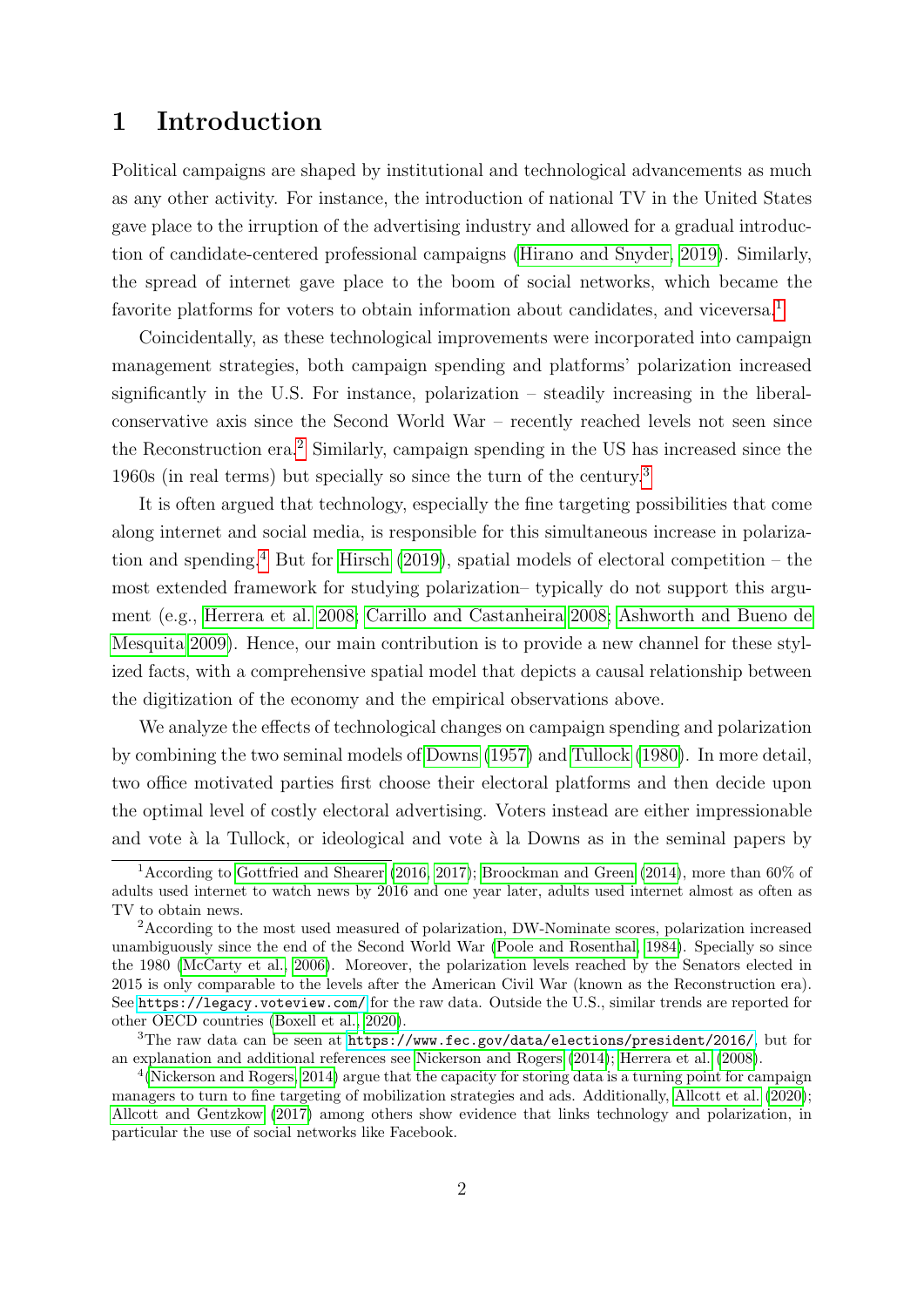[Baron](#page-37-3) [\(1994\)](#page-37-3); [Grossman and Helpman](#page-38-6) [\(1996\)](#page-38-6). Ideological voters support the party that proposes the platform closest to their bliss point. Hence, parties compete for a share of ideological voters as if they were competing in a Downsian model of electoral competition. On the contrary, impressionable voters are swayed towards one party or the other by costly electoral advertising. Given each party's electoral advertising, the effectiveness of the latter determines the fraction of impressionable voters that supports each of them.

An important novelty of our approach is that we allow for the split of voters to be endogenous. The endogenous division of voters across the two types depends on the differentiation between the proposed platforms, with the fraction of ideological voters increasing in polarization. This assumption captures the idea that the more diverse platforms are, more voters vote based on their ideological preferences since platforms become "salient". On the contrary, when parties' platforms are similar, voters may have a "hard" time or little interest in distinguishing them, and turn to electoral advertising that determines (probabilistically) their voting behavior. Alas intuitive, one way to formalize this behavior is that voters' preferences are described by a lexicographic semiorder (see [Luce 1956;](#page-39-2) [Tversky 1969;](#page-40-2) [Rubinstein 1988;](#page-40-3) [Leland 1994;](#page-39-3) [Manzini and Mariotti 2012\)](#page-39-4), consistent with the notion of the "just noticeable difference".[5](#page-0-0) With such preferences, each individual chooses which party to support on the basis of platforms, but only if those are different "enough" (i.e., above a certain threshold). If the platforms are not sufficiently different, then the voter is influenced exclusively by parties' electoral advertising.

By endogenizing voters' types depending on the electorate's political awareness, we maintain parties' well established incentives to polarize and soften the advertising stage as in the literature of endogenous platforms and electoral advertising where platforms' choice and campaign spending can be thought as horizontal and vertical differentiation models. Typically, when the marginal return of the vertical component is large, the incentives to invest in this dimension are large as well. Thus, in order to soften the vertical competition, agents differentiate more horizontally. Nevertheless, and in contrast to most of the previous contributions – that we later discuss in detail– our model predicts that technology change can simultaneously increase polarization and electoral spending. Additional differences to previous works on this topic are: i) equilibrium platforms are unique and in pure strategies when parties are symmetric, ii) we provide a tractable setting for the analysis of asymmetric parties (e.g., in their marginal cost of campaigning), and iii) we analyze three different channels in which technology may affect polarization and electoral spending.

The above sketched model encompasses the effect of technological changes on elec-

<sup>&</sup>lt;sup>5</sup>In experimental psychology, the Weber-Fechner law remarks that the "just noticeable difference" is not necessarily influenced by the physiological but rather by psychological factors. The law states that the just-noticeable difference is increasing in the absolute level of the subtracts [\(Falmagne, 2002\)](#page-38-7).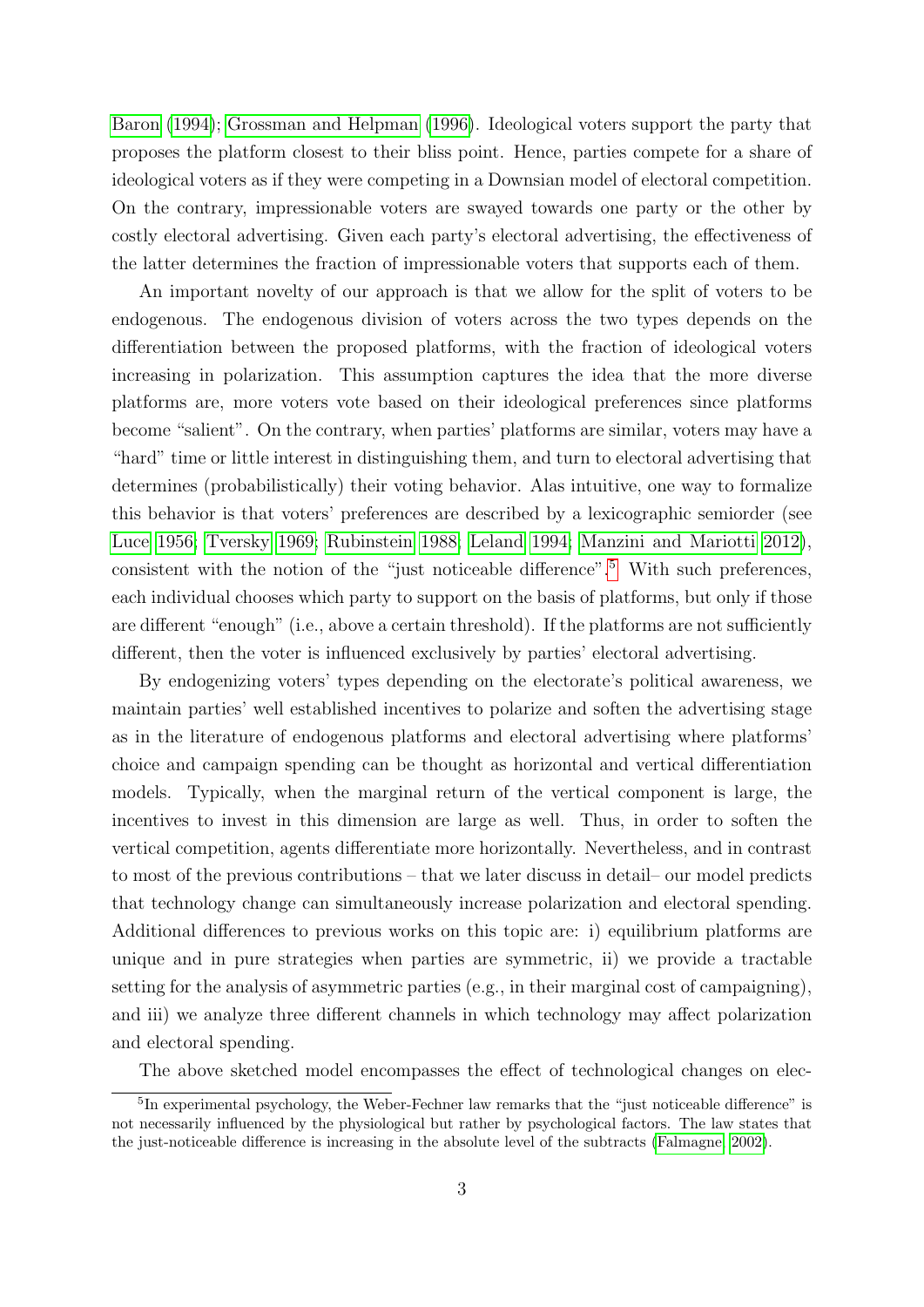toral competition through three distinct and non-mutually exclusive channels. The first two reflect the way campaigns for impressionable -Tullock- voters are conducted and how technology and changes in campaign management affect a) the effectiveness, and b) the cost of electoral advertising. One could reasonably argue that recent technological advances have increased the effectiveness of electoral advertising since campaigns can be well targeted, and have decreased the *marginal cost of advertising* given the possibility of reaching large masses. The third channel captures how technology affects electoral competition through the electorate's political awareness and the endogenous division of voters to impressionable and ideological. Political awareness is captured by the conversion rate at which impressionable voters become ideological as polarization increases. Although there is no consensus on the historical evolution of this conversion rate (or the citizen's awareness) we show how it affects electoral competition and discuss its implications.

Consider first an increase in the effectiveness of electoral advertising. Since every dollar spent on campaigns leads to higher returns, parties have incentives to symmetrically increase their campaign spending (spending effect). To mitigate such increase in electoral advertising, parties have incentives to polarize their platforms and reduce the number of impressionable voters and hence their spending (polarization effect). If the spending effect dominates, campaign spending and polarization increase simultaneously and can explain the observed trends in US politics. If instead the polarization effect dominates, an increase in the electoral effectiveness is overcompensated by an increase in polarization and campaign spending decreases. Actually, the effectiveness of electoral advertising proves crucial if one wants to explain the simultaneous increase in campaign spending and polarization in terms of campaign management. A decrease in the marginal costs of running a campaign does not affect neither polarization nor total spending. While a decrease in the marginal cost of advertising leads to more advertising, the lower marginal cost of the latter leaves campaign spending and polarization unaffected. Finally, the conversion rate at which impressionable voters become ideological when polarization increases affects both campaign spending and polarization in a similar manner as a change in the effectiveness. If one wants to explain the simultaneous increase in polarization and spending exclusively through this channel, then one would require that the conversion rate has been decreasing, meaning that voters do not respond much to changes in platforms. Such low conversion rate could be attributed for example to a "media malaise", possibly associated with mistrust of politicians and disenchantment with politics [\(Norris, 2000;](#page-40-4) [Newton, 1999\)](#page-39-5).

Luddites would argue that our results highlight the pervasive effects of technological improvements. While it is true that the adoption of new technologies alters the status quo, there are more optimist interpretations of our results. First of all, if one party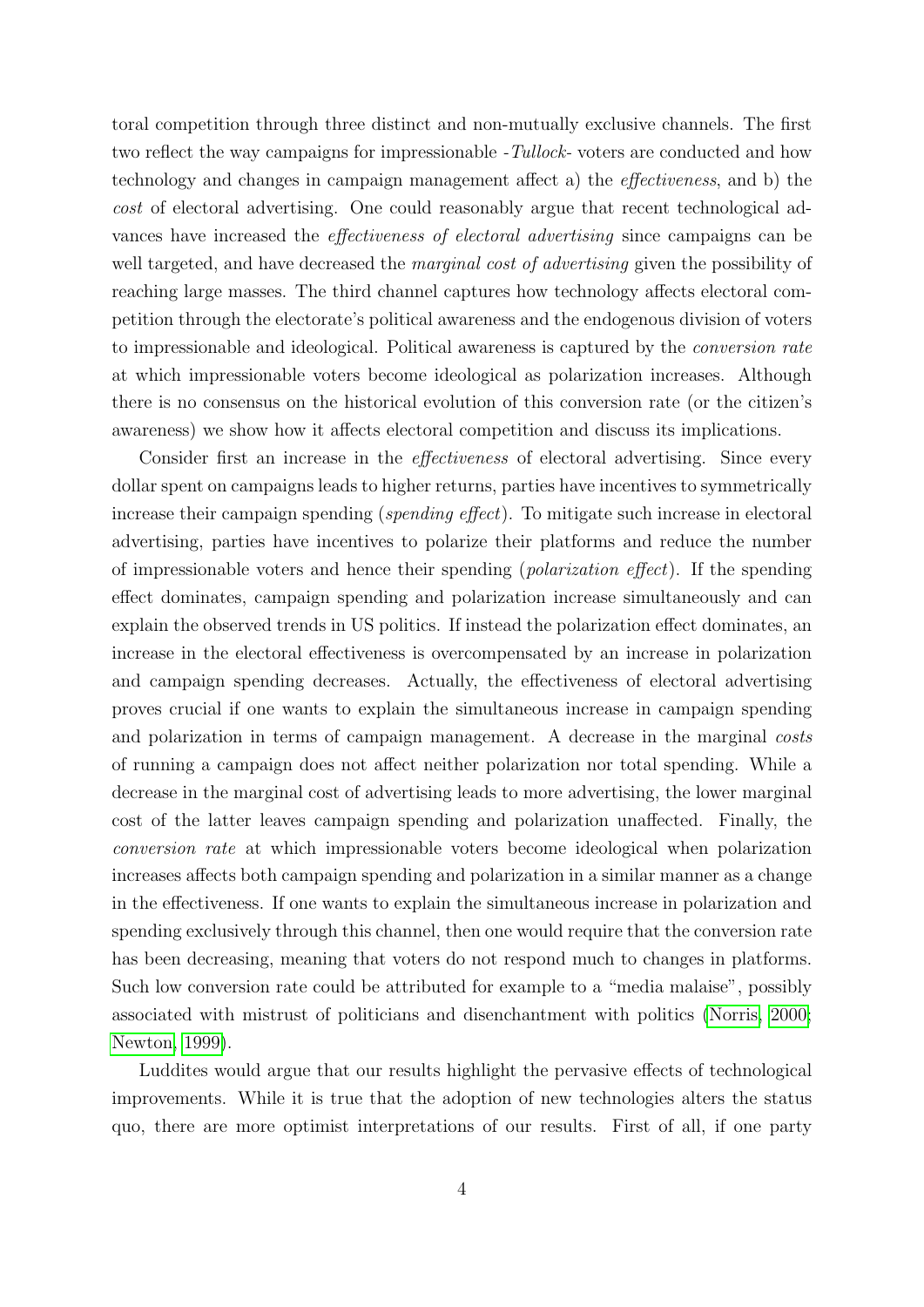has a comparative advantage in advertising, it chooses a more centrist policy and it is then more likely to win. That is, in expectation, in spite of party polarization, the implemented policies are more centrist. More generally, we provide a comprehensive and flexible theoretical framework that allows for a detailed understanding of the link between technology and polarization. Hence, this model would allow for theory-based empirical research and informed regulatory recommendation on controversial topics: spending caps, treatment of personal data, etc.

## 1.1 Related Literature

In terms of methodology and results, our work contributes to several strands of the literature.

Technology, Polarization, and Campaign Spending: In terms of research question and methodology the closest papers are by [Herrera et al.](#page-38-2) [\(2008\)](#page-38-2) and [Hirsch](#page-38-1) [\(2019\)](#page-38-1) who incorporate changes in campaign technologies in a spatial model of electoral competition and focus on polarization and spending. Contrary to us, [Herrera et al.](#page-38-2) [\(2008\)](#page-38-2) show that an improved campaign technology reduces polarization. This is because while in our model polarization softens competition in the electoral advertising stage (as the endogenous valence literature), in their model it has the exact opposite effect. [Hirsch](#page-38-1) [\(2019\)](#page-38-1) instead can also explain the simultaneous increase in polarization and campaign spending but there are several distinctive features between our and their paper. In [Hirsch](#page-38-1) [\(2019\)](#page-38-1), polarization arises "because of spending" (i.e., candidates polarize because they can compensate distance to the median with higher spending), while in our case, polarization precisely arises to reduce spending. In terms of results our papers also differ. For example, we are obtaining non-monotonicity in campaign spending, equilibrium platforms in pure strategies, and the possibility of platform convergence in equilibrium. Also the way we model and motivate technology is quite different (e.g., we consider different levels of noise in the contest compared to the all pay auction which is the extreme case of our technology we do not consider).

[Prummer](#page-40-5) [\(2020\)](#page-40-5) provides interesting recent work along the same research question but analyzed in a non-spatial setting. She focuses on changes in targeting technology and fragmentation of media networks as determinants of polarization. By characterizing candidates' optimal policy proposals and corresponding targeting strategies, [Prummer](#page-40-5) [\(2020\)](#page-40-5) shows that recent improvements in targeting technology could have lead candidates opting for extreme policy proposals targeting a narrow subset of voters.

Salience and focusing in elections: We are contributing to a recent growing literature on behavioral political economy by thinking of our model as one of endoge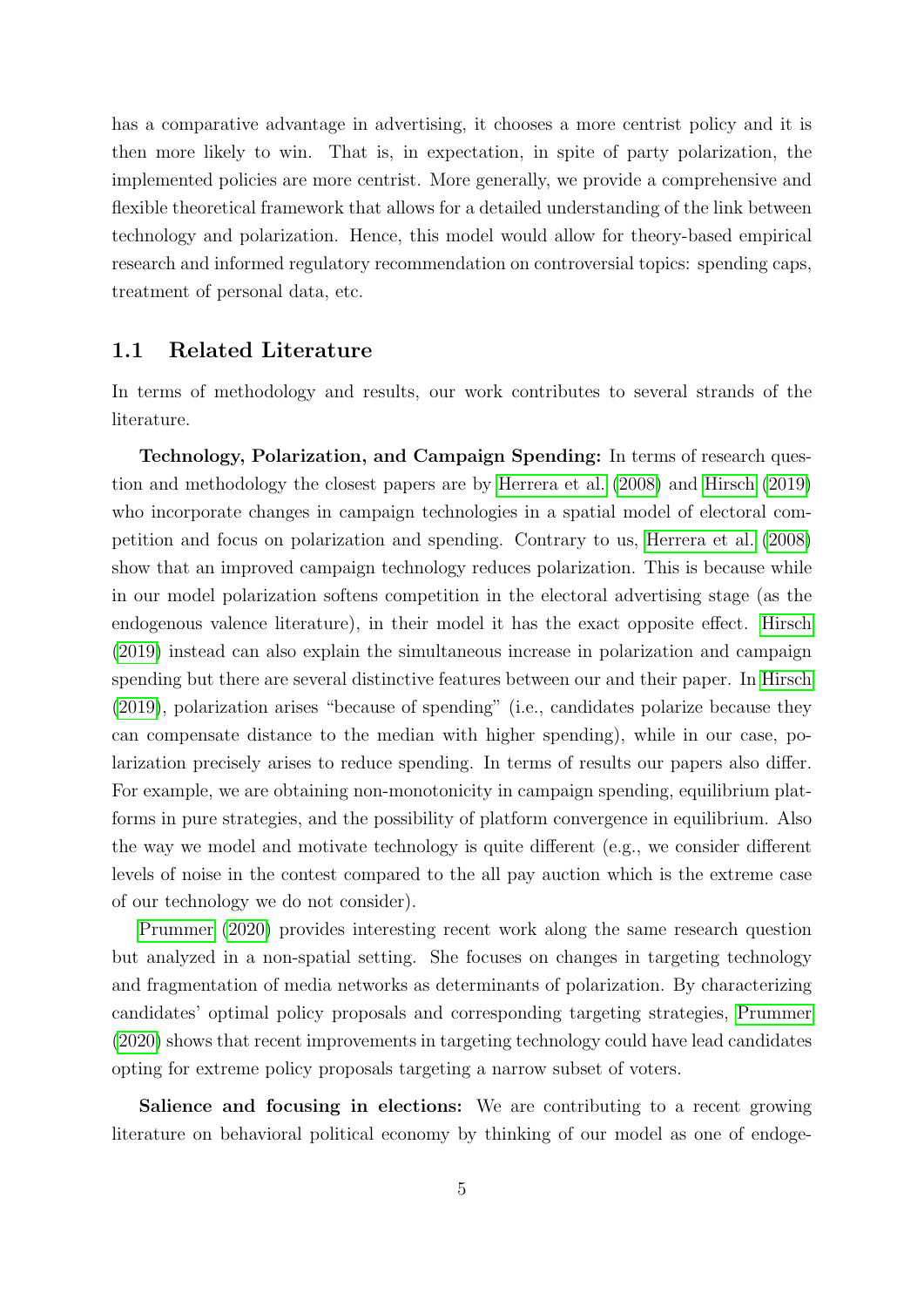nous valence where rather than additive separable preferences over platforms and campaigns, individuals have semiorder lexicographic preferences (see [Luce 1956;](#page-39-2) [Tversky](#page-40-2) [1969;](#page-40-2) [Manzini and Mariotti 2012;](#page-39-4) [Rubinstein 1988;](#page-40-3) [Leland 1994\)](#page-39-3).<sup>[6](#page-0-0)</sup> This assumption is in line with salience models where decision makers overweight attributes that exhibit greater differences in the available choice set [\(Bordalo, Gennaioli, and Shleifer 2012,](#page-37-4) [2013a,](#page-37-5)[b,](#page-37-6) [2015;](#page-37-7) [Bushong, Rabin, and Schwartzstein 2017;](#page-37-8) [K˝oszegi and Szeidl 2012;](#page-39-6) [Spiegler 2014\)](#page-40-6).[7](#page-0-0) [Callander and Wilson](#page-37-9) [\(2006\)](#page-37-9) and Nunnari and Zápal [\(2017\)](#page-40-7) introduce related contextdependent preferences in political economy models. In the former, the utility of voting depends not only on the direct benefits of turnout but also on the context, i.e., the candidates' polarization. In the latter, the authors provide a model of "focusing", where voters attention is captured more on the issues that candidates' proposals differ more. Similarly, Amorós and Puy [\(2013\)](#page-36-3); Aragonés, Castanheira, and Giani [\(2015\)](#page-36-4); [Denter](#page-38-8) [\(forthcoming\)](#page-38-8) focus on electoral competition models when parties have the ability to affect the relative salience of different issues via their strategic actions (e.g., allocation of time or effort). In our model, parties' strategic actions affect the salience of platforms versus advertising, and hence voters in the society split among those casting votes either in an informed or uninformed manner. Therefore, although very different in nature, our model links with recent literature where some voters may be partially informed regarding parties' policy proposals (Aragonès and Xefteris, 2017a; Eguia and Nicolò, 2019).

Endogenous Valence: In that literature (e.g., [Carrillo and Castanheira](#page-37-0) [\(2008\)](#page-37-0); [Iaryczower and Mattozzi](#page-38-10) [\(2013\)](#page-38-10) among others), voters typically have additive separable preferences over platforms and valence. In the closest work to ours [\(Ashworth and](#page-36-0) [Bueno de Mesquita, 2009;](#page-36-0) [Zakharov, 2009\)](#page-41-0), platform diversification softens the competition in the valence accumulation stage.[8](#page-0-0) These dynamics are exactly the ones presented in our model through the endogenous division of voters to ideological and impressionable. Our model, however, proves more tractable than models with additive separable preferences. In contrast to [Ashworth and Bueno de Mesquita](#page-36-0) [\(2009\)](#page-36-0), our model admits a pure strategy equilibrium in the platform stage for most parametrizations and does

 $6T<sub>0</sub>$  the best of our knowledge we are the first to consider an endogenous division of voters across ideological and impressionable in a long literature following [Baron](#page-37-3) [\(1994\)](#page-37-3); [Grossman and Helpman](#page-38-6) [\(1996\)](#page-38-6). This is an independent contribution of the model attributed to the different structure of voters' preferences than those typically assumed.

<sup>7</sup>Semiorder lexicographic preferences can be seen as a particular case of salience in which: a) only the difference in one attribute (policy platforms) is relevant to assign the weight of each dimension, and b) individual weights on each attribute are discrete and take value 0 or 1. In aggregate terms, our assumption on the endogenous division of voters across types has a similar effect to the one of salience at the individual level: the smaller the distance between platforms, the smaller is their weight on the final outcome of the electoral competition.

<sup>8</sup>The opposite effect may occur when parties have ideological motives [\(Epstein and Nitzan, 2004;](#page-38-11) Cardona, De Freitas, and Rubí-Barceló, 2018) or there is uncertainty regarding the valence investment [\(Carrillo and Castanheira, 2008\)](#page-37-0).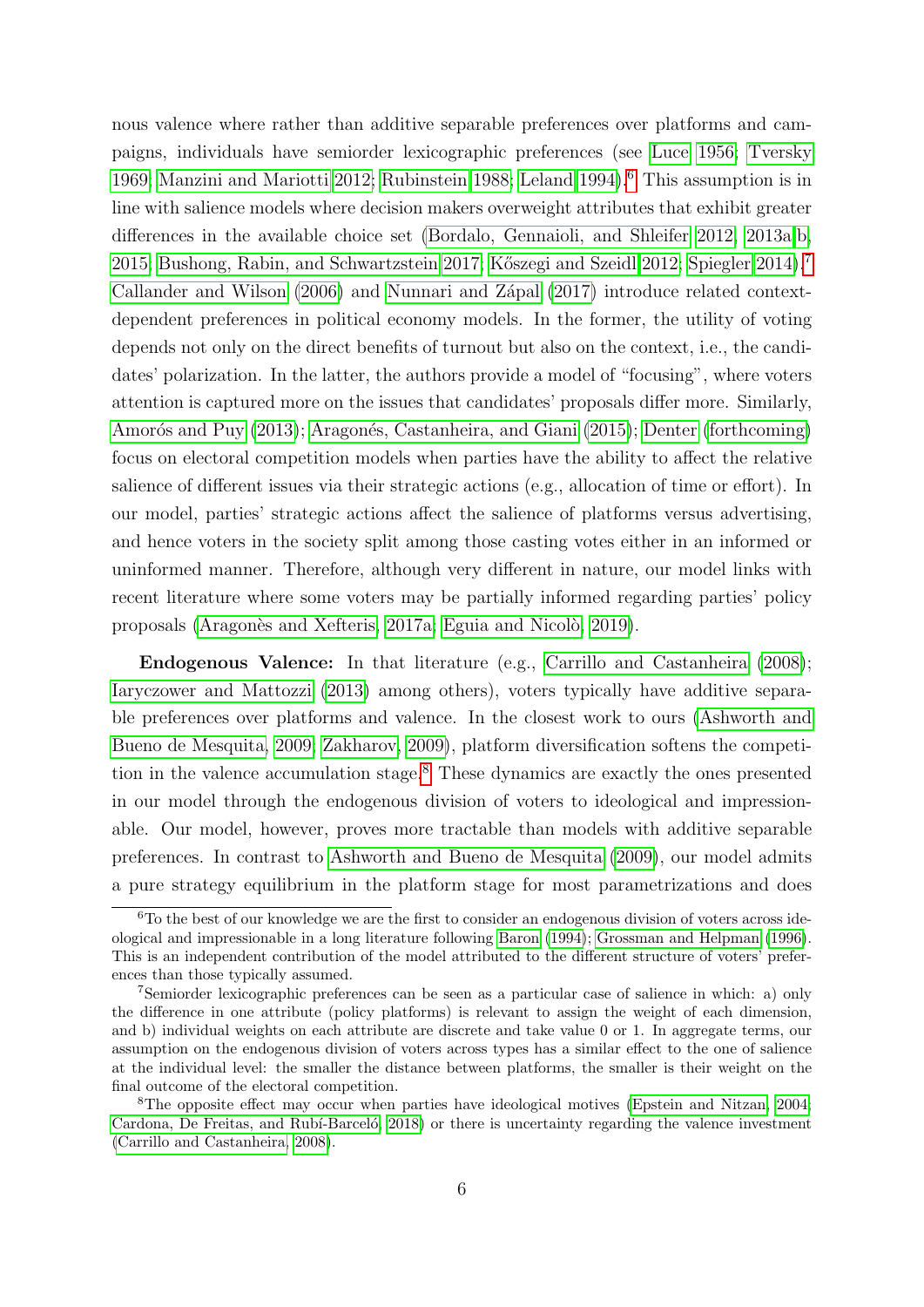not require that voters' ideologies are uniformly distributed. A non-uniform distribution is also permitted in [Zakharov](#page-41-0) [\(2009\)](#page-41-0) but only when focusing on local Nash equilibria. In contrast, we are able to characterize Nash equilibria in pure strategies for a general distribution of voters' ideology (symmetric and log-concave in this paper) and perform relevant comparative statics. Also in contrast to the previous models, we are also able to solve the model and obtain results when parties have heterogeneous campaign costs, for example due to an incumbency advantage [\(Meirowitz, 2008;](#page-39-7) [Pastine and Pastine, 2012\)](#page-40-8).

Contest Theory: Finally, we also contribute to this strand of the literature because, in our model, parties compete for a share of impressionable voters as if they were competing in a Tullock contest (with the "noise" of the latter capturing the effectiveness of electoral advertising).[9](#page-0-0) Notice that the value of the "prize" (of the contest) allocated based on electoral advertising is endogenous and depends on platform selection. Consequently, by fixing closer platforms parties not only attract more voters from their competitor as in any Downsian model, but also increase the share of Tullock voters for which rent-dissipation arises [\(Tullock, 1980;](#page-40-0) [Nitzan, 1994\)](#page-40-9). In terms of results, the value of the prize depending on platforms provides a result in contrast to most of the contest literature where the relationship of electoral advertising and the noise of the contest success function is monotonic.

## 2 Model

Let two political parties  $i \in \{L, R\}$  first propose (and commit to) platforms  $x_i$  in the policy space  $X = [0, 1]$  and then choose the level of campaign advertising  $e_i \geq 0$ . Without loss of generality, we assume  $x_L \leq x_R$ . Let  $S_i(x_L, x_R, e_L, e_R)$  be the vote share for party i and  $c_i(e_i) = \mu_i e_i$  the cost of advertising, with  $\mu_i > 0$  denoting the constant marginal cost of advertising. Without loss of generality, we assume  $\mu_L \leq \mu_R$ . Parties' are office motivated with payoffs  $\Pi_i = S_i(x_L, x_R, e_L, e_R) - c_i(e_i).$ <sup>[10](#page-0-0)</sup>

Voters have a preferred policy x drawn from distribution  $G(x)$  with corresponding density  $q(x)$  symmetric and log-concave (i.e.,  $(\ln q(x))^{\prime\prime} < 0$ ), with full support in X.<sup>[11](#page-0-0)</sup> Independent of their ideal policy some voters are ideological and some are impressionable. The ideological citizens vote sincerely for the party whose proposed platform is closer to them and split their vote if indifferent ( $\dot{a}$  la Downs). The utility of a voter with ideology

<sup>&</sup>lt;sup>9</sup>See Corchón [\(2007\)](#page-37-11); [Konrad](#page-39-8) [\(2009\)](#page-39-8); Serena and Corchón [\(2018\)](#page-40-10) for surveys.

 $10$ Here each party's objective is to maximize its vote share net of the campaign costs. Alternatively,  $S_i(x_L, x_R, e_L, e_R)$  can also be interpreted as the probability of winning by assuming parties' uncertainty on a representative voter's preferences as in Aragonès and Xefteris [\(2017a\)](#page-36-5).

<sup>&</sup>lt;sup>11</sup>Under symmetric campaign costs, our results can be extended to asymmetric distributions of ideology (available upon request).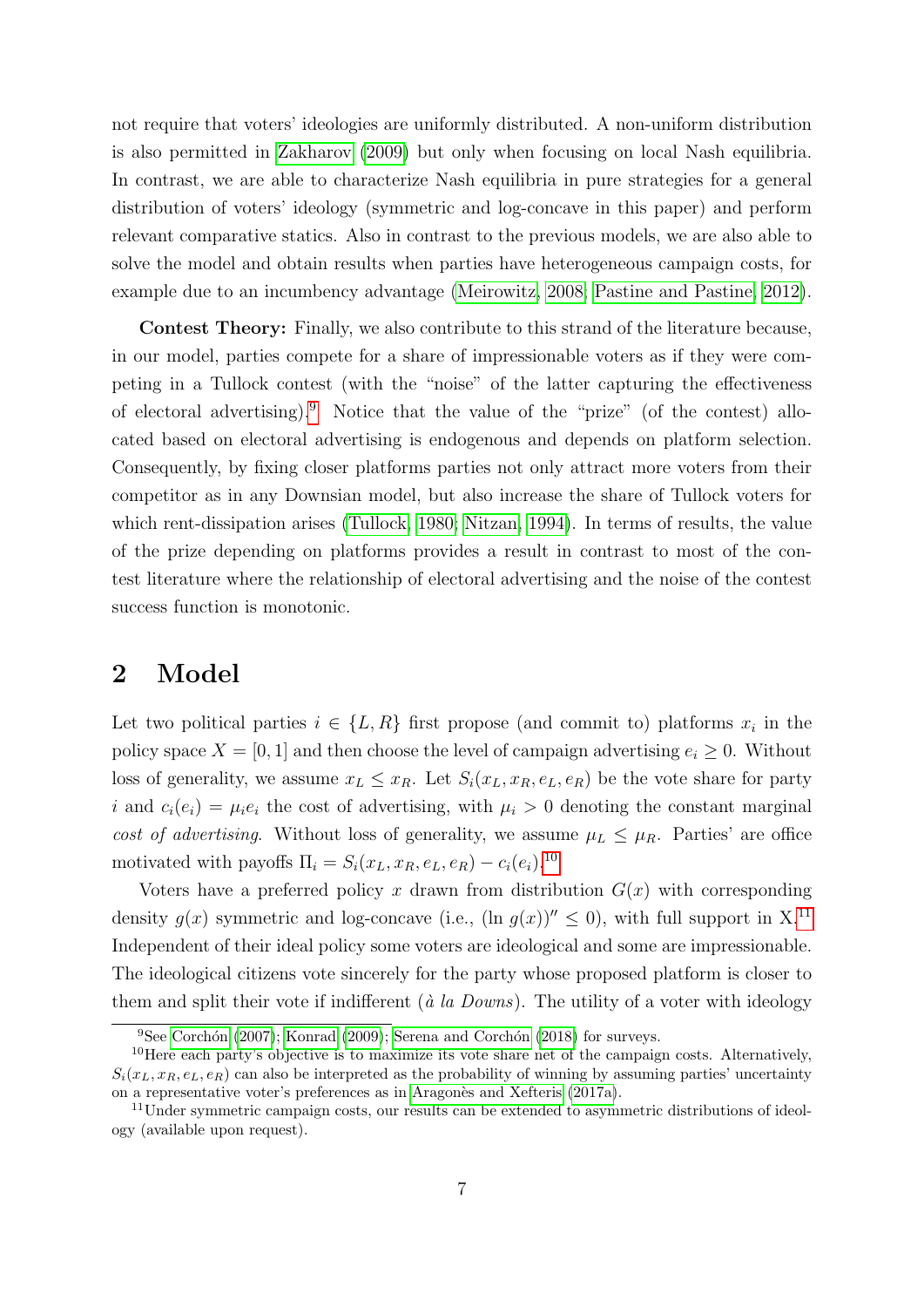x that votes for party i is  $u_x(i) = -|x - x_i|^{12}$  $u_x(i) = -|x - x_i|^{12}$  $u_x(i) = -|x - x_i|^{12}$ 

The impressionable citizens' vote depends only on electoral advertising. In particular, we assume that given parties' advertising, the probability that an impressionable citizen votes for party *i* is determined à la Tullock and hence equal to  $e_i^{\eta}$  $\frac{\eta}{i}/(e_L^{\eta}+e_I^{\eta})$  $\binom{\eta}{R}$ , where parameter  $\eta > 0$  captures the *effectiveness of electoral advertising*.<sup>[13](#page-0-0)</sup> Parameter  $\eta$  captures how relative differences in electoral spending translate into a difference in vote shares. In other words, an increase in  $\eta$  makes a given difference in spending more determinant of the electoral outcome, permitting us to interpret  $\eta$  as the effectiveness of electoral advertising. If  $\eta \to 0$ , impressionable voters split equally across the two parties for any level of electoral spending. However, as  $\eta$  increases, the allocation of impressionable voters across parties becomes more responsive to electoral advertising. Impressionable voters voting on the basis of persuasive electoral advertising is a standard assumption in this literature (see for example the seminal papers by [Baron](#page-37-3) [\(1994\)](#page-37-3); [Grossman and Helpman](#page-38-6) [\(1996\)](#page-38-6) and a large literature thereafter). The specific proposed function is the seminal contest success function (CSF) introduced by [Tullock](#page-40-0) [\(1980\)](#page-40-0). This function is extensively used in the literature and apart from tractability also satisfies relevant axiomatic properties [\(Skaperdas, 1996\)](#page-40-11) and can be micro-founded (see Section [5.5](#page-33-0) of the Appendix).<sup>[14](#page-0-0)</sup>

The endogenous division of voters across ideological and impressionable depends on the level of polarization. Let  $y = x_R - x_L \in X$  be the platforms' polarization and  $F(y)$  a continuous cumulative distribution function, log-concave (i.e.,  $(\ln F(y))^{\prime\prime} \leq 0$ ), with corresponding density  $f(y)$  with full support in X. The share of ideological voters is  $F(y)$ , and therefore the share of impressionable voters is  $1 - F(y)$ .<sup>[15](#page-0-0)</sup>

It is important to stress that the above representation of our model in aggregate terms and the division of voters according to  $F(y)$  is enough to understand the dynamics in our model. For presentation purposes, and to avoid further notation we use directly  $F(y)$  as the foundation of our model. However, in the Appendix (Section [5.5\)](#page-33-0) we detail how this division can be microfounded through voters' individual behavior. In brief,

<sup>&</sup>lt;sup>12</sup>The assumption of a particular distance function is made without loss of generality.

<sup>&</sup>lt;sup>13</sup>We assume  $\eta > 0$  to focus on cases in which our model differs from a Downsian model. If  $\eta = 0$ , equilibrium spending is always zero and platform choice coincides with that of the standard Downsian model.

<sup>14</sup>The campaign stage for impressionable voters is resolved via Tullock's ratio-form CSF that facilitates the comparative statics of our model. In the symmetric case, our results would have the same qualitative features if we considered the difference-form CSF proposed by [Alcalde and Dahm](#page-36-6) [\(2007\)](#page-36-6), the tractable noise CSF proposed by [Amegashie](#page-36-7) [\(2006\)](#page-36-7) or the relative-difference CSF by Beviá and Corchón [\(2015\)](#page-37-12) under the parameter restrictions proposed by [Balart, Chowdhury, and Troumpounis](#page-36-8) [\(2017\)](#page-36-8).

<sup>&</sup>lt;sup>15</sup>We allow the general case where  $F(0) \ge 0$  throughout the paper. However, the distinction between  $F(0) = 0$  and  $F(0) > 0$  is important both in interpretation and results as for example only the latter is compatible with a convergent equilibrium. Assuming that  $F(0) > 0$  permits that some voters remain unaffected by electoral advertising even when the two platforms are identical and vote à la Downs (hence randomizing their vote). If in contrast one assumes that  $F(0) = 0$ , given two identical platforms all votes are driven by electoral advertising and vote à la Tullock.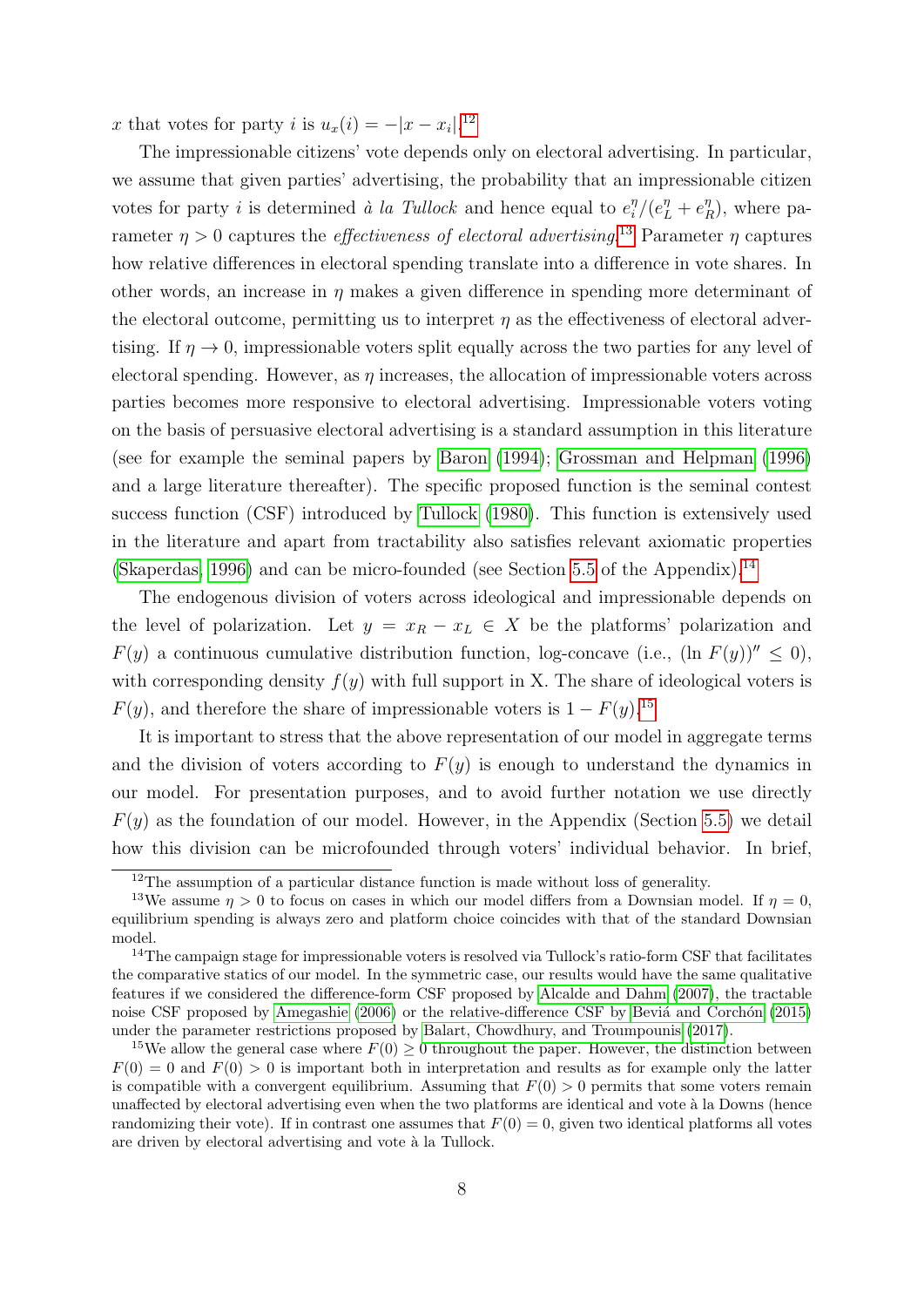consider voters with semiorder lexicographic preferences. Let the first attribute reflect policies and the second attribute electoral advertising. Each voter draws a preferred policy x from  $G(x)$  and a level of "sensitivity"  $\phi$  from  $F_{\phi}(y) = Pr(\phi \le y)$ , denoted  $F(y)$  for simplicity. That is, as platforms diverge, an individual voter is ideological with ex-ante probability  $F(y)$ , and impressionable with ex-ante probability  $1-F(y)$ .<sup>[16](#page-0-0)</sup> Hence, despite the stark partition of voters into ideological and impressionable presented in the main text, an individual voter's expected behavior a priori depends both on platforms and advertising. The microfoundations of individuals' behavior (in terms of semiorder lexicographic preferences as above and in terms of a salience model) and the effect of advertising on individual voting behavior (as well as the derivation of the Tullock CSF) are detailed in Section [5.5](#page-33-0) of the Appendix.

The timing of the game is as follows: At  $t = 1$ , the political parties simultaneously choose the political platforms that maximizes their payoff. At  $t = 2$ , having observed the platforms choices and the share of impressionable voters determined by the polarization, parties choose the advertising levels. Finally, at  $t = 3$ , voters vote. Given the nature of our game, we focus on subgame perfect Nash equilibria.

## 3 Results

Given the described game, let  $\bar{x} = \frac{x_L + x_R}{2}$  $\frac{1+x_R}{2}$  be the indifferent ideological voter for  $x_L \neq x_R$ . Ideological voters with  $x \leq \bar{x}$  vote for L, while the remaining ones vote for R. Thus, party L obtains a share  $S_{Idl}^L = G(\bar{x})$  of the ideological voters and party R,  $S_{Idl}^R = 1 G(\bar{x})$ . If  $x_L = x_R$ , then  $S_{Idl}^R = S_{Idl}^L = \frac{1}{2}$  $\frac{1}{2}$ . Given that the individual probability that an impressionable citizen votes for party *i* is  $\frac{e_i^{\eta}}{e_L^{\eta}+e_R^{\eta}}$ , the expected share of impressionable votes to party *i* is  $S_{Imp}^i = \frac{e_i^{\eta}}{e_L^{\eta} + e_R^{\eta}}$  for party *i*. Hence, the expected vote share obtained by the parties can be then written as a weighted average of the previous two:

<span id="page-8-0"></span>
$$
S_i(x_L, x_R, e_L, e_R) = F(y)S_{Id}^i(x_L, x_R) + (1 - F(y))S_{Imp}^i(e_L, e_R).
$$
 (1)

This expression highlights the effect of platform choices in our game. First, platform choice affects how ideological voters split between the parties (via  $S^i_{Id}(x_L, x_R)$ ). Second,

<sup>&</sup>lt;sup>16</sup>From a voter's point of view, the realization of the value of  $\phi$  determines if he/she is voting based on policies or advertising. If polarization is greater than  $\phi$ , the voter is ideological. If polarization is less than  $\phi$  the voter is impressionable. Alternatively, instead of justifying the endogenous division via semiorder lexicographic preferences, one could assume that there are two types of voters (i.e., ideological and impressionable) and types are drawn randomly where the frequency of drawn types depends on the level of polarization. These interpretations belong to the category of context depending preferences and are receiving increasing attention in Economics [\(Bordalo et al., 2012,](#page-37-4) [2013a,](#page-37-5)[b,](#page-37-6) [2015;](#page-37-7) [Bushong et al., 2017;](#page-37-8) Kőszegi and Szeidl, 2012; [Spiegler, 2014\)](#page-40-6).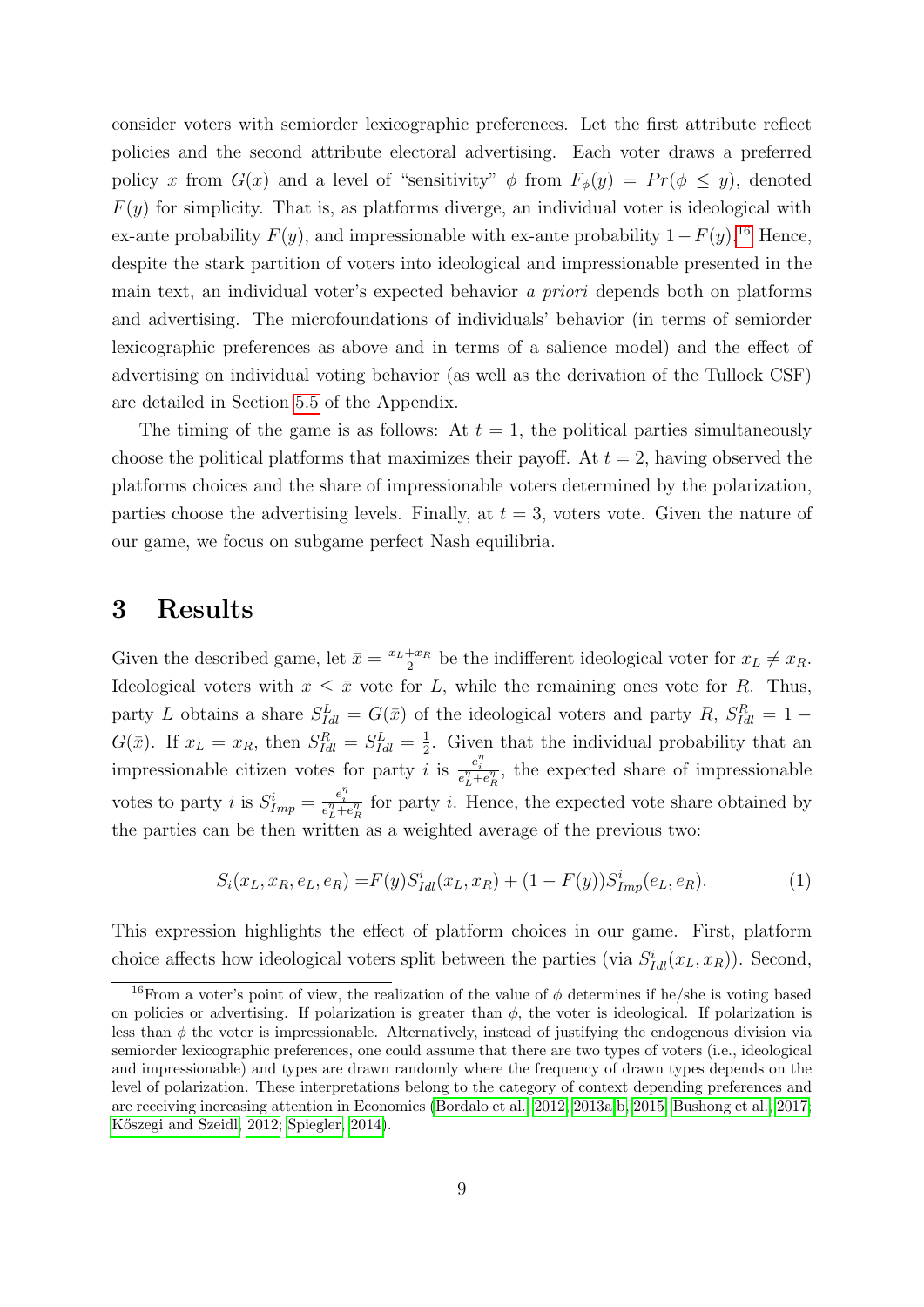platform choice affects the ideological-impressionable composition of the electorate (via  $F(y)$ ). As common in Downsian type models, converging towards the opponent is beneficial due to the relocation of the indifferent voter. However, in our model platform convergence results into an increase in the share of impressionable voters, and hence a tougher competition in the (costly) advertising stage. The above trade-off makes platforms' choice a non-trivial task.

### 3.1 Symmetric parties

For illustrative purposes, and to highlight our main results in the simplest framework, we first pay attention to parties having identical marginal costs, i.e.,  $\mu_A = \mu_B = \mu$ . Recall that voters' behavior is essentially parametric and hence the last stage in our backward induction reasoning is the choice of advertising. Equilibrium advertising can be solved as effort in a Tullock contest with symmetric players, in which the prize of winning equals the share of impressionable voters. The equilibrium in this stage is described in the lemma below

<span id="page-9-0"></span>**Lemma 1.** For all  $\eta \leq 2$  there exists a unique Nash equilibrium in the campaign stage and advertising is given by  $e_i^*(x_L, x_R) = (1 - F(x_R - x_L)) \frac{\eta}{4\mu}$ , for all i.

#### All proofs appear in the Appendix.

Our first Lemma draws from previous results in the contest theory literature. It characterizes the equilibrium advertising levels while stating a condition on the campaigns' effectiveness  $\eta$  such that an equilibrium in pure strategies exists. If campaigns are not effective "enough" (i.e.,  $\eta \leq 2$ ), an equilibrium in pure strategies exists and is unique with advertising being: a) increasing in the campaign effectiveness  $\eta$ , b) decreasing in the marginal cost  $\mu$ , and c) decreasing in the platforms' polarization  $y$  (recall that  $y = x_R - x_L$ .<sup>[17](#page-0-0)</sup> Note that the symmetric spending in equilibrium implies that in equilibrium impressionable voters split between the two parties (i.e.,  $S_{Imp}^L = S_{Imp}^R = 0.5$ ).

Anticipating the advertising levels in the second stage, the political parties' maximization problem in the first stage is to choose the platform that maximizes their payoff.

<sup>&</sup>lt;sup>17</sup>Restricting attention to  $\eta \leq 2$  (as typical in the contest literature) does not impose a significant limitation in our paper. For  $\eta > 2$  there is no equilibrium in pure strategies in the campaign stage and the characterization of the mixed strategy equilibrium results in non-tractable objects with support in countable infinite mass points as shown by [Ewerhart](#page-38-12) [\(2015\)](#page-38-12). However, and letting technicalities aside, permitting  $\eta > 2$  does not render substantively new results. From [Alcalde and Dahm](#page-36-9) [\(2010\)](#page-36-9) we know that all mixed-strategy equilibria at the spending stage are payoff equivalent with parties' expected payoffs in that stage equal to zero and  $E(e_i^*(x_L, x_R)) = (1 - F(x_R - x_L))\frac{1}{2\mu})$ . This equivalence result hence guarantees that platforms for  $\eta > 2$  can be trivially characterized in our model by fixing  $\eta = 2$ .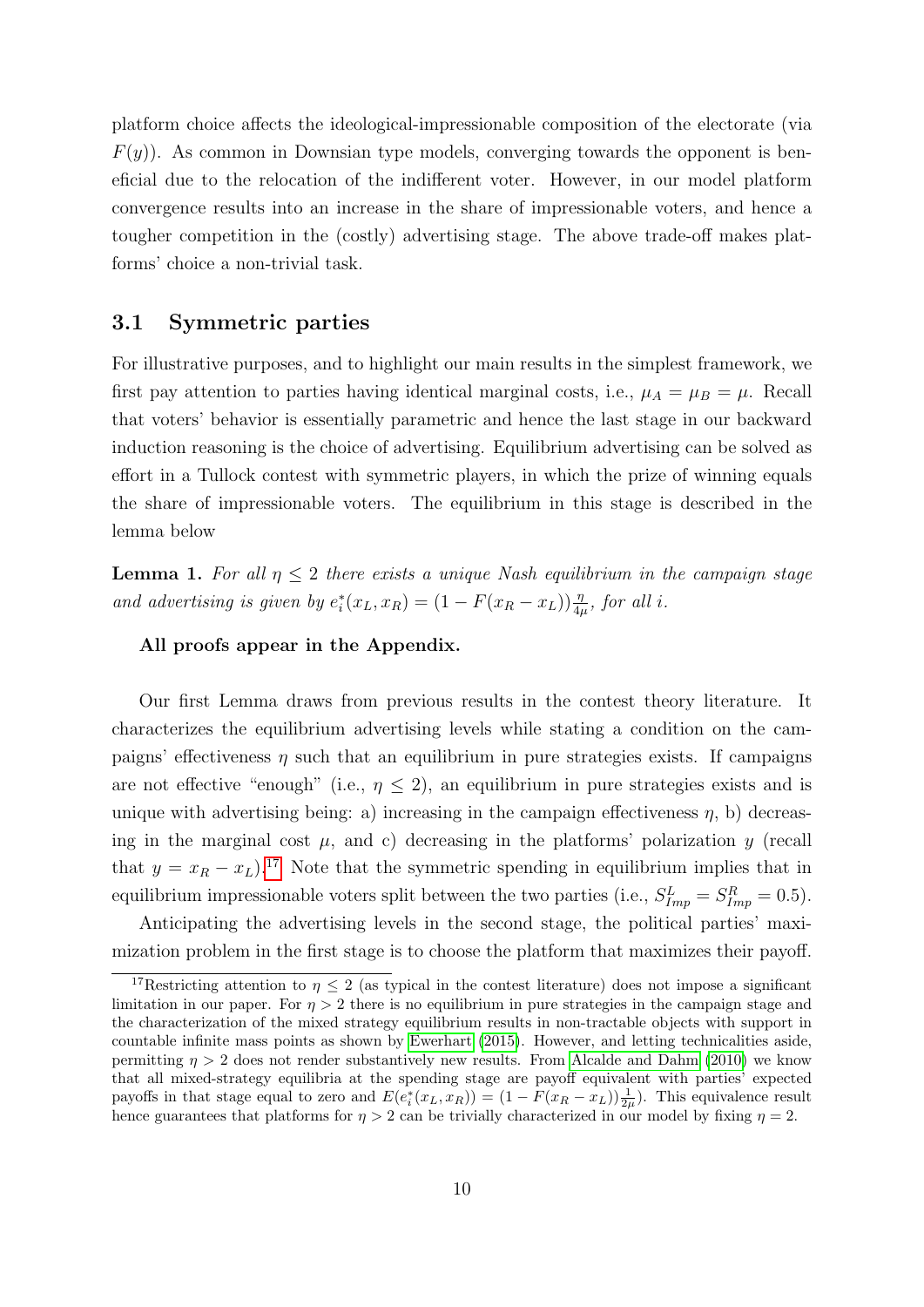For instance, for party L, the payoff at  $t = 1$  is  $\Pi_L(x_L, x_R, e_L^*(x_L, x_R), e_R^*(x_L, x_R))$ , which can be written as:

$$
S_L(x_L, x_R) - c_L(e_L^*(x_L, x_R)) = F(x_R - x_L)S_{Id}^L(x_L, x_R) + (1 - F(x_R - x_L))S_{Imp}^L - \mu e_L^*(x_L, x_R)
$$

where  $S_{Imp}^L = \frac{1}{2}$  $\frac{1}{2}$  and  $S_{Idl}^L = G(\bar{x})$  if  $x_L \neq x_R$  or  $S_{Idl}^L = \frac{1}{2}$  $rac{1}{2}$  if  $x_L = x_R$ .

The trade-off parties face is now evident. Consider that for a given set of platforms  $(x_L, x_R)$ , the leftist party chooses to propose a less extreme platform. On the one hand, the indifferent voter is more to the right, which has a positive effect on  $S_{Id}^L$  as in a standard Downsian model. On the other hand, it converts some ideological voters to impressionable ones, which by Lemma [1](#page-9-0) increases the spending on advertising in the second stage of game. Similar to [Tirole](#page-40-12) [\(1988\)](#page-40-12) and [Ashworth and Bueno de Mesquita](#page-36-0) [\(2009\)](#page-36-0) divergence is a tool of softening competition in the vertical dimension (the advertising stage in our model).

The importance of each of the two forces present in the trade-off is determined by: i) the rate at which impressionable voters become ideological as polarization increases (represented by the reversed hazard rate  $\frac{f(y)}{F(y)}$ ) and ii) the concentration of voters around the median voter  $g(\frac{1}{2})$  $\frac{1}{2}$ ). A higher value of the reversed hazard rate increases the rate at which impressionable voters become ideological as polarization increases. Hence, it provides incentives to polarize and avert high advertising costs when competing for impressionable voters. Recall that  $F(y)$  is log-concave. This implies that the relevant rate  $f(y)$  $\frac{f(y)}{F(y)}$  is decreasing in the levels of polarization y. Thus, incentives to polarize are higher the closer the two platforms are and maximal under full convergence  $y = 0$ . In contrast, a higher concentration of voters around the median  $g(\frac{1}{2})$  $\frac{1}{2}$ ) increases incentives to converge at the median and hence reduces incentives to polarize. The relative importance of these two forces is moderated by the campaign effectiveness  $\eta$ . A higher  $\eta$  scales-up advertising level and campaign spending, increasing (decreasing) the relevance of  $\frac{f(y)}{F(y)}(g(\bar{x}))$  in platforms' selection.

Let us define by  $\bar{y}$  the distance between the two platforms in the interior equilibrium (i.e.,  $0 < x_L^* < \frac{1}{2} < x_R^* < 1$ ). By solving the first order conditions,  $\bar{y}$  is implicitly defined as  $\frac{f(\bar{y})}{F(\bar{y})} = \frac{2}{\eta}$  $rac{2}{\eta}g(\frac{1}{2})$  $\frac{1}{2}$ ). As we can see and we later argue in detail, the above three forces shape this equilibrium distance. We characterize the unique equilibrium of the platform stage in the following proposition.[18](#page-0-0)

<span id="page-10-0"></span>**Proposition 1.** Let  $\eta \leq 2$ . For any  $\mu > 0$  there exists a unique subgame perfect Nash equilibrium.

For  $F(0) > 0$ , the following equilibrium types arise:

<sup>&</sup>lt;sup>18</sup>Strictly speaking, there is a unique equilibrium satisfying the restriction  $x_L \leq x_R$ . A mirror equilibrium with  $x_R < x_L$  also exists.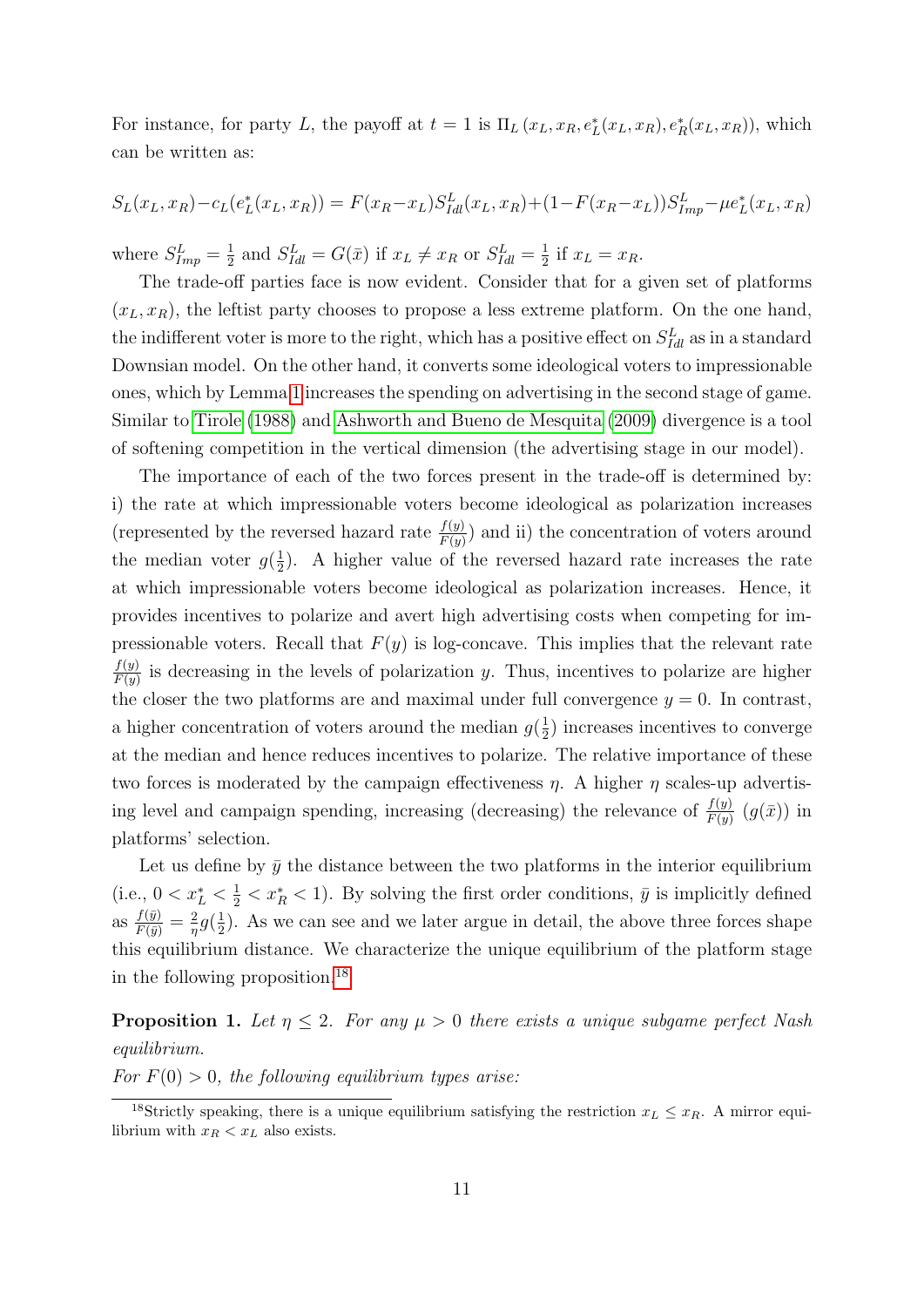- (Convergent equilibrium)  $x_L^* = x_R^* = \frac{1}{2}$  $rac{1}{2}$ , if  $rac{f(0)}{F(0)} \leq \frac{2}{\eta}$  $rac{2}{\eta}g(\frac{1}{2})$  $(\frac{1}{2}),$
- (Interior equilibrium)  $x_L^* = \frac{1}{2} \frac{\bar{y}}{2}$  $\frac{\bar{y}}{2}$ , and  $x_R^* = \frac{1}{2} + \frac{\bar{y}}{2}$  $\frac{\bar{y}}{2}$ , if  $\frac{f(1)}{F(1)} < \frac{2}{\eta}$  $rac{2}{\eta}g(\frac{1}{2})$  $(\frac{1}{2}) < \frac{f(0)}{F(0)}$ .
- (Extremism equilibrium)  $x_L^* = 0$  and  $x_R^* = 1$ , if  $\frac{2}{\eta}g(\frac{1}{2})$  $(\frac{1}{2}) \leq \frac{f(1)}{F(1)}$ .

If  $F(0) = 0$ , the convergent equilibrium does not exist. The extremism equilibrium arises if and only if  $\frac{2}{\eta}g(\frac{1}{2})$  $\frac{1}{2}$ )  $\leq \frac{f(1)}{F(1)}$  and the interior equilibrium arises otherwise.

#### Electoral advertising for each of the above SPNE is uniquely characterized in Lemma [1.](#page-9-0)

First, note that in contrast to previous literature with similar dynamics –where equilibrium platforms require mixed strategies –Proposition [\(1\)](#page-10-0) shows that there exists a unique pure strategy SPNE.<sup>[19](#page-0-0)</sup> In this unique equilibrium, the level of polarization  $(y^*)$ can be zero (convergent equilibrium), one (extremism equilibrium) or  $\bar{y}$  (interior equilibrium). The emerging type of equilibrium depends on: a) the concentration of voters around the median  $g(\frac{1}{2})$  $(\frac{1}{2})$ , b) the rate at which impressionable voters become ideological when polarization increases  $\frac{f(y)}{F(y)}$ , and c) the effectiveness of electoral campaigns  $\eta$ .

Starting with the *effectiveness* of the electoral campaigns, a large value of  $\eta$  makes the competition for impressionable votes tougher, which exacerbates advertising costs in the second stage (Lemma [1\)](#page-9-0). Therefore, a high value of  $\eta$  provides incentives to polarize platforms in the first stage in order to reduce the number of impressionable voters. If  $F(0) > 0$  (i.e., there exists a share of ideological voters under convergence), as  $\eta$  increases, indeed we may move across types of equilibria with convergence occurring for a smaller set of parameters. But also platforms become more polarized in the interior equilibrium (i.e.,  $\bar{y}$  is increasing in  $\eta$ ). Similarly, when many voters are concentrated around the median (i.e., a high value of  $g(\frac{1}{2})$  $(\frac{1}{2})$ , there are strong incentives to propose moderate platforms. Thus, a strong presence of moderate voters leads to equilibria of "low" polarization (again, either across equilibria types or within the interior equilibrium). If  $F(0) = 0$  (i.e., no ideological voters when parties fully converge), nothing changes except that a convergent equilibrium never arises.

The *conversion rate* at which impressionable voters become ideological when polarization increases (i.e, the reversed hazard rate  $\frac{f(y)}{F(y)}$ ) also helps understanding our result. This rate captures the incentives of increasing polarization as a way of reducing electoral advertising. By log-concavity of  $F(y)$ , the rate is monotonically decreasing and hence takes its maximum value at  $y = 0$  and its minimum value at  $y = 1$ . If the maximum value

<sup>&</sup>lt;sup>19</sup>Note here that we have restricted attention to  $\eta \leq 2$  due to the mixed strategies in the campaign stage for  $\eta > 2$ . However, the unique pure strategy equilibrium characterized in the platform substage –which is the main difference to [Ashworth and Bueno de Mesquita 2009–](#page-36-0) is also an equilibrium for  $\eta > 2$ with equilibrium platforms the same as the ones characterized for  $\eta = 2$ . This is due to the payoff equivalence result by [Alcalde and Dahm](#page-36-9) [\(2010\)](#page-36-9).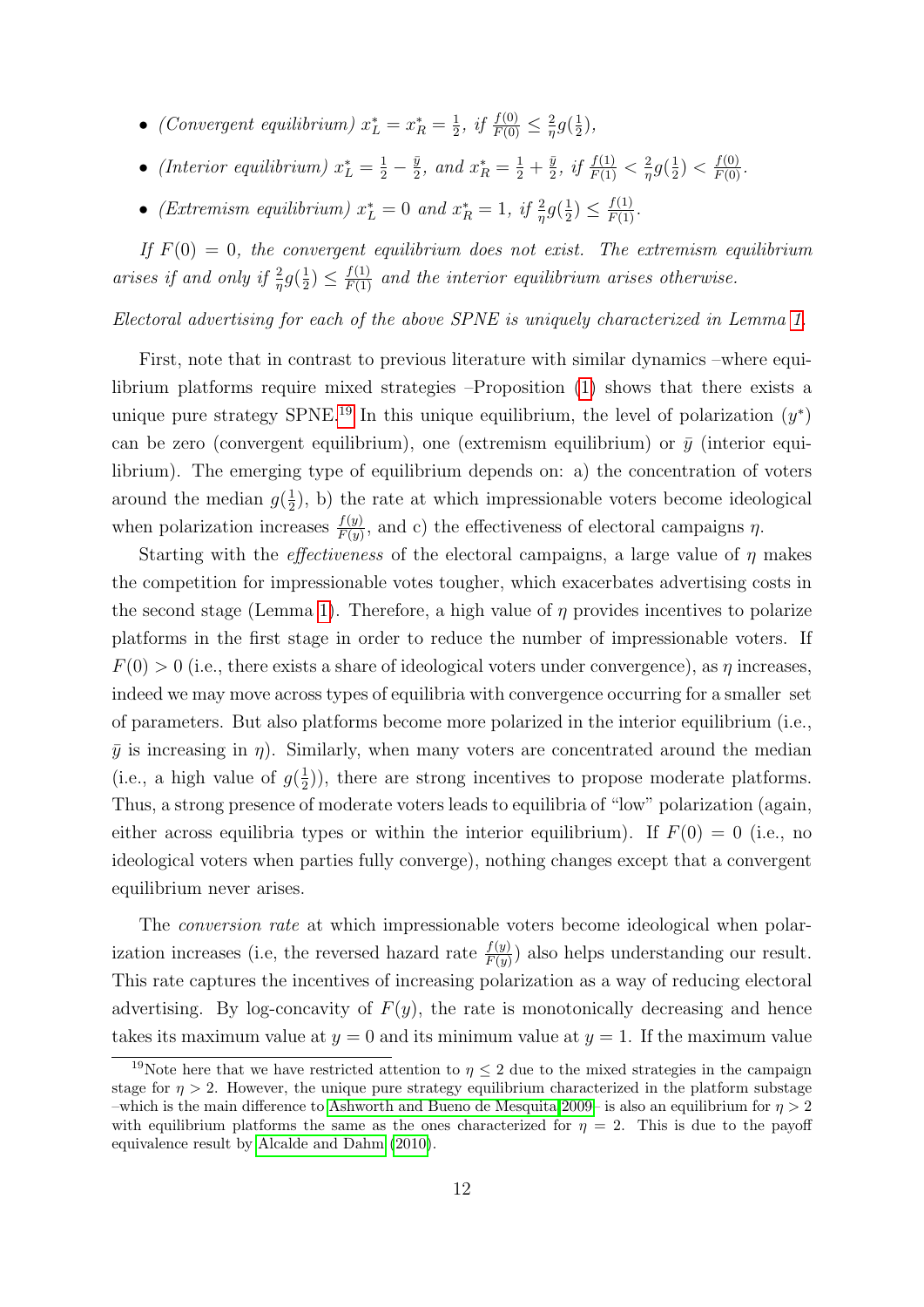of the conversion rate is small "enough" (i.e.,  $\frac{f(0)}{F(0)} \leq \frac{2}{\eta}$  $rac{2}{\eta}g(\frac{1}{2})$  $(\frac{1}{2})$  the original Downsian result of platform convergence emerges. Despite full convergence, the conversion rate is so low that increasing polarization does not increase the share of ideological voters enough to diminish electoral advertising in a profitable fashion. Analogously, if its minimum value is large "enough" (i.e.,  $\frac{2}{\eta}g(\frac{1}{2})$  $(\frac{1}{2}) \leq \frac{f(1)}{F(1)}$ , polarization is very effective in restraining electoral advertising and extremism emerges.

A distributional change in the function determining the distribution of voters across types also gives interesting comparative statics.

Notation 1. Let  $\rho$  parametrize the sensitivity of the conversion rate due to inputs other than polarization (e.g., awareness or interest in politics).

The conversion rate  $f(y; \rho)/F(y; \rho)$  satisfies the monotone likelihood ratio property (MLRP) in y if for any  $\rho_1 > \rho_0$  it holds that

$$
\frac{f(y; \rho_1)}{F(y; \rho_1)} > \frac{f(y; \rho_0)}{F(y; \rho_0)}
$$

where  $F(y; \rho)$  and  $f(y; \rho)$  are differentiable in  $\rho$ .

Any increase in  $\rho$  (i.e., a change in the distribution function  $F(\cdot)$  satisfying the MLRP) makes the conversion rate of impressionable voters to ideological more responsive to changes in polarization. This may move platforms across types of equilibria (favoring more polarization), while also at any interior equilibrium, polarization is increasing in  $\rho$  (it directly follows from applying implicit differentiation to the interior equilibrium condition  $\frac{f(\bar{y})}{F(\bar{y})} = \frac{2}{\eta}$  $rac{2}{\eta}g(\frac{1}{2})$  $(\frac{1}{2})$ ). Thus, a change in the distribution function  $F(\cdot)$  satisfying the MLRP has similar effects to an increase in electoral effectiveness.

Finally, note that platforms' characterization does not depend on the costs of campaigning  $\mu$  in any manner. Given that this cost is symmetric for the two parties, increasing or decreasing it would only rescale the equilibrium levels of advertising  $e_i$  (from Lemma 1) but will not modify the actual level of campaign spending  $\mu_{e_i}$  and hence polarization.

#### Effects on Campaign Spending

A technological change that increases the campaign effectiveness has an ambiguous effect on campaign spending. This is apparent when we look at the relevant expression:

$$
\frac{\partial \mu e_i^*(x_L^*, x_R^*)}{\partial \eta} = \frac{\overbrace{1 - F(y^*)}^{\text{Spending effect (+) Polarization effect (-)}} - f(y^*) \overbrace{\partial \eta}^{\partial y^*} \frac{\eta}{4}}{-f(y^*) \overbrace{\partial \eta}^{\partial y^*} \eta}
$$
(2)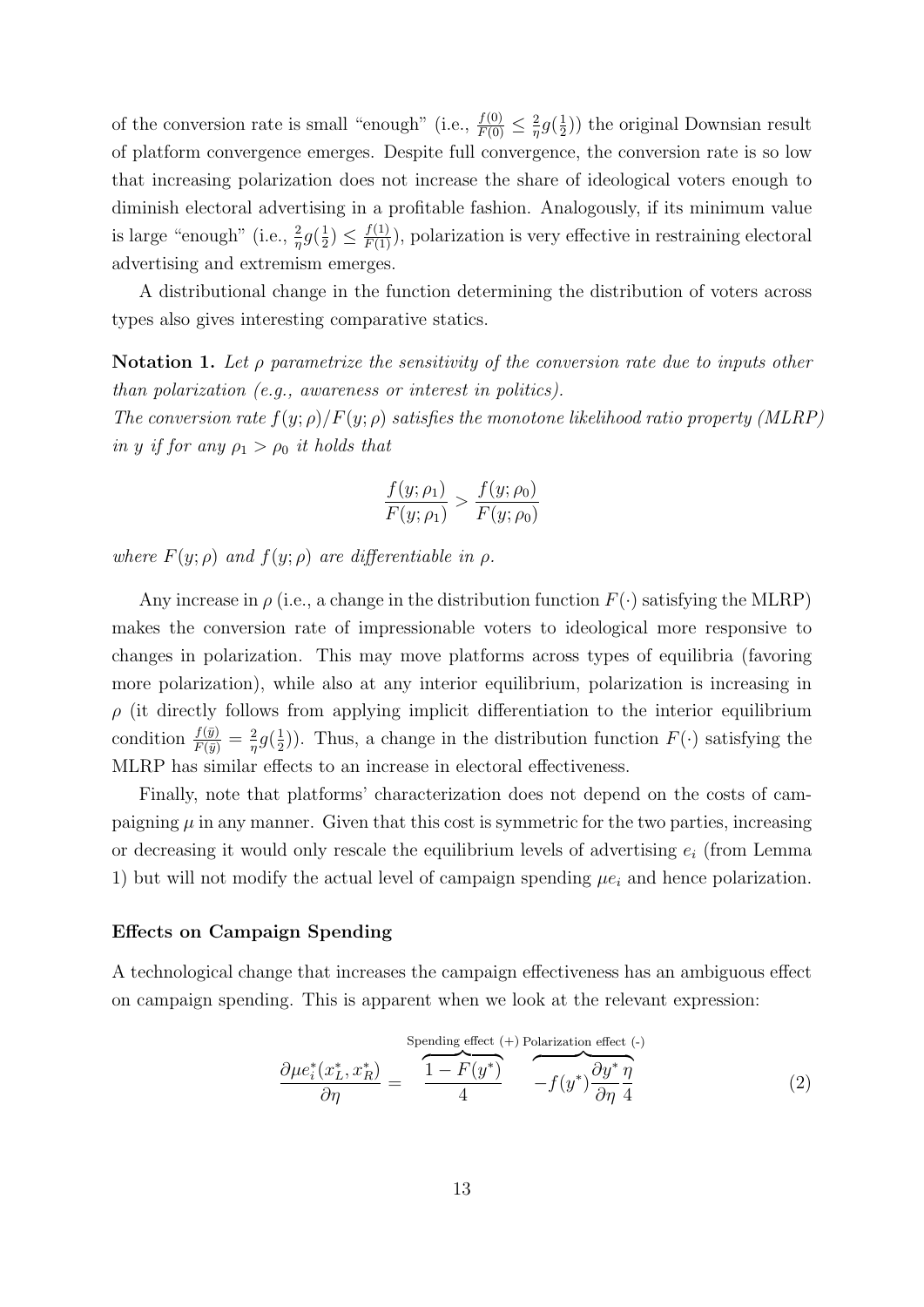On the one hand, ceteris paribus an increase in  $\eta$  increases advertising (Lemma 1). On the other hand, it also increases in equilibrium level of polarization  $y^*$  (Proposition 1), which in turn, decreases the share of impressionable voters and so the levels of advertising (Lemma 1). We call the former the spending effect, while we label the latter as the polarization effect.

At the fully divergent and fully convergent equilibria there is no polarization effect,  $\frac{\partial y^*}{\partial \eta} = 0$ , and spending either increases monotonically with  $\eta$  due to the spending effect or is unaffected. At the interior equilibrium however, the polarization effect takes place and mitigates the spending effect. If polarization increases disproportionally with  $\eta$ , the polarization effect may even overturn the spending effect, and hence observe  $\eta$  and campaign spending move in opposite directions. In Lemma [\(2\)](#page-13-0) below, we provide the conditions for a simultaneous increase in campaign spending and polarization, and we use an example to illustrate it.

<span id="page-13-0"></span>**Lemma 2.** If the equilibrium is interior, a technological change that increases the campaign effectiveness  $\eta$  – and hence polarization – also increases campaign spending due to the spending effect dominating the polarization effect if and only if effectiveness is low "enough". Formally, if the equilibrium is interior  $\frac{\partial \mu e_i^*(x_L^*, x_R^*)}{\partial \eta} \geq 0$  if and only if  $\eta \leq 2g(\frac{1}{2})$  $\frac{1}{2}$  $\frac{1-F(\bar{y})}{f(\bar{y})}$  $\frac{-F(\bar{y})}{f(\bar{y})}\left[\frac{F(\bar{y})}{f(\bar{y})}\right]$  $\frac{F(\bar{y})}{f(\bar{y})}$ .

Example 1:  $F(y)$  is uniformly distributed over  $(0, 1]$  with a mass at zero  $F(0) = \frac{1}{10}$ . The "conversion rate" now – from impressionable to ideological voters – is proportional to polarization:  $\frac{f(y)}{F(y)} = \frac{\frac{9}{10}}{\frac{1}{10} + \frac{9}{10}y}$ . From Proposition [\(1\)](#page-10-0), we are at a convergent equilibrium for  $\eta \leq \frac{2}{9}$  $rac{2}{9}g(\frac{1}{2})$  $\frac{1}{2}$ ), at an interior equilibrium for  $\frac{2}{9}g(\frac{1}{2})$  $(\frac{1}{2}) < \eta < \frac{20}{9}g(\frac{1}{2})$  $(\frac{1}{2})$  and at an extremism equilibrium for  $\eta \geq \frac{20}{9}$  $\frac{20}{9}g(\frac{1}{2})$  $\frac{1}{2}$ ). These conditions highlight how the concentration of voters around the median gives rise to different equilibrium types. If for example  $g(\frac{1}{2})$  $\frac{1}{2}$ ) is large then extremism can be excluded as an outcome for any level of campaign effectiveness. In the interior equilibrium polarization given by  $y^* = \bar{y} = \frac{\eta}{2\alpha}$  $\frac{\eta}{2g(\frac{1}{2})}-\frac{1}{9}$  $rac{1}{9}$  and it is straightforward to see that polarization is increasing in  $\eta$ . Using the condition in Lemma [\(2\)](#page-13-0) we can also get the non-monotone comparative statics on campaign spending in the interior equilibrium and show that campaign spending is increasing in the campaign effectiveness for  $\eta$  low enough (i.e.,  $\eta \leq \frac{10}{9}$  $\frac{10}{9}g(\frac{1}{2})$  $(\frac{1}{2})$  and decreasing otherwise.

In Figure [1](#page-14-0) we graphically represent the comparative statics of changes of  $\eta$  on polarization and campaign spending also assuming that  $g(\frac{1}{2})$  $(\frac{1}{2}) = \frac{1}{2}$ . Consider first the equilibrium levels of polarization (solid line). For  $\eta$  lower than  $\frac{1}{9}$  or greater than  $\frac{10}{9}$  the convergent and extremist equilibria respectively arise. For  $\frac{1}{9} < \eta < \frac{10}{9}$  the interior equilibrium arises and polarization is strictly increasing in  $\eta$ . Let's now turn to campaign spending (dashed line). For  $\eta \leq \frac{1}{9}$  $\frac{1}{9}$ , polarization is constant and equal to zero and campaign spending is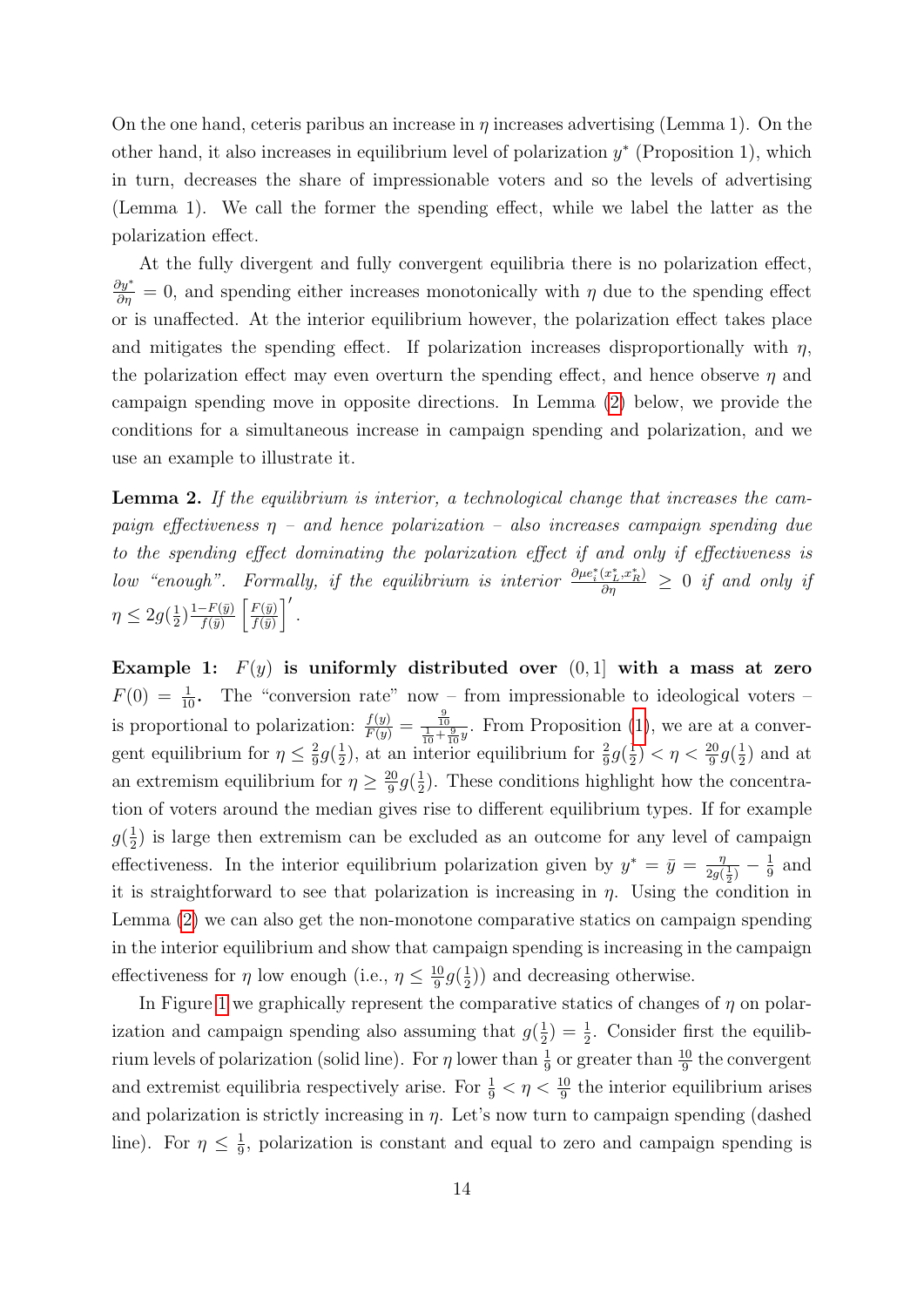<span id="page-14-0"></span>

**Figure 1:** Comparative statics on  $\eta$  for campaign spending and polarization. Uniform distribution of  $F(y)$  with  $F(0) = \frac{1}{10}$  and  $g(1/2) = 1/2$ .

monotonically increasing in  $\eta$  (as in any standard Tullock contest). If  $\eta \geq \frac{10}{9}$  $rac{10}{9}$  the extremism equilibrium arises and due to all voters being ideological campaign spending is zero.<sup>[20](#page-0-0)</sup> In the interior equilibrium interval (i.e.,  $\eta \in \left(\frac{1}{9}\right)$  $\frac{1}{9}, \frac{10}{9}$  $\frac{10}{9}$ ), the non-monotonicity arises. Campaign spending increases until reaching  $\eta = \frac{5}{9}$  $\frac{5}{9}$  due to the spending effect being larger than the polarization one. On the contrary, spending decreases for values of  $\eta$  larger than 5  $\frac{5}{9}$  due to the polarization effect overcoming the spending effect and till extremism arises.

Polarization and campaign spending are also affected by the rate at which impressionable voters become ideological as polarization increases parametrized by  $\rho$ . A technological change that increases  $\rho$  has an ambiguous effect on campaign spending. As above, the condition comes from looking at the derivative of campaign spending with respect to  $\rho$ .

$$
\frac{\partial \mu e_i^*(x_L^*, x_R^*)}{\partial \rho} = \frac{\partial F(y^*)}{\partial \rho} \frac{\eta}{4} \frac{\partial F(y^*)}{\partial y^*} \frac{\eta}{\partial \rho} \frac{\partial F(y^*)}{\partial y^*} \frac{\partial y^*}{\partial \rho} \frac{\eta}{4}
$$

On the one hand, an increase in  $\rho$  increases the "stock" of impressionable voters  $1-F(y)$  (this follows directly from MLRP which implies first order stochastic dominance). The spending effect then suggests that, for a given level of polarization y, an increase in  $\rho$ 

<sup>&</sup>lt;sup>20</sup> Zero spending under extremism arises because of the simplification of no mass of impressionable voters under maximal platform separation. One could trivially extend our model by including a mass of impressionable voters  $0 < \delta < 1$  even under extreme polarization. In that case, in the extreme equilibrium campaign spending is positive and strictly increasing in  $\eta$ . Our characterization in Proposition 1 would remain unaffected and advertising levels in Lemma 1 will be simply rescaled but not qualitatively affected.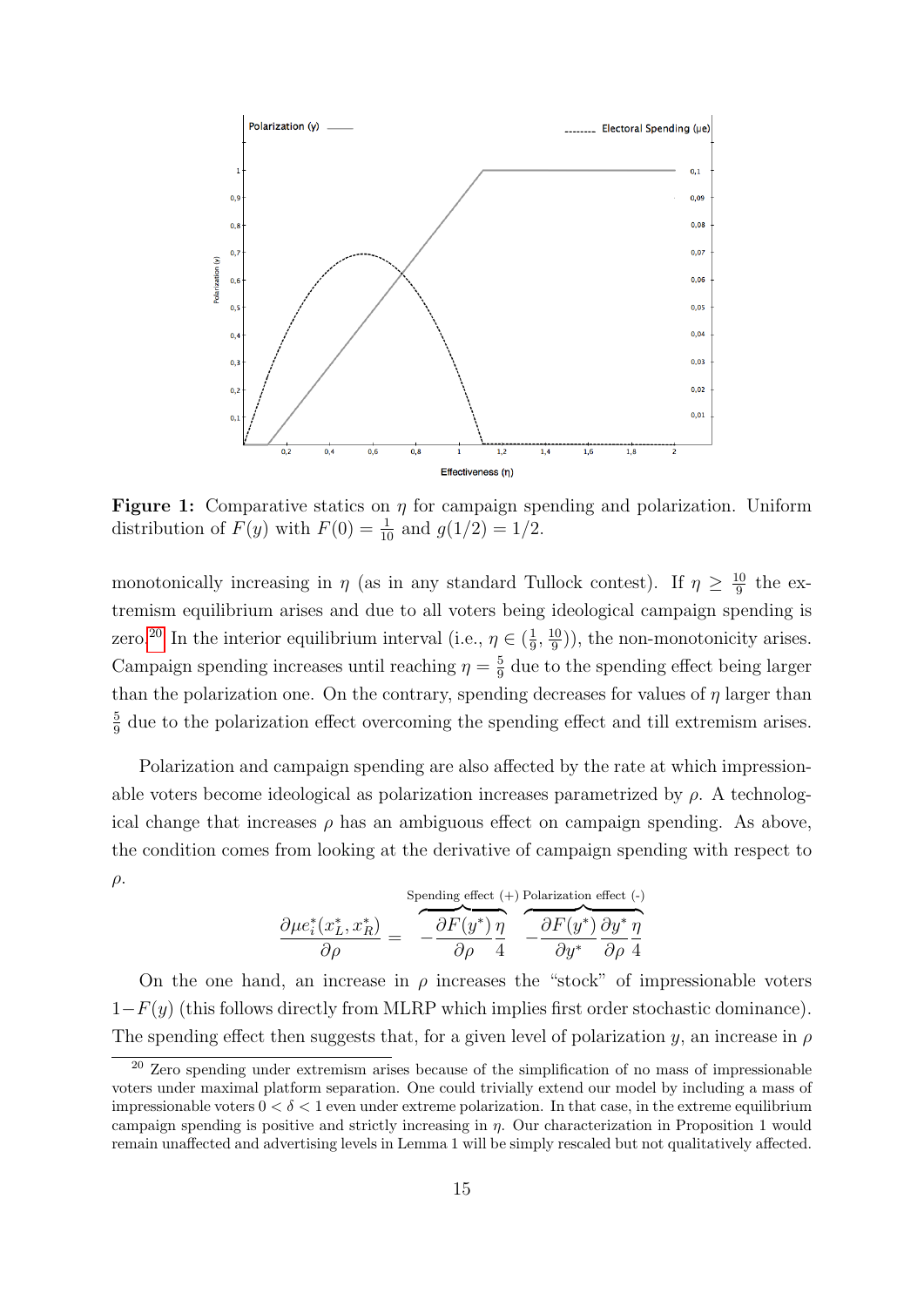increases advertising (Lemma [1\)](#page-9-0). On the other hand, an increase in  $\rho$  makes voters more responsive to polarization, by affecting the "conversion" rate  $\frac{f(y)}{F(y)}$ , and therefore provides incentives to increase polarization (Proposition 1). But this increased polarization in turn, decreases the share of impressionable voters and so decreases the levels of advertising (Lemma [1\)](#page-9-0). As before, we label this latter effect as the polarization effect.

At the convergent equilibria there is no polarization effect since  $\frac{\partial y^*}{\partial \rho} = 0$  and spending increases monotonically with  $\rho$ . That is, an increase in  $\rho$  keeping polarization constant would increase the number of impressionable voters and their weight in the parties' maximization problem and parties would have higher incentives to increase advertising. In the interior equilibrium the polarization effect kicks in and the net effect on spending depends on the magnitude of these two effects. Recall that changes in  $\rho$  enter in the spending effect due to changes in "stock", while they enter in the polarization effect due to changes in the "conversion". Finally, polarization is constant in  $\rho$  once the extremism equilibrium is reached and spending is constant and equal to zero since there are no impressionable voters. The following lemma summarizes the above for the interior equilibrium.

<span id="page-15-0"></span>**Lemma 3.** If the equilibrium is interior, a technological change that increases  $\rho$  – and hence polarization – also increases campaign spending due to the spending effect dominating the polarization effect if and only if the effect of  $\rho$  on the "stock" of impressionable voters is "large" enough. Formally, if the equilibrium is interior  $\frac{\partial \mu e_i^*(x_L^*, x_R^*)}{\partial \rho} \geq 0$  if and only if  $-\frac{\partial F(\bar{y})}{\partial \rho} \ge f(\bar{y})\frac{\partial \bar{y}}{\partial \rho}$ .

Finally, notice that in the symmetric case, the marginal cost of advertising plays no role in equilibrium: neither the platforms nor the campaign spending depend on  $\mu$ . When we introduce a cost-asymmetry between the parties, the equilibrium changes, favoring the party with the lower marginal cost.

### 3.2 Asymmetric parties

In contrast to previous spatial models with endogenous valence, we can incorporate cost asymmetries and obtain results of similar intuition as in the symmetric case. Unbalanced contests have attracted interest in the analysis of electoral competition in general. The well documented phenomenon of incumbency advantage has been a typical example to consider asymmetric elections where one of the parties has an electoral advantage [\(Gelman](#page-38-13) [and King, 1990;](#page-38-13) [Ansolabehere and Snyder Jr, 2002\)](#page-36-10).

In this section we assume, without loss of generality, that  $\mu_L < \mu_R$ . We first characterize campaign spending in the second stage and then show how equilibrium platforms are affected by the asymmetry. In contrast to the symmetric case, equilibrium platforms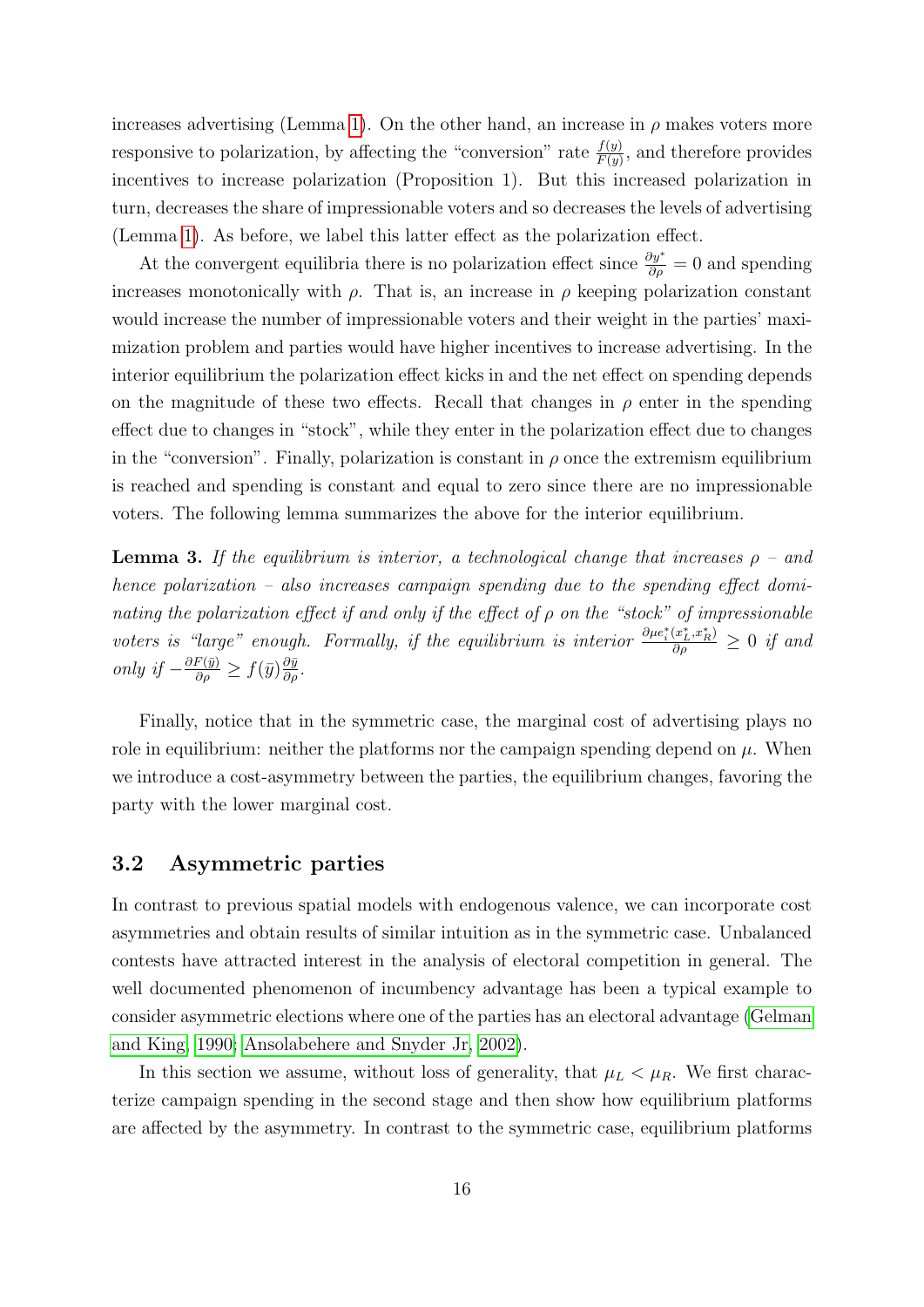might be in mixed strategies. For clarity of presentation, we first focus on the configurations where the unique equilibrium is in pure strategies (Propositions [2-](#page-16-0)[4\)](#page-18-0) and then consider the configuration where the unique equilibrium is in mixed strategies (Proposition [5\)](#page-19-0).

Considering well known results from contest theory, the advertising subgame has an equilibrium in pure strategies if and only if  $\eta$  is restricted from above. This upper bound,  $\bar{\eta}$ , is implicitly defined by  $\mu_L^{\bar{\eta}} + \mu_R^{\bar{\eta}} = \bar{\eta} \mu_I^{\bar{\eta}}$  $R_R^{\eta}$  [\(Baik, 1994;](#page-36-11) [Nti, 1999\)](#page-40-13). This condition implies a one-to-one relationship between cost-asymmetry  $\frac{\mu_R}{\mu_L}$  and  $\bar{\eta}$  (with  $\bar{\eta} \to 2$  as  $\frac{\mu_R}{\mu_L} \to 1$  and  $\bar{\eta} \to 1$  as  $\frac{\mu_R}{\mu_L} \to \infty$ ). Despite this restriction, the platform stage of our model can also be solved for any  $\eta > \bar{\eta}$  because of payoff equivalence to the case where  $\eta = \bar{\eta}$  [\(Alcalde and](#page-36-9) [Dahm, 2010\)](#page-36-9).<sup>[21](#page-0-0)</sup>

Following [Baik](#page-36-11) [\(1994\)](#page-36-11) and [Nti](#page-40-13) [\(1999\)](#page-40-13), we can characterize equilibrium in the advertising subgame.

<span id="page-16-1"></span>**Lemma 4.** For  $\eta \leq \bar{\eta}$  there exists a unique Nash equilibrium in the campaign stage and advertising is given by  $e_i^*(x_L, x_R) = (1 - F(y)) \frac{\eta}{\mu_i}$  $\frac{\mu_L^n \mu_R^n}{(\mu_L^n + \mu_R^n)^2}$  for all *i*.

Lemma [\(4\)](#page-16-1) shows that, in equilibrium, parties choose different levels of advertising  $(e_i^*(x_L, x_R))$  although they spend equal amounts  $(\mu_i e_i^*(x_L, x_R))$ . The share of impressionable voters is not any longer equally split across parties, giving an advantage to the party with the lower marginal cost. This generates an asymmetry in parties' incentives to use polarization as a device to reduce campaign spending and eliminates the interior equilibria where  $x_L^* + x_R^* = 1$ . If the equilibrium is interior parties propose asymmetric platforms. The convergent and extremism equilibria described previously also arise. We present the conditions for the existence and uniqueness of each type of equilibrium in the following propositions.

<span id="page-16-0"></span>**Proposition 2.** (Convergent equilibrium) For any  $\eta \leq \bar{\eta}$ ,  $\mu_L < \mu_R$  and  $F(0) > 0$ , there exists a unique SPNE with  $x_L^* = x_R^* = \frac{1}{2}$  $rac{1}{2}$  if and only if  $\frac{f(0)}{F(0)} \leq g(\frac{1}{2})$  $\frac{1}{2}\big)\bigg/\bigg(\frac{\mu_{L}^{\eta}\mu_{R}^{\eta}}{(\mu_{L}^{\eta}+\mu_{R}^{\eta})^{2}}2\eta+\frac{\mu_{R}^{\eta}-\mu_{L}^{\eta}}{\mu_{L}^{\eta}+\mu_{R}^{\eta}}$  . Campaign spending for the convergent equilibrium is uniquely characterized in Lemma [4.](#page-16-1)

As in the symmetric case, the convergent equilibrium arises when a lot of voters are concentrated around the median (i.e., high  $g(\frac{1}{2})$  $(\frac{1}{2})$  and/or the conversion rate at  $y = 0$ (i.e., at its maximal level  $\frac{f(0)}{F(0)}$ ) is low. In the asymmetric case, the size of the asymmetry is also a determinant of platform convergence. If the asymmetry converges to zero, then the inequality characterizing a convergent equilibrium converges to the one of Proposition [1.](#page-10-0) As the asymmetry however increases, platform convergence becomes less likely (the denominator at the right hand side of the inequality is increasing in the asymmetry).

<sup>&</sup>lt;sup>21</sup>For  $\eta \in (\bar{\eta}, 2)$  the equilibrium can be characterized following [Wang](#page-40-14) [\(2010\)](#page-40-14) and [Ewerhart](#page-38-14) [\(2017\)](#page-38-14).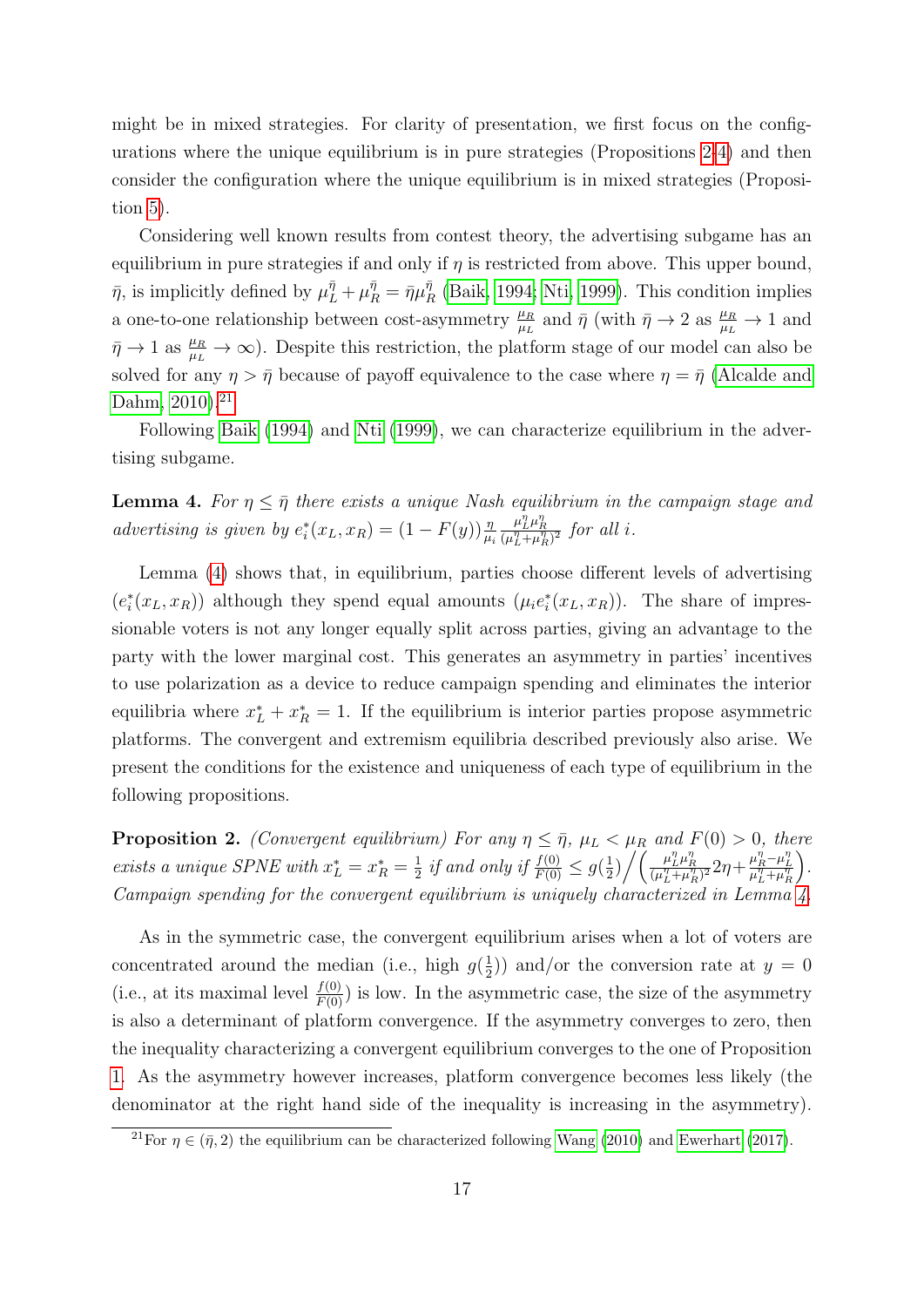This is because, as the asymmetry increases, the (symmetric) convergent equilibrium becomes less attractive for the disadvantaged party that loses the competition for impressionable voters and hence has incentives to diversify and propose distinct platforms. This potentially leads to an interior equilibrium.

An equilibrium is interior if at least one of the parties chooses an interior platform. That is, there is at least one platform located between the median and the corner (either 0 or 1, depending on the party). Analogously to the symmetric case, by solving first order conditions it arises that platform distance in the interior equilibrium  $\bar{y}$ , is implicitly defined by  $\frac{f(\bar{y})}{F(\bar{y})} = \frac{g(\bar{x}^*)}{2\eta}$  $2\eta$  $(\mu_L^{\eta} + \mu_R^{\eta})^2$  $\frac{L^{\eta} + \mu_R^{\eta} \rho^2}{\mu_L^{\eta} \mu_R^{\eta}}$  where  $\bar{x}^* = G^{-1}(\frac{\mu_R^{\eta}}{\mu_L^{\eta} + \mu_R^{\eta}})$ . Considering the definition of interior equilibrium, Proposition [3](#page-17-0) describes the necessary and sufficient conditions for its existence and uniqueness.[22](#page-0-0) As we characterize in the corollary below, two type of interior equilibria can emerge depending on the cost asymmetry.

<span id="page-17-0"></span>**Proposition 3.** (Interior Equilibrium) For any  $\eta \leq \bar{\eta}$  and  $\mu_L < \mu_R$ , there exists a unique interior SPNE if and only if one of the following conditions is satisfied

$$
\frac{F(2\bar{x}^* - 1)}{f(2\bar{x}^* - 1)} g(\bar{x}^*) < 2\eta \frac{\mu_L^n \mu_R^n}{(\mu_L^n + \mu_R^n)^2} < \frac{F(1)}{f(1)} g(0.5) + \frac{\mu_R^n - \mu_L^n}{\mu_R^n + \mu_L^n} \quad \text{and} \quad \frac{\mu_R^n}{\mu_L^n + \mu_R^n} < G(\frac{3}{4})
$$
(3)

<span id="page-17-2"></span><span id="page-17-1"></span>
$$
\frac{F(\frac{1}{2})}{f(\frac{1}{2})}g(\frac{3}{4}) - 2G(\frac{3}{4}) + \frac{2\mu_R^{\eta}}{\mu_R^{\eta} + \mu_L^{\eta}} < 2\eta \frac{\mu_L^{\eta} \mu_R^{\eta}}{(\mu_L^{\eta} + \mu_R^{\eta})^2} \quad \text{and} \quad \frac{\mu_R^{\eta}}{\mu_L^{\eta} + \mu_R^{\eta}} \ge G(\frac{3}{4}) \tag{4}
$$

The corollary below characterizes the two types of interior equilibrium that exists, depending on which condition is satisfied. If the condition described in the first line of Proposition [3,](#page-17-0) Condition [3,](#page-17-1) holds then we find the typical interior equilibrium in which both parties play an interior strategy. On the contrary, if Condition [4](#page-17-2) holds, then the party with a cost advantage  $(L)$  plays with an interior strategy, and the disadvantaged party plays at a corner.

<span id="page-17-3"></span>Corollary 1. (Characterization of Interior Equilibria) There are two types of Interior equilibria. Proposition [3](#page-17-0) describes the necessary and sufficient conditions for existence and uniqueness. Their characterization is as follows:

- (Interior/Interior)  $x_L^* = \bar{x}^* \frac{\bar{y}}{2}$  $\frac{\bar{y}}{2}$  and  $x_R^* = \bar{x}^* + \frac{\bar{y}}{2}$  $\frac{y}{2}$  if and only if Condition [3](#page-17-1) and  $2\eta \frac{\mu_L^n \mu_R^n}{(\mu_L^n + \mu_R^n)^2} < \frac{F(2 - 2\bar{x}^*)}{f(2 - 2\bar{x}^*)}$  $\frac{F(2-2\bar{x}^*)}{f(2-2\bar{x}^*)}g(\bar{x}^*)$  are satisfied.
- (Interior/Corner) otherwisem  $x_L^* < 0.5$  and  $x_R^* = 1$ , where  $x_L^*$  is implicitly defined by

$$
2G(\frac{1+x_L^*}{2})=\frac{F(1-x_L^*)}{f(1-x_L^*)}g(\frac{1+x_L^*}{2})+2\frac{\mu_R^\eta}{\mu_R^\eta+\mu_L^\eta}-2\eta\frac{\mu_R^\eta\mu_L^\eta}{(\mu_R^\eta+\mu_L^\eta)^2}
$$

Campaign spending for each of the above SPNE is uniquely characterized in Lemma [4](#page-16-1)

<sup>&</sup>lt;sup>22</sup>As in the symmetric case, uniqueness is subject to the constraint  $x_L \leq x_R$ . A mirror equilibrium  $x_R < x_L$  always exists.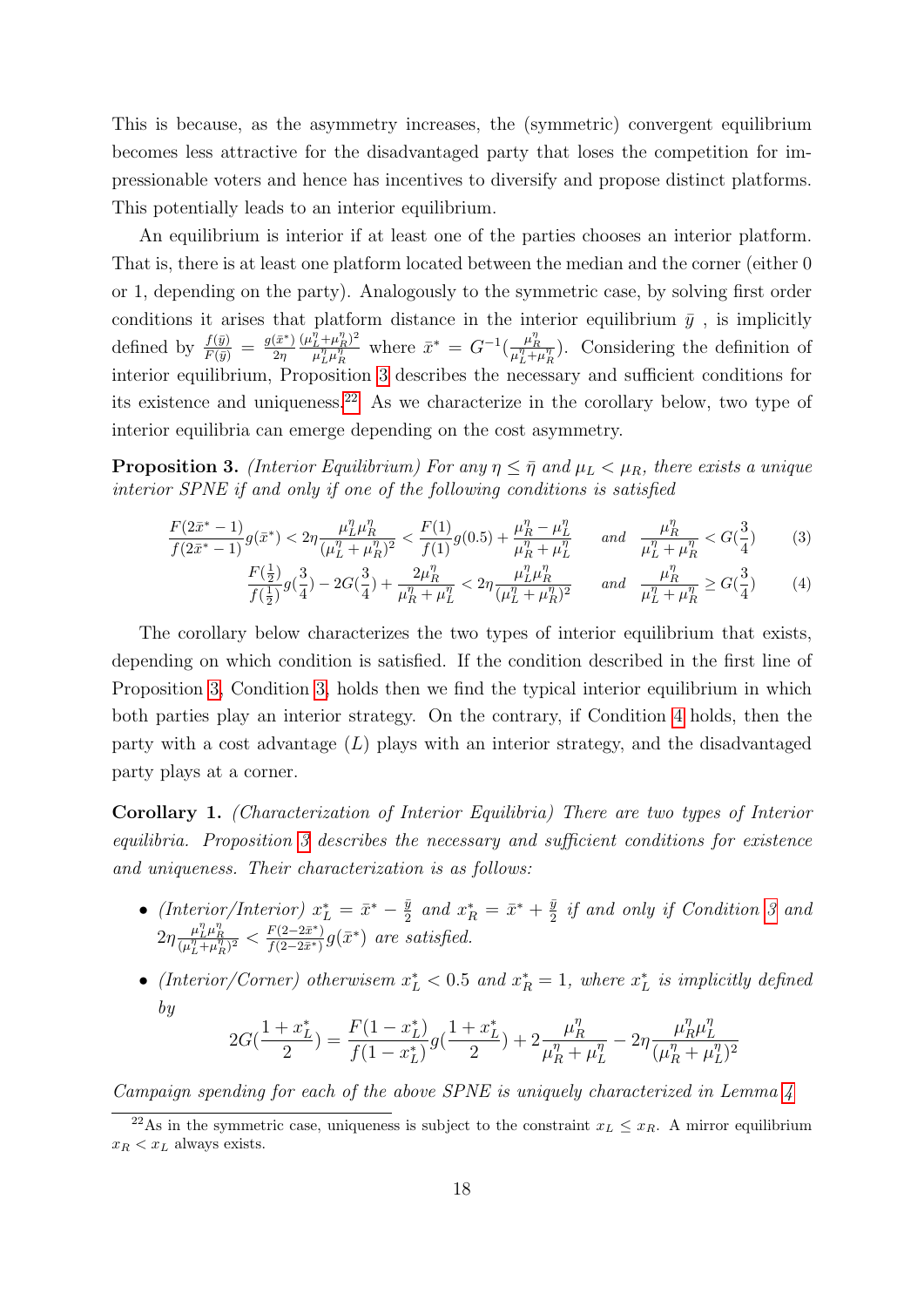All interior equilibria are asymmetric. It can be that both parties propose interior platforms (Interior/Interior) or that the cost advantaged party proposes an interior platform while the disadvantaged party proposes an extreme platform (Interior/Corner). The cost asymmetry plays an important role in determining the type but also polarization level at the interior equilibrium. The cost disadvantaged party  $R$  has more incentives than the advantaged party to reduce the share of (costly) impressionable voters. Consequently,  $R$  has more incentives to separate its platform from  $L$ . Thus, in the interior equilibrium platforms are shifted towards the cost-disadvantaged party  $R$ . That is, in the (Interior/Interior) equilibrium the point around which parties propose equidistant platforms is to the right (i.e.,  $\bar{x}^* > 0.5$ ), while in the *(Interior/Corner)* it is the disadvantaged party that proposes an extreme platform. Note that in general, if the asymmetry is low "enough" (i.e., [\(3\)](#page-17-1) is satisfied) the disadvantaged party may also propose an interior platform. If this asymmetry however is high "enough" (i.e., [\(4\)](#page-17-2) is satisfied) only the (Interior/Corner) equilibrium arises, the disadvantaged party would like to separate more but cannot due to having reached the corner. The advantaged party best responds to that by proposing an interior platform. In that sense, "large" asymmetries never give rise to extremism equilibria either as the following proposition summarizes.

<span id="page-18-0"></span>**Proposition 4.** (Extremism Equilibrium) For any  $\eta \leq \bar{\eta}$  and  $\mu_L < \mu_R$ , there exists a unique SPNE with  $x_L^* = 0$  and  $x_R^* = 1$  if and only if  $g(0.5) / (2\eta \frac{\mu_L^n \mu_R^n}{(\mu_L^n + \mu_R^n)^2} - \frac{\mu_R^n - \mu_L^n}{\mu_L^n + \mu_R^n})$  $\left.\right)\leq\frac{f(1)}{F(1)}$  $F(1)$ and campaign spending as characterized in Lemma.

If the asymmetry converges to zero, the relevant inequality converges to the one of Proposition [1.](#page-10-0) As the asymmetry however increases, extremism becomes less likely (the denominator on the left hand side of the inequality is decreasing in the asymmetry). This is because, the advantaged party has no incentives to polarize as it would reduce the share of impressionable voters for whom it enjoys a great advantage. Also, as in the symmetric case, extremism is more likely when the rate at which impressionable voters become ideological is great enough under maximal platform separation (i.e.,  $\frac{f(1)}{F(1)}$  is high).

Finally, there exists a combination of parameters where there exists no equilibrium in pure strategies. This occurs when the advantaged party  $L$  has incentives to propose a platform to the right of the median, a situation that can not form part of any pure strategy Nash equilibrium (Lemma A.1.). In that instance we can characterize a mixed strategy equilibrium instead. In the mixed strategy equilibrium, the disadvantaged party  $R$  randomizes on two symmetric platforms around 0.5 with equal probability (see Aragones [and Xefteris 2017b](#page-36-12) for a similar characterization in an exogenous valence setting). If the disadvantaged party was playing one of these two platforms deterministically, then the advantaged party L would locate at some point between that platform and the median.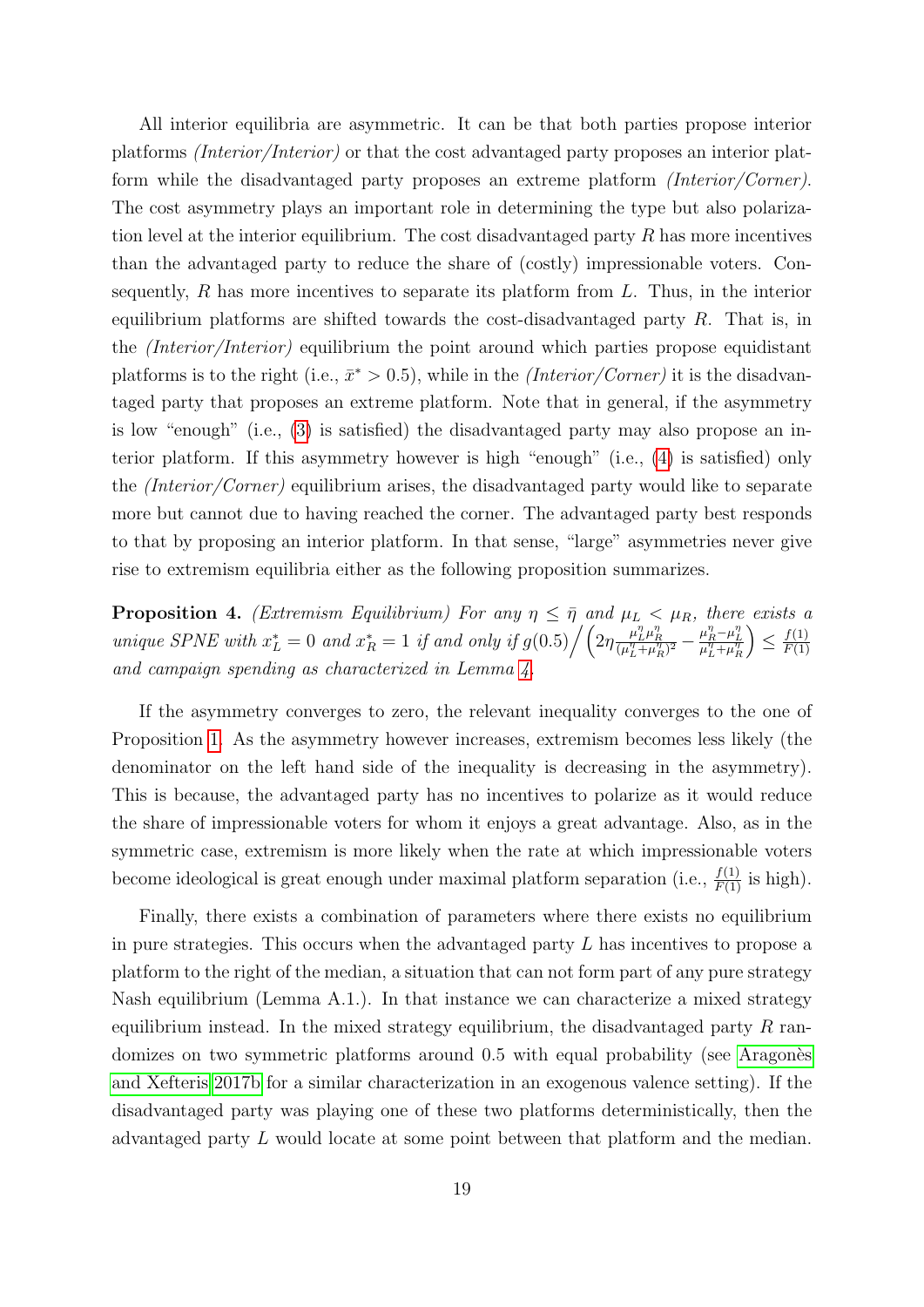As a consequence, a better alternative would be always available to the disadvantaged party R at the other side of the median. If party R randomizes between two platforms at the two sides of the median, then the advantaged party has incentives to locate exactly at the median. If the symmetric platforms chosen by the disadvantaged party are such that its first order conditions are satisfied, then none of the parties has incentives to deviate. A formal characterization follows.

<span id="page-19-0"></span>**Proposition 5.** (Mixed Strategy Equilibrium) For any  $\eta \leq \bar{\eta}$  and  $\mu_L < \mu_R$ , such that one of the following conditions is satisfied

$$
\frac{F(0)}{f(0)}g(0.5) - \frac{\mu_R^{\eta} - \mu_L^{\eta}}{\mu_L^{\eta} + \mu_R^{\eta}} < 2\eta \frac{\mu_L^{\eta} \mu_R^{\eta}}{(\mu_L^{\eta} + \mu_R^{\eta})^2} < \frac{F(2\bar{x}^* - 1)}{f(2\bar{x}^* - 1)}g(\bar{x}^*) \quad \text{and} \quad \frac{\mu_R^{\eta}}{\mu_L^{\eta} + \mu_R^{\eta}} \le G(3/4)
$$
\n
$$
(5)
$$

$$
\frac{F(0)}{f(0)}g(0.5) - \frac{\mu_R^n - \mu_L^n}{\mu_L^n + \mu_R^n} < 2\eta \frac{\mu_L^n \mu_R^n}{(\mu_L^n + \mu_R^n)^2} \le \frac{F(\frac{1}{2})}{f(\frac{1}{2})}g(\frac{3}{4}) - 2G(\frac{3}{4}) + \frac{2\mu_R^n}{\mu_R^n + \mu_L^n} \quad \text{and} \quad \frac{\mu_R^n}{\mu_L^n + \mu_R^n} > G(3/4) \tag{6}
$$

There exists a mixed strategy equilibrium where  $x_L^* = \frac{1}{2}$  $\frac{1}{2}$  and party R randomizes with equal probability over  $x_R^* = min\{\underline{x_R}, 1\} > \frac{1}{2}$  $\frac{1}{2}$  and  $1-x_R^*$ , where  $\underline{x_R}$  is implicitly defined by

$$
[1 - G(\frac{0.5 + x_R}{2})] = \frac{F(x_R - 0.5)}{f(x_R - 0.5)} \frac{g(\frac{0.5 + x_R}{2})}{2} + \frac{\mu_L^{\eta}}{\mu_R^{\eta} + \mu_L^{\eta}} - \eta \frac{\mu_R^{\eta} \mu_L^{\eta}}{(\mu_R^{\eta} + \mu_L^{\eta})^2}
$$

Campaign spending for the above SPNE is uniquely characterized in Lemma [4](#page-16-1)

The above Proposition completes the characterization of different types of equilibria across all possible parameter configurations in the asymmetric case. Compared to existing models in the endogenous valence literature that typically become intractable, we are obtaining an equilibrium in pure strategies for several configurations. And even in the case where an equilibrium in pure strategies fails to exist, the characterized mixed strategy equilibrium is very intuitive.

As with the symmetric case, the conditions determining the equilibrium type depend on the effectiveness of campaigns, the mass of ideological voters at the median and conversion rates at different points. While we have discussed the most relevant conditions, especially what concerns the cost asymmetries, in general, the incentives to polarize (or not) and move across equilibria types remain similar to the symmetric case. Proceeding with an example, we can illustrate similar intuition and comparative statics as in the symmetric case. For example, the simultaneous increase in polarization and campaign spending observed in real world politics can be reconciled also in the presence of an asymmetry.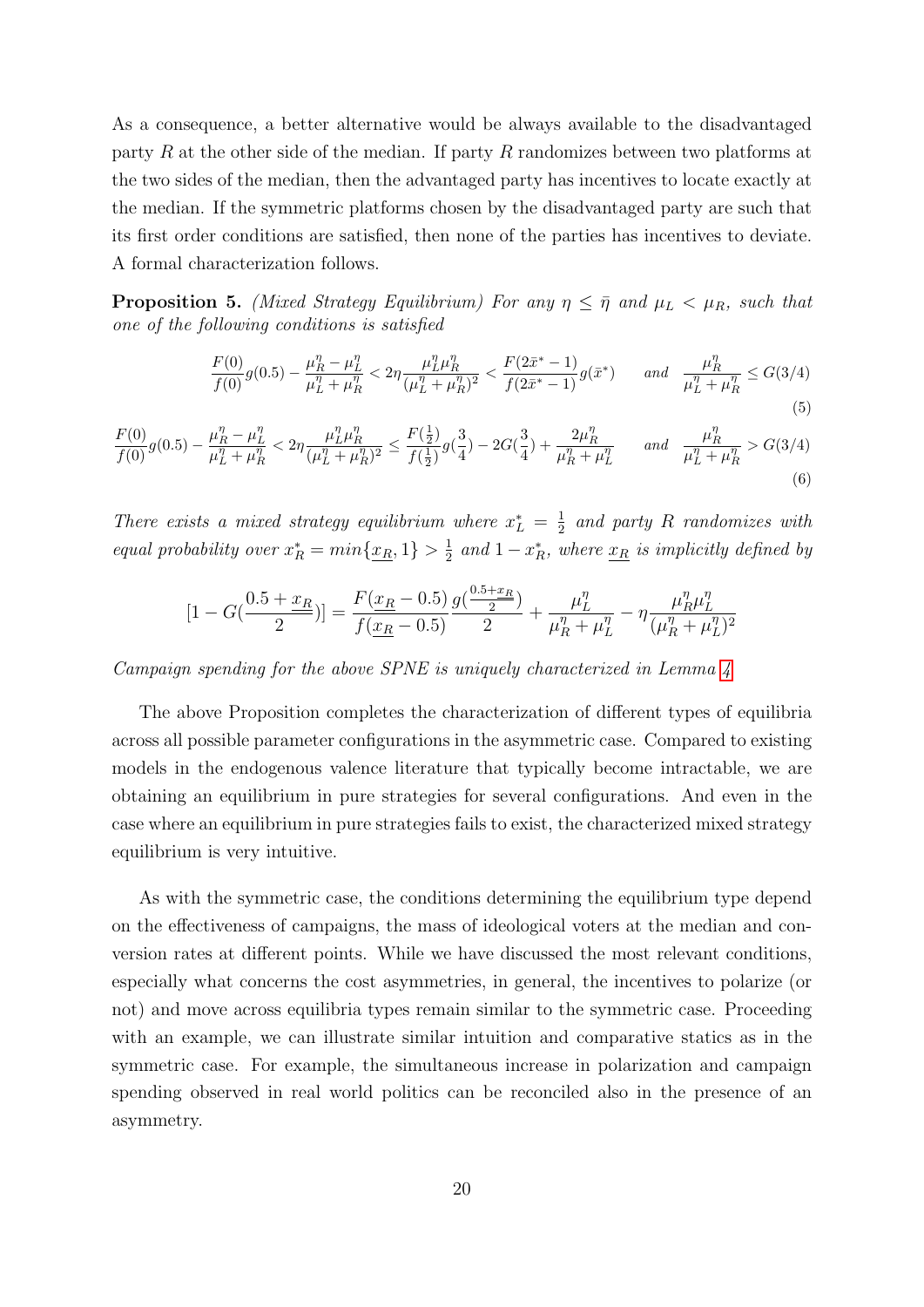**Example [2](#page-21-0):**  $F(y)$  and  $G(y)$  uniformly distributed in X. In Figure 2 Panel (a) we plot the case of "low" asymmetry  $(\mu_R/\mu_L = 1.2)$  while in Panel (b) we plot the case of "high" asymmetry  $(\mu_R/\mu_L = 2.5)$ . For both levels of asymmetry, we are at a convergent equilibrium only when  $\eta = 0.23$  $\eta = 0.23$  Since impressionable voters are split equally across the two parties regardless of electoral advertising, parties do not have incentives to differentiate their platforms since the asymmetry vanishes. As long as  $\eta > 0$  parties platforms are not identical. For the "low" asymmetry example, the equilibrium is always in pure strategies, while for the "high" asymmetry example, the equilibrium may be in mixed strategies. Note that in both panels, and as described in our results, the disadvantaged party R is proposing a relatively more extreme platform compared to the advantaged party L since it has incentives to increase polarization and soften the competition for impressionable voters through campaign spending.

In the example of "low" asymmetry, we illustrate the divergent and asymmetric  $(In$ terior/Interior) equilibrium platforms as characterized in Corollary [1.](#page-17-3) In this example, platforms diverge monotonically as  $\eta$  increases (as in the symmetric case) and hence polarization is also increasing.

In the example of "high" asymmetry, and despite polarization being again increasing in the effectiveness of electoral advertising several differences arise. In the (Interior/Interior) equilibrium (i.e.,  $\eta \leq 0.7975$ ), while the disadvantaged party is always diverging from the median, the advantaged party does not respond to increases in  $\eta$  in a monotonic manner. Some initial divergence by L is fast vanishing till party L proposes the platform preferred by the median. For  $\eta > 0.7975$  and since there can't be an equilibrium in pure strategies where  $x_L^* > 0.5$ , we move to the region of the (Mixed Strategy Equilibrium) where platforms are characterized in Proposition [5.](#page-19-0) The advantage party proposes  $x_L^* = 0.5$  and the disadvantaged party proposes with equal probability two equidistant platforms  $x_R^*$  and  $1 - x_R^*$ .

Finally, when it comes to campaign spending, as the right panels show, we may again encounter a situation of a non-monotonic relationship between campaign spending and  $\eta$ (as in Figure 1 and the symmetric case). But perhaps more importantly, our results can again sustain the simultaneous increase in polarization and campaign spending due to technological changes even in the presence of asymmetries for a wide range of parameters.

<sup>&</sup>lt;sup>23</sup>Notice that in the formal results we have assumed the relevant cases where  $\eta > 0$ . In the example we permit  $\eta = 0$  since this illustrates the convergent equilibrium which can not occur otherwise when  $F(y)$  and  $G(y)$  uniformly distributed.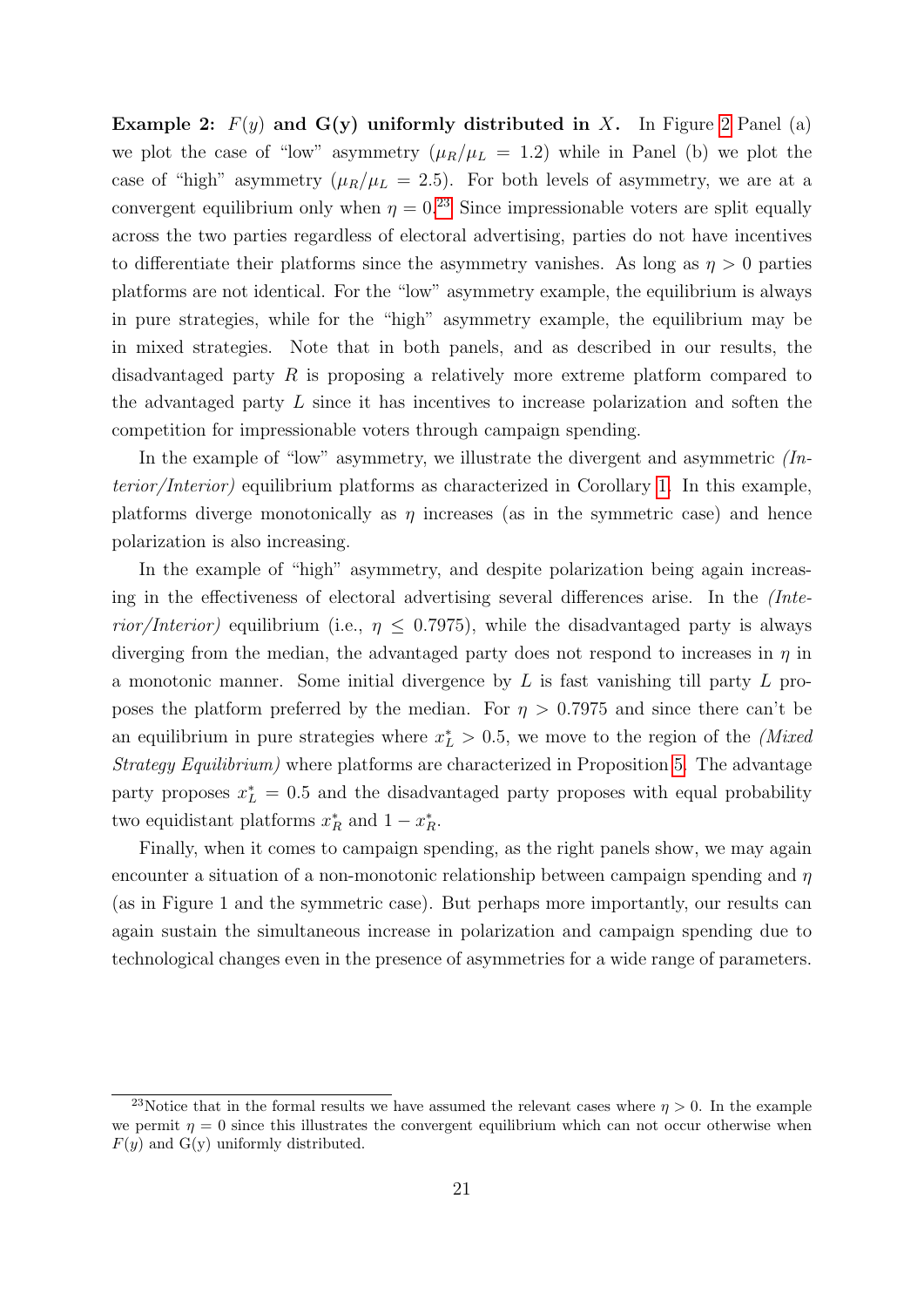Panel (a): "low" asymmetry:  $\mu_R/\mu_L = 1.2$ 

<span id="page-21-0"></span>

Figure 2: The two left panels depict equilibrium platforms  $(x_L^*, x_R^*)$  for different levels of asymmetry. In the top left panel the equilibrium is always in pure strategies. In the bottom left panel the equilibrium is in mixed strategies and represented by thick lines for "high" values of  $\eta$ . In the right panels, solid lines depict polarization  $(x_R^* - x_L^*)$  and dotted lines campaign spending. Graphs are plotted on the interval of  $\eta$  that guarantees an equilibrium in pure strategies in the advertising stage.

## 4 Conclusion

We suggest a tractable setting to analyze electoral competition with endogenous platforms and campaign spending. Apart from an intuitive equilibrium characterization that contributes in the corresponding literature, we provide new comparative statics on the effects of technological advances on electoral competition. For example, "commentators have suggested that the reason for both the increased polarization and campaign spending is that skilled political operatives using sophisticated statistical tools and purchasing advertising in local markets are better able to target particular voters" (citation from [Herrera](#page-38-2)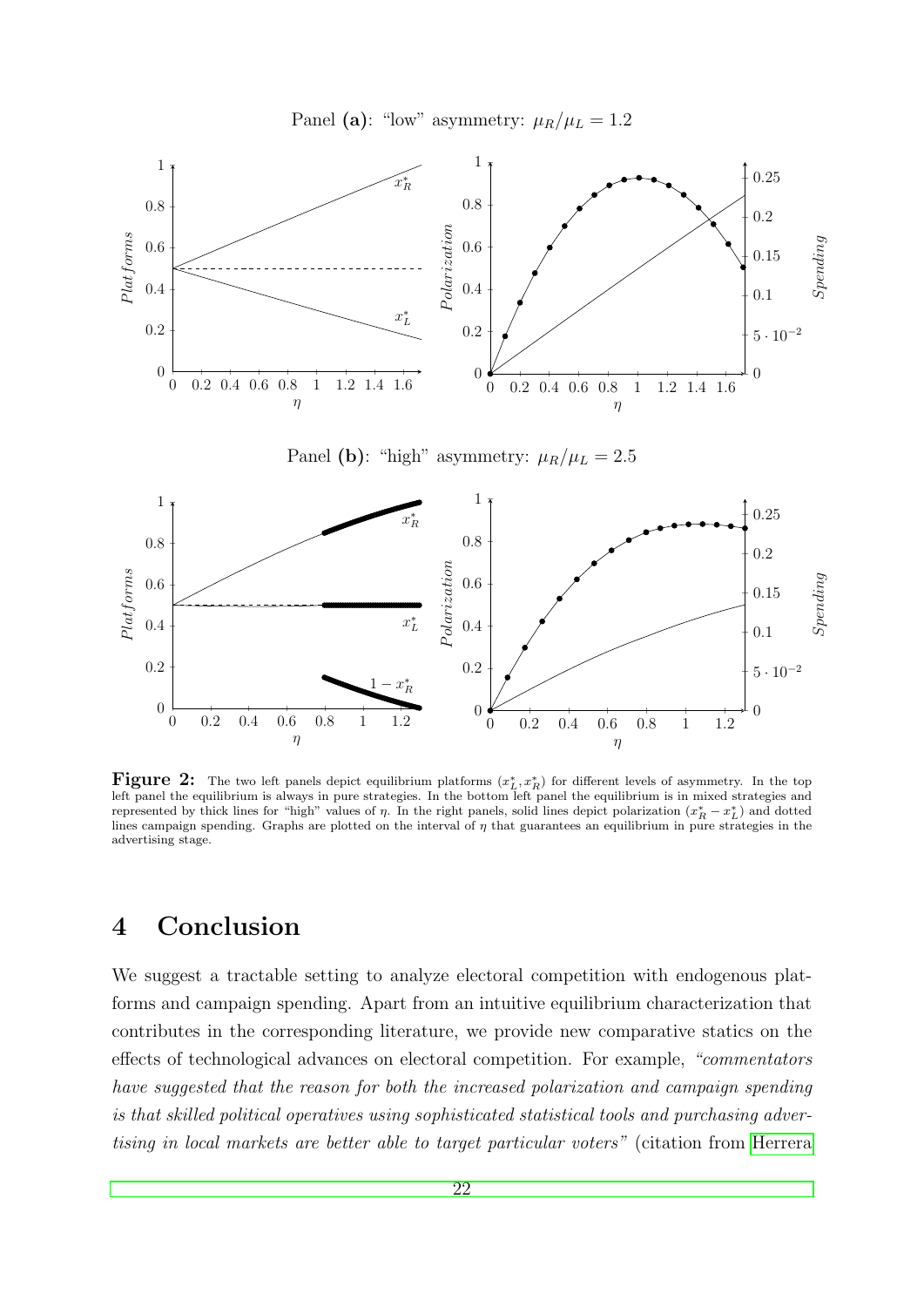[et al.](#page-38-2) [\(2008,](#page-38-2) p. 502), also see [NBC 2017](#page-39-9) for a recent such example). However, their results so far were linking such technological advances with a reduction in polarization, and therefore favored alternative channels that may drive polarization such as more volatile preferences. Our results in contrast, justify the simultaneous increase in polarization and campaign spending due to recent technological changes and better targeting of the electoral campaigns. Moreover our model can address several follow-up questions.

Given that one would naturally expect further advances in campaign technology two natural questions arise: a) should we expect a further increase in polarization?, and b) what about campaign spending? Our theory would say yes, further advances in targeting will lead to further polarization. Ways to go against this trend would require policies that improve the awareness of the electorate and a shift of voters' attention from persuasive campaigns to political platforms. With regards to campaign spending, recall that our theory does not provide a monotone comparative static. As the targeting technology improves, parties have incentives to increase their campaign spending, but at the same time to polarize (which reduces campaign spending). Hence, our results are not incompatible with the observations of the 2016 presidential US election where campaign spending dropped. Furthermore, following this presidential campaign, the diffusion of plausible but false information received the name of "fake news". This notion, widely used during and after the campaigns, has direct implications on the electorate's awareness: for any given "real" platforms, the stock of ideological voters decreases with the amount of fake news. In terms of our model, fake news would increase the reversed hazard rate, causing an increase in polarization as well.

While one of our contributing messages could be the importance of the electorate's awareness as a way to affect campaign spending and polarization, political pundits have paid special attention to caps on campaign spending. In the context of symmetric costs, our model provides very clear and intuitive implications regarding the effects of this policy. If a cap is below the equilibrium campaign spending, it will completely shut down the polarization effect in our model. That is, when a cap is binding, the parties will not induce an increase in campaign spending by moving their platform towards their competitor. This eliminates one of the elements of the parties' trade-off in the choice of platform location. As a consequence, platform convergence is the only possible outcome. In other words, any cap on campaign spending smaller or equal to the equilibrium spending, will also induce convergence at the median voter. Thus our model predicts an important impact of campaign caps on party polarization. The same intuition can be sustained under asymmetric costs if the reversed hazard rate is great enough under full convergence.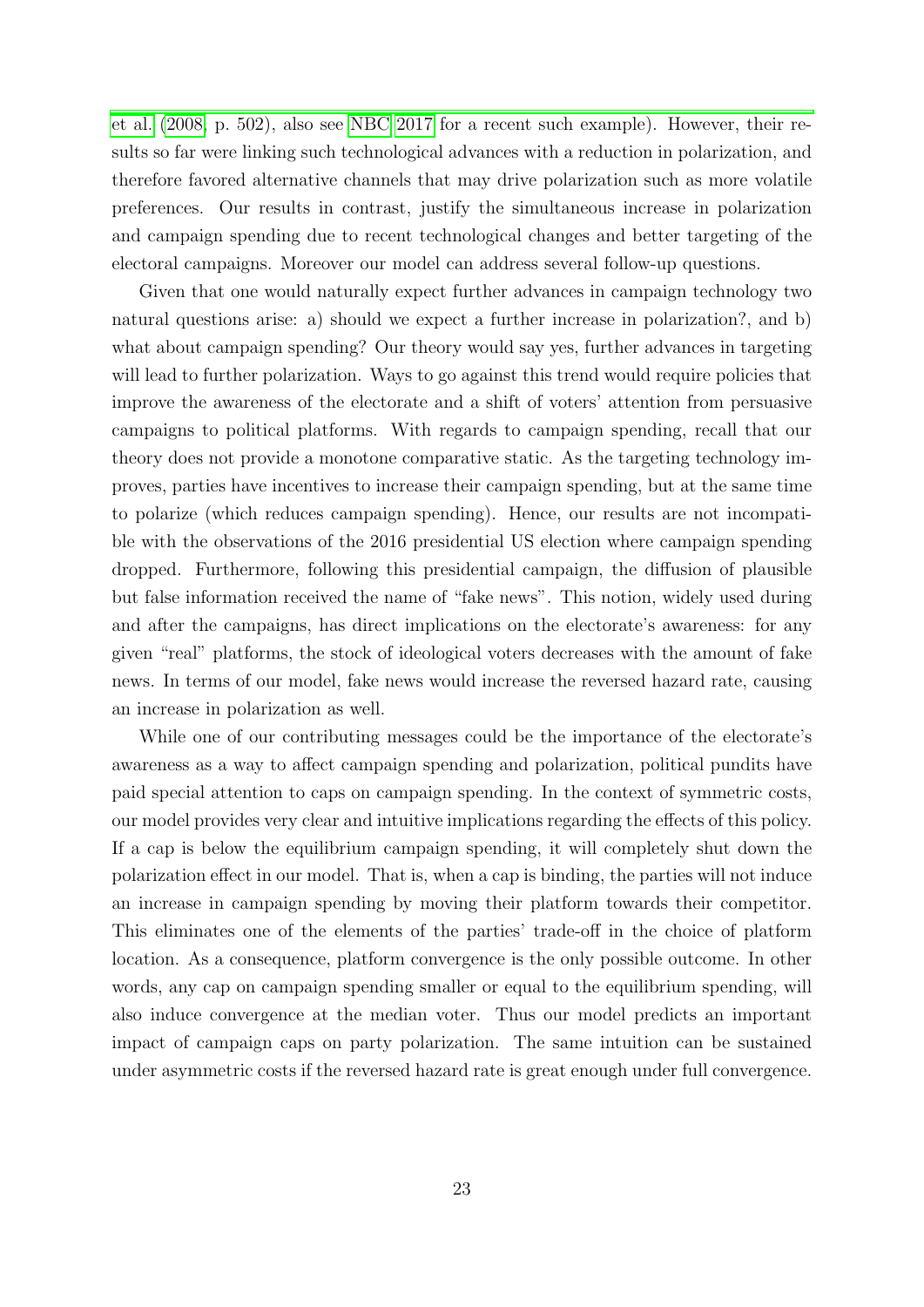## 5 Appendix - Proofs

This section is organized as follows. In Subsection [5.1](#page-23-0) we show the pure strategy equilibrium in advertising for asymmetric costs. Additionally, we discuss the extension for  $\eta > \bar{\eta}$  in the symmetric case. In Subsection [5.2](#page-24-0) we write and solve the platform selection problem for the general case with asymmetric costs. Thus, taking into account the Kuhn-Tucker conditions, we solve this maximization problem and we show the first and second order conditions. Lemmata [A.1,](#page-9-0) [A.2](#page-13-0) and Remark [1](#page-26-0) in that subsection provide the conditions for existence and uniqueness of platforms that maximize the Lagrangian for the general case. Next, we show uniqueness and existence of a unique (pure) Subgame Perfect Nash Equilibrium, and we characterize the equilibrium platforms for the symmetric case (Proposition [1\)](#page-10-0). Later on, we do the same for asymmetric costs. In this case, we show separately the convergent equilibrium (Proposition [2\)](#page-16-0), the interior equilibrium (Proposition [3](#page-17-0) and Corollary [1\)](#page-17-3) and the extremism one (Proposition [4\)](#page-18-0). Finally, we solve the mixed strategy equilibrium for the regions where the asymmetric case does not have an equilibrium in pure strategies in Subsection [5.3.](#page-31-0)

## <span id="page-23-0"></span>5.1 Advertising

We begin proving the more general Lemma [4,](#page-16-1) i.e.,  $\mu_L \neq \mu_R$ , and after the proof we discuss the implications of symmetry, i.e., Lemma [1.](#page-9-0)

*Proof.* For any given pair  $(x_L, x_R)$ , parties simultaneously choose  $e_i$  that maximizes (1 –  $F(y)$ )  $\frac{e_i^{\eta}}{e_L^{\eta}+e_R^{\eta}} - \mu_i e_i(x_L, x_R)$ . Hence, from the FOC, we obtain the first necessary condition for an interior PSNE:  $e_i = \frac{1-F(y)}{m}$  $\frac{F(y)}{\mu_i} \eta \frac{\mu_L^n \mu_R^n}{(\mu_L^n + \mu_R^n)^2}$ . The equilibrium payoffs can be written as

$$
(1 - F(y))\left[\frac{\mu_l^{\eta}}{\mu_L^{\eta} + \mu_R^{\eta}} - \eta \frac{\mu_L^{\eta} \mu_R^{\eta}}{(\mu_L^{\eta} + \mu_R^{\eta})^2}\right],
$$

which are positive if and only if  $(\mu_L^{\eta} + \mu_I^{\eta})$  $\binom{n}{R}\mu_i^{\eta} - \eta \mu_L^{\eta} \mu_R^{\eta} \geq 0$ . Therefore, the second necessary condition for PSNE is that  $\eta \leq \bar{\eta} : \mu_R^{\bar{\eta}} + \mu_L^{\bar{\eta}} = \bar{\eta} \mu_R^{\bar{\eta}}$  $\eta_R^{\eta}$ . Moreover, for all  $\eta$  lower or equal than  $\bar{\eta}$ , the SOC holds with strict inequality, assuring not only existence but also uniqueness of the equilibrium.  $\Box$ 

The symmetric case. Notice that  $\bar{\eta} \leq 2$  holds with strict equality if and only if  $\mu_L = \mu_R$ . In the symmetric case, for all  $\eta \leq 2$ , the conditions on the existence and uniqueness of PSNE are satisfied, and therefore  $e_i = \frac{1-F(y)}{4\mu_i}$  $\frac{f^2 F(y)}{4\mu_i}$   $\eta$ . For  $\eta > 2$ , [Alcalde and](#page-36-9) [Dahm](#page-36-9) [\(2010\)](#page-36-9) show that "the contest possesses an all-pay auction equilibrium" (Theorem 3.2 in their paper). In a symmetric contest, this theorem implies full dissipation, which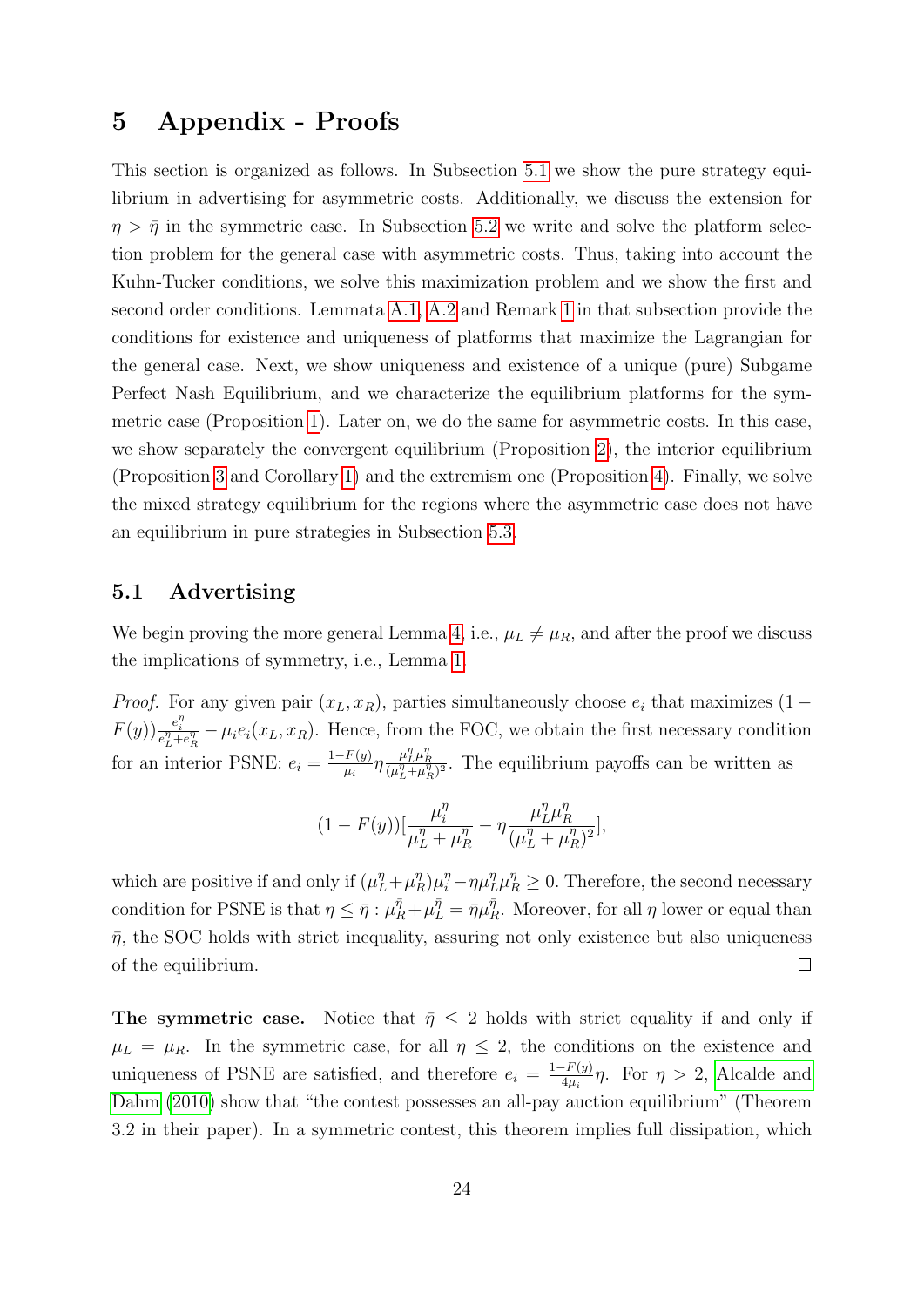means that the expected payoff would be 0 for parties  $L$  and  $R$ , and the corresponding expected bids would be  $\frac{1}{2}$  $1-F(y)$  $\frac{F(y)}{\mu}$ .

## <span id="page-24-0"></span>5.2 Polarization and Spending

#### The objective function, existence and uniqueness

Throughout this section let  $y = x_R - x_L$ ,  $\bar{x} = \frac{x_R + x_L}{2}$  $\frac{f^{+x_L}}{2}$ , and  $S_{Idl}^L(x_L, x_R) = G(\bar{x}) = 1 S_{Idl}^R(x_L, x_R)$  for  $x_L \neq x_R$  and  $S_{Idl}^L(x_L, x_R) = S_{Idl}^R(x_L, x_R) = \frac{1}{2}$  otherwise. By backward induction and using the equilibrium expressions of the of advertising subgame, we can write the first-stage payoff for the political parties as follows

$$
\Pi_i(x_L, x_R) = F(y)S_{Idl}^i(x_L, x_R) + (1 - F(y))\frac{\mu_{-i}^{\eta}}{\mu_R^{\eta} + \mu_L^{\eta}} - (1 - F(y))\eta \frac{\mu_R^{\eta} \mu_L^{\eta}}{(\mu_R^{\eta} + \mu_L^{\eta})^2}.
$$

In the remaining of this subsection, we restrict attention to equilibrium in pure strategies. Since the characterized equilibrium will be unique there is no concern regarding the presence of mixed strategy equilibria. In the following subsection instead we will focus on mixed strategy equilibria for the regions where there is no equilibrium in pure strategies.

**Lemma A.1.** In any equilibrium  $x_L \leq 1/2$  and  $x_R \geq 1/2$ .

*Proof.* Remind that we have assumed without loss of generality that  $x_L \leq x_R$ . First consider a divergent equilibrium, i.e.,  $x_L \neq x_R$ . We proceed by contradiction. Assume an equilibrium such that  $1/2 < \tilde{x}_L < \tilde{x}_R$ . Then party R is strictly better of by deviating to  $x_R = 2\tilde{x}_L - \tilde{x}_R$ , which maintains unchanged the proportion of each type of voter and the share of impressionable votes and strictly increases the share of ideological votes of party R. Analogously we can show that party  $L$  always has a profitable deviation to  $x_L = 2\tilde{x}_R - \tilde{x}_L$  when  $\tilde{x}_L < \tilde{x}_R < 1/2$ 

Now consider a convergent equilibrium  $x_L = x_R$ . Given the assumption of  $x_L \le x_R$ two necessary conditions for a convergent equilibrium at  $x_L = x_R = x$  are:

$$
\lim_{x_L \to x^-} \Pi_L(x_L, x) \le \Pi_L(x, x)
$$

$$
\lim_{x_R \to x^+} \Pi_R(x, x_R) \le \Pi_R(x, x)
$$

For  $x > \frac{1}{2}$ ,  $\lim_{x_L \to x^-} G(x_L, x) > \frac{1}{2} = G(x, x)$ , which implies that  $\lim_{x_L \to x^-} \Pi_L(x_L, x) >$  $\Pi_L(x, x)$  and violates the equilibrium condition for party L. A similar argument applies for party R if  $x < \frac{1}{2}$ .  $\Box$ 

Remind that when  $x_L = x_R \neq 1/2$ , a discontinuity can arise in the objective function, due to the discontinuity of  $S_{Id}^i(x)$ . However, the previous lemma restricts convergence to the case  $x_L = x_R = 0.5$ , in which  $S_{Idl}^i(x)$ , and consequently  $\Pi_i(x_L, x_R)$ , are continuous.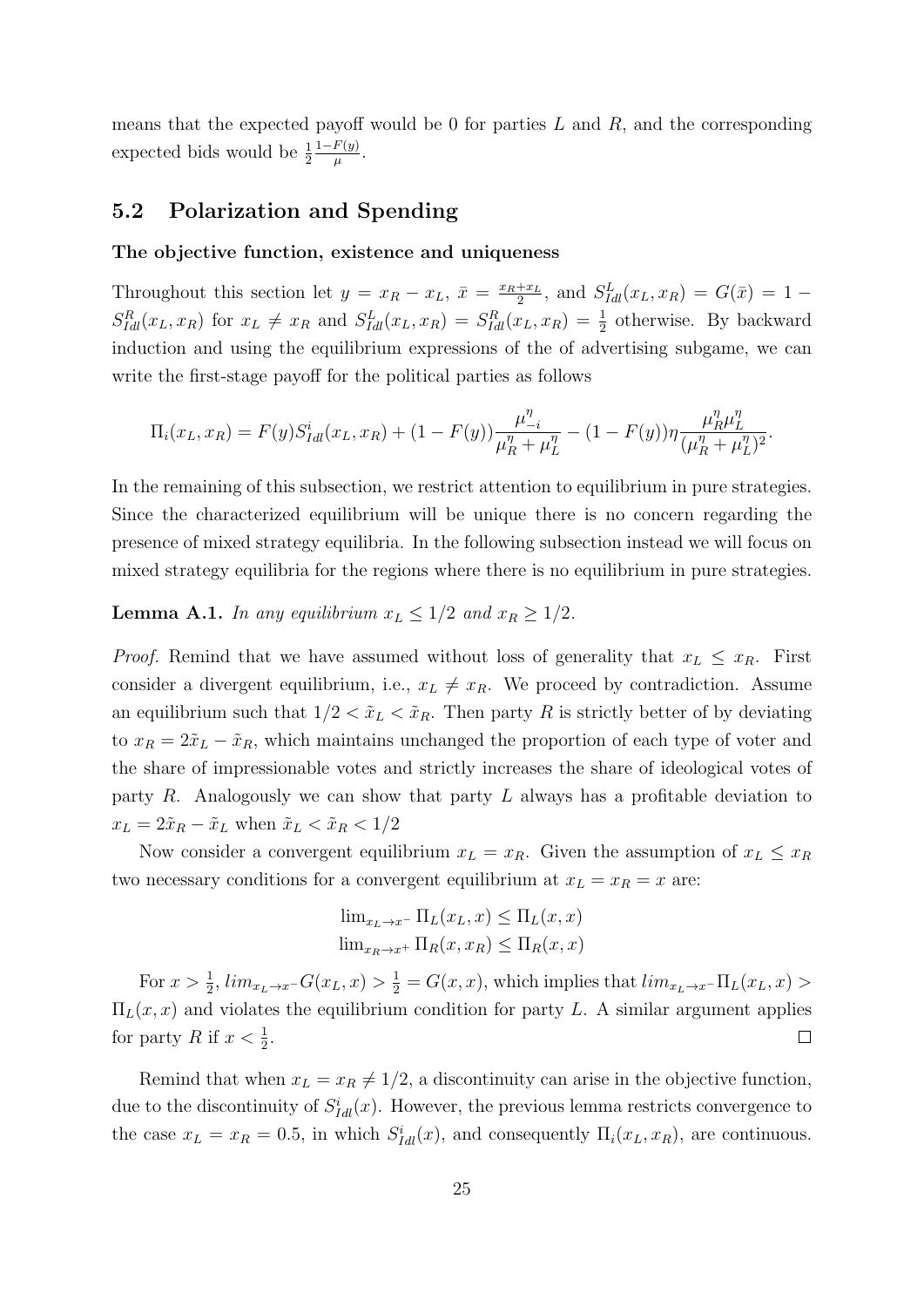Thus, by including the equilibrium constraints  $(x_L \leq 1/2$  and  $x_R \geq 1/2)$  in the maximization problem, the Lagrangians below are continuous, and provided that the second order conditions are met, will be solved by the equilibrium platforms (due to the presence of equilibrium constraints solving the Lagrangian is a necessary but not a sufficient condition for equilibrium, as we show in Remark [1](#page-26-0) below).

For  $i \in \{L, R\}$ , let  $\lambda_i \geq 0$  be the multipliers associated with the feasibility constraints and  $\nu_i \geq 0$  with the equilibrium constraints. The Lagrangians are:

$$
\mathcal{L}_L = \Pi_L(x_L, x_R) - \lambda_L(-x_L - 0) - \nu_L(x_L - \frac{1}{2})
$$
\n(7)

$$
\mathcal{L}_R = \Pi_R(x_L, x_R) - \lambda_R(x_R - 1) - \nu_R(\frac{1}{2} - x_R). \tag{8}
$$

The first order conditions (FOC from now on) are:

<span id="page-25-2"></span>
$$
\frac{\partial \mathcal{L}_L}{\partial x_L} = \frac{\partial \Pi_L(x_L, x_R)}{\partial x_L} + \lambda_L - \nu_L = 0,
$$
\n(9)

<span id="page-25-3"></span><span id="page-25-1"></span><span id="page-25-0"></span>
$$
\frac{\partial \mathcal{L}_R}{\partial x_R} = \frac{\partial \Pi_R(x_L, x_R)}{\partial x_R} - \lambda_R + \nu_R = 0.
$$
 (10)

Where,

$$
\Pi'_{L} \equiv \frac{\partial \Pi_{L}(x_{L}, x_{R})}{\partial x_{L}} = F(y)\frac{g(\bar{x})}{2} - f(y)G(\bar{x}) + f(y)\frac{\mu_{R}^{\eta}}{\mu_{R}^{\eta} + \mu_{L}^{\eta}} - f(y)\eta \frac{\mu_{R}^{\eta}\mu_{L}^{\eta}}{(\mu_{R}^{\eta} + \mu_{L}^{\eta})^{2}},
$$
\n(11)

$$
\Pi_R' \equiv \frac{\partial \Pi_R(x_L, x_R)}{\partial x_R} = -F(y)\frac{g(\bar{x})}{2} + f(y)[1 - G(\bar{x})] - f(y)\frac{\mu_L''}{\mu_R'' + \mu_L''} + f(y)\eta \frac{\mu_R'' \mu_L''}{(\mu_R'' + \mu_L'')^2} \tag{12}
$$

**Lemma A.2.** Let  $F(x)$  be log-concave and  $g(x)$  be symmetric and log-concave. The objective functions are strictly quasiconcave in the policy space when  $x_L \leq \frac{1}{2} \leq x_R$ , hence the second order conditions (SOC) are satisfied.

The constrained optimization problem includes two linear constraints for each party, thus focusing on the quasiconcavity of the payoff functions suffices.

Proof. Without loss of generality, consider party L. Under the conditions of Lemma  $(A.1)$ , continuity of  $\Pi_L$  is assured. Then, let us modify Equation [\(11\)](#page-25-0) by dividing it over the densities  $f(y)$  and  $g(\bar{x})$ :

$$
\tilde{\Pi}'_L \equiv \frac{\Pi'_L}{f(y)g(\bar{x})} = \frac{F(\bar{y})}{2f(\bar{y})} - \frac{1}{g(\bar{x})} \left[ G(\bar{x}) - \frac{\mu_R^{\eta} \mu_L}{\mu_R^{\eta} + \mu_L^{\eta}} + \eta \frac{\mu_R^{\eta} \mu_L^{\eta}}{(\mu_R^{\eta} + \mu_L^{\eta})^2} \right]
$$
(13)

Let  $\tilde{\Pi}_L$  be the primitive of  $\tilde{\Pi}'_L$ .  $\tilde{\Pi}_L$  is strictly quasiconcave if and only if  $\tilde{\Pi}'_L(x)(x'-x) > 0$ whenever  $\tilde{\Pi}_L(x') > \tilde{\Pi}_L(x)$ . Since strict quasiconcavity is determined by the sign of  $\tilde{\Pi}'_L(x)$ , which is the same of the sign of  $\Pi'_L(x)$  (because  $f(y)g(\bar{x})$  is strictly positive), the strict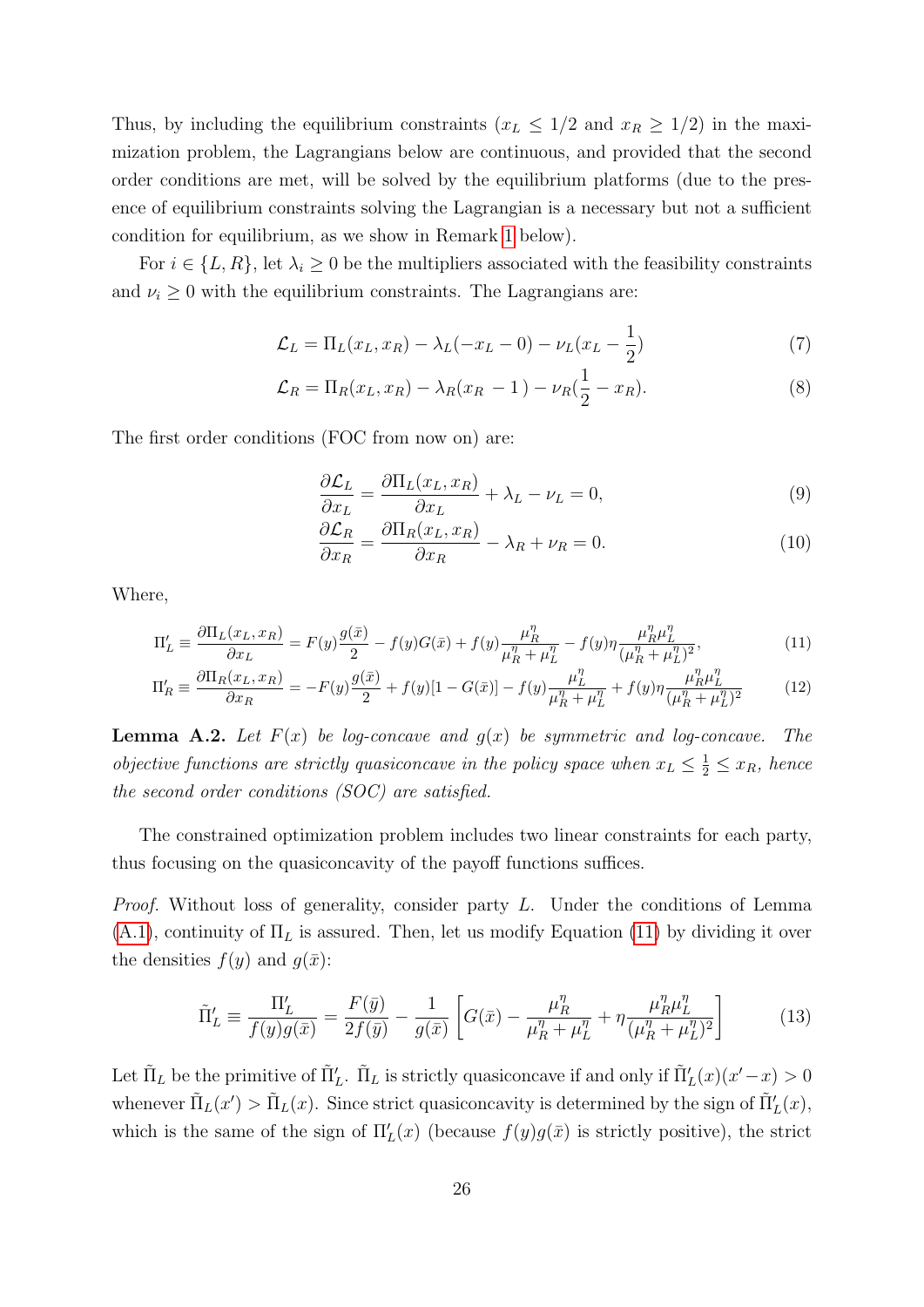quasiconcavity of  $\tilde{\Pi}_L(x)$  guarantees the strict quasiconcavity of  $\Pi_L(x)$ .

Therefore, by showing the strict concavity of  $\tilde{\Pi}_L$  (i.e.,  $\tilde{\Pi}_L'' = \frac{\partial \tilde{\Pi}_L^{(r)}}{\partial x_L} < 0$ ), we will be proving that  $\Pi_L(x_L, x_R)$  is strictly quasiconcave too. Hence  $\tilde{\Pi}_L^{\prime\prime}$  is

$$
\frac{\partial \frac{\Pi_L'}{f(y)g(\bar{x})}}{\partial x_L} = -\frac{1}{2} \left[ \frac{F(\bar{y})}{f(\bar{y})} \right]' - \frac{1}{2g(\bar{x})^2} \left\{ g(\bar{x})^2 - g'(\bar{x}) \left[ G(\bar{x}) - \frac{\mu_R^{\eta}}{\mu_R^{\eta} + \mu_L^{\eta}} + \eta \frac{\mu_R^{\eta} \mu_L^{\eta}}{(\mu_R^{\eta} + \mu_L^{\eta})^2} \right] \right\}
$$

By log-concavity of  $F(y)$ , the term  $-\left[\frac{F(\bar{y})}{2f(\bar{y})}\right]$  $\frac{F(\bar{y})}{2f(\bar{y})}$  is negative, so we can focus on the negativity of  $H = -\left\{g(\bar{x})^2 - g'(\bar{x})\left[G(\bar{x}) - \frac{\mu_R^{\eta}g}{\mu_R^{\eta} + \mu_L^{\eta}} + \eta \frac{\mu_R^{\eta} \mu_L^{\eta}}{(\mu_R^{\eta} + \mu_L^{\eta})^2}\right]\right\}$  in the expression above to guarantee strict concavity of  $\tilde{\Pi}_L(x)$  (and hence strict quasi-concavity of  $\Pi_L(x)$ ). Let us consider two cases.

- If  $g'(\bar{x}) \geq 0$ , then  $-g'(\bar{x})\left[\frac{\mu_R^{\eta} \eta \frac{\mu_R^{\eta} \mu_L^{\eta}}{(\mu_R^{\eta} + \mu_L^{\eta})^2}\right]$  is negative (strictly negative for  $g'(\bar{x}) >$ 0) because the term in brackets is always positive given  $\eta < \bar{\eta}$  (see proofs of lemmata [1](#page-9-0) and [4\)](#page-16-1). Log-concavity of  $g(x)$  implies log-concavity of  $G(x)$ , thus  $-[g(\bar{x})^2$  $g'(\bar{x})G(\bar{x})$  is negative (strictly negative for  $g'(\bar{x})=0$ ). Hence H is strictly negative and  $\Pi_L(x)$  strictly quasi-concave.
- If  $g'(\bar{x}) < 0$ , suppose there exists  $\hat{x}_L : G(\frac{\hat{x}_L + x_R}{2})$  $\frac{f(x)}{2} = \frac{\mu_R^{\eta}}{\mu_R^{\eta} + \mu_L^{\eta}} - \eta \frac{\mu_R^{\eta} \mu_L^{\eta}}{(\mu_R^{\eta} + \mu_L^{\eta})^2}$ . Since  $G(x)$ is increasing in x, for  $x_L > \hat{x}_L$ , H would be strictly negative and  $\Pi_L(x)$  strictly quasi-concave. For  $x_L \leq \hat{x}_L$ ,  $G(\bar{x}) \leq \frac{\mu_R^n}{\mu_R^n + \mu_L^n} - \eta \frac{\mu_R^n \mu_L^n}{(\mu_R^n + \mu_L^n)^2}$  implies that  $\frac{\partial \Pi_L(x_L, x_R)}{\partial x_L}$  is strictly positive which directly implies that  $\Pi_L(x_L, x_R)$  is strictly quasiconcave for  $x_L \in [0, \hat{x}_L].$

We can proceed similarly to show that  $\Pi_R(x_L, x_R)$  is also strictly quasiconcave (in that case we use that  $g(x)$  implies that  $1 - G(x)$  is log-concave).  $\Box$ 

<span id="page-26-0"></span>**Remark 1.** Let  $(x_L, x_R)$  be a solution to the Lagrangians. Then, in the platforms stage, there is a divergent equilibrium  $(x_L \neq x_R)$  only when  $\nu_L = \nu_R = 0$  and there is a convergent one  $(x_L = x_R)$  only when  $\nu_L \geq 0$  and  $\nu_R \geq 0$ .

*Proof.* For the divergent equilibria, let  $x_L \neq x_R$  be an equilibrium with  $\nu_R = 0$ . Suppose  $\nu_L > 0$ . Then  $x_L = \frac{1}{2} < x_R$  and  $\Pi'_L(\frac{1}{2})$  $(\frac{1}{2}, x_R) > 0$ . Thus, party L has incentives to deviate to a platform strictly larger than  $\frac{1}{2}$  which violates Lemma [\(A.1\)](#page-9-0). Then  $x_L \neq x_R$  with  $\nu_R = 0 \lt \nu_L$  cannot be an equilibrium. Hence,  $\nu_L$  must be 0 for this type of equilibrium to exist. The same holds true for  $\nu_L = 0 < \nu_R$ .

For the convergent equilibrium, Lemma [\(A.1\)](#page-9-0) implies  $x_L = x_R = \frac{1}{2}$  $\frac{1}{2}$  is the only candidate to equilibrium. Hence, at the solution to the Lagrangian,  $\nu_L \geq 0$  and  $\nu_R \geq 0$  is true. Notice that even if  $\Pi'_L(\frac{1}{2})$  $\frac{1}{2}, \frac{1}{2}$  $(\frac{1}{2}) \geq 0$  and  $\Pi'_R(\frac{1}{2})$  $\frac{1}{2}, \frac{1}{2}$  $(\frac{1}{2}) \leq 0$ , like in a standard Dawnsian game, they do not have incentives to deviate. Suppose L deviates to a platform strictly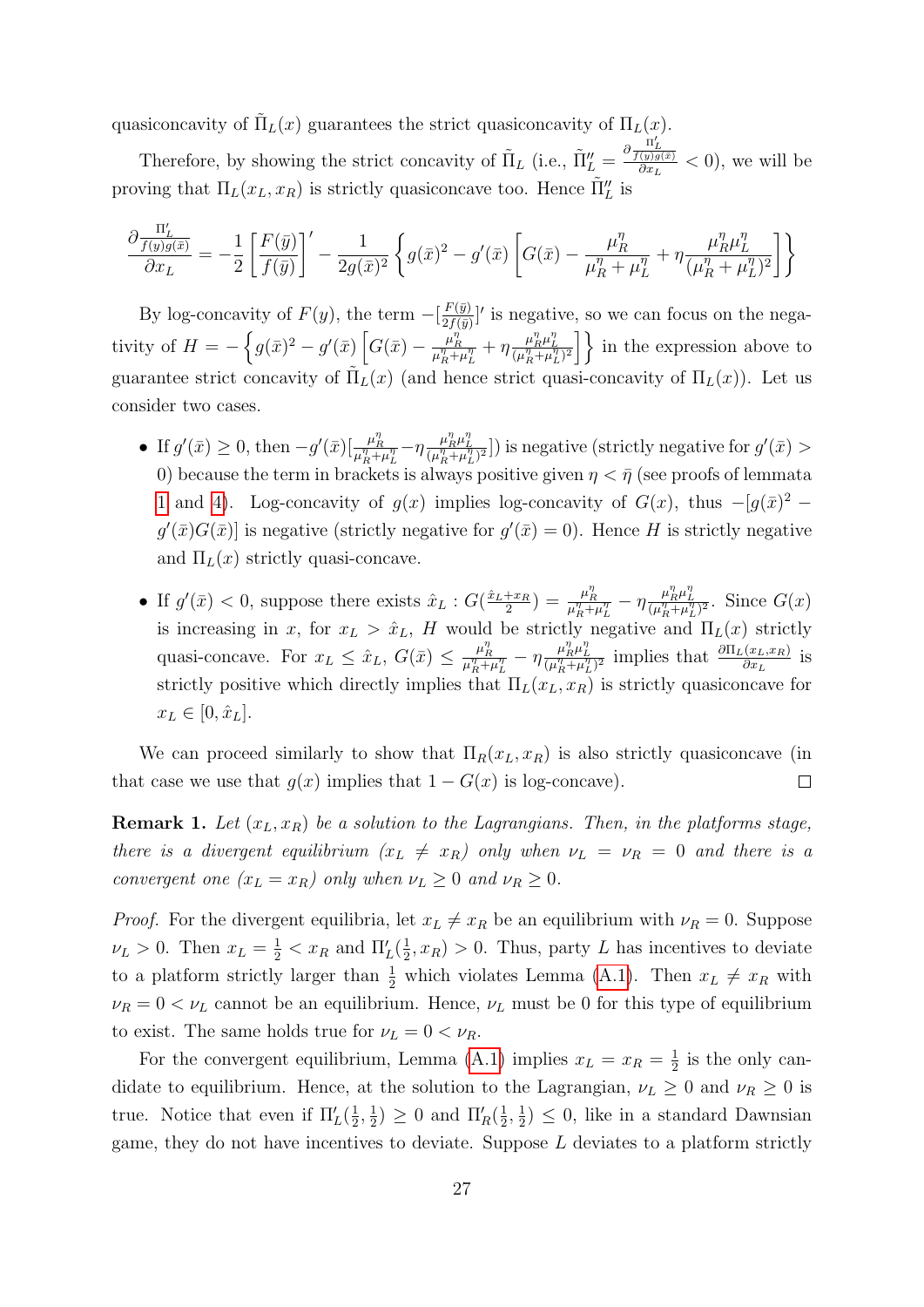larger than  $\frac{1}{2}$ , then it would become the Right party, which implies that if would have incentives to converge to  $\frac{1}{2}$ .  $\Box$ 

#### Proof of Proposition [1](#page-10-0)

*Proof.* Lemma [A.1](#page-9-0) shows that we can constraint the analysis to the case with  $x_L \leq \frac{1}{2} \leq x_R$ without loss of generality. Lemma [A.2](#page-13-0) shows strict quasiconcavity of the maximization problem. Hence, the first order conditions are necessary and sufficient to characterize the equilibrium. With  $\mu_L = \mu_R$  equations [11](#page-25-0) and [12](#page-25-1) become:

$$
\Pi'_{L} \equiv \frac{\partial \Pi_{L}(x_{L}, x_{R})}{\partial x_{L}} = F(y)\frac{g(\bar{x})}{2} - f(y)G(\bar{x}) + f(y)\frac{1}{2} - f(y)\eta \frac{1}{4},\tag{14}
$$

$$
\Pi_R' \equiv \frac{\partial \Pi_R(x_L, x_R)}{\partial x_R} = -F(y)\frac{g(\bar{x})}{2} + f(y)[1 - G(\bar{x})] - f(y)\frac{1}{2} + f(y)\eta \frac{1}{4}
$$
(15)

Remark [1](#page-26-0) shows that convergence in the symmetric case implies  $\Pi'_L \geq 0$  and  $\Pi'_R \leq 0$ . If these conditions are met,  $x_L = \frac{1}{2} = x_R$  implies  $y = 0$ . Notice that if  $F(0) = 0$ , then there is no convergent equilibrium. When  $F(0) > 0$ , both conditions can be re-written as  $\frac{f(0)}{F(0)} \leq \frac{2}{\eta}$  $rac{2}{\eta}g(\frac{1}{2})$  $\frac{1}{2}$ ). Similarly, from Remark [1](#page-26-0) we have full polarization when  $\Pi'_{L} \leq 0$  and  $\Pi'_R \geq 0$ , evaluated at  $x_L = 0$ ,  $x_R = 1$ . Using that  $x_L = 0$  and  $x_R = 1$  imply  $y = 1$ , both conditions above can be re-written as  $\frac{f(1)}{F(1)} \geq \frac{2}{\eta}$  $rac{2}{\eta}g(\frac{1}{2})$  $\frac{1}{2}$ ). And when there is a divergent equilibrium (without full polarization), we obtain what we call the interior/interior equilibrium when  $\Pi'_{L} = \Pi'_{R} = 0$ . This equality implies that polarization is implicitly defined by  $\frac{f(\bar{y})}{F(\bar{y})} = \frac{2}{\eta}$  $rac{2}{\eta}g(\frac{1}{2})$  $\frac{1}{2}$ , when there is no convergent or extremism equilibrium, i.e., when the two inequalities above do not hold:

$$
\frac{f(1)}{F(1)} < \frac{2}{\eta} g\left(\frac{1}{2}\right) < \frac{f(0)}{F(0)}.
$$

#### Proof of Proposition [2](#page-16-0)

Proof. Because of Lemma [\(A.2\)](#page-13-0) and Remark [\(1\)](#page-26-0), solving the Lagrangian in the case  $\lambda_L = \lambda_R = 0$  and  $\nu_L \geq 0$   $\nu_R \geq 0$  suffices for a convergent equilibrium. By Lemma [A.1,](#page-9-0) a convergent equilibrium can only take place at  $x_L = x_R = \frac{1}{2}$  $\frac{1}{2}$ , which implies  $\lambda_i = 0$  for  $i = L, R$ . Given that  $\nu_L$  and  $\nu_R$  are positive, the Kuhn-Tucker conditions for a convergent equilibrium imply  $\frac{\partial \Pi_L(x,x)}{\partial x_L} \geq 0$  and  $\frac{\partial \Pi_R(x,x)}{\partial x_R} \leq 0$  and using that  $G(0.5) = \frac{1}{2}$  they can be written for  $i = L, R$  and  $-i \neq i$  as:

$$
\frac{F(0)}{f(0)}g(0.5) \ge 2\eta \frac{\mu_L^{\eta} \mu_R^{\eta}}{(\mu_L^{\eta} + \mu_R^{\eta})^2} + \frac{\mu_i^{\eta} - \mu_{-i}^{\eta}}{\mu_L^{\eta} + \mu_R^{\eta}}.
$$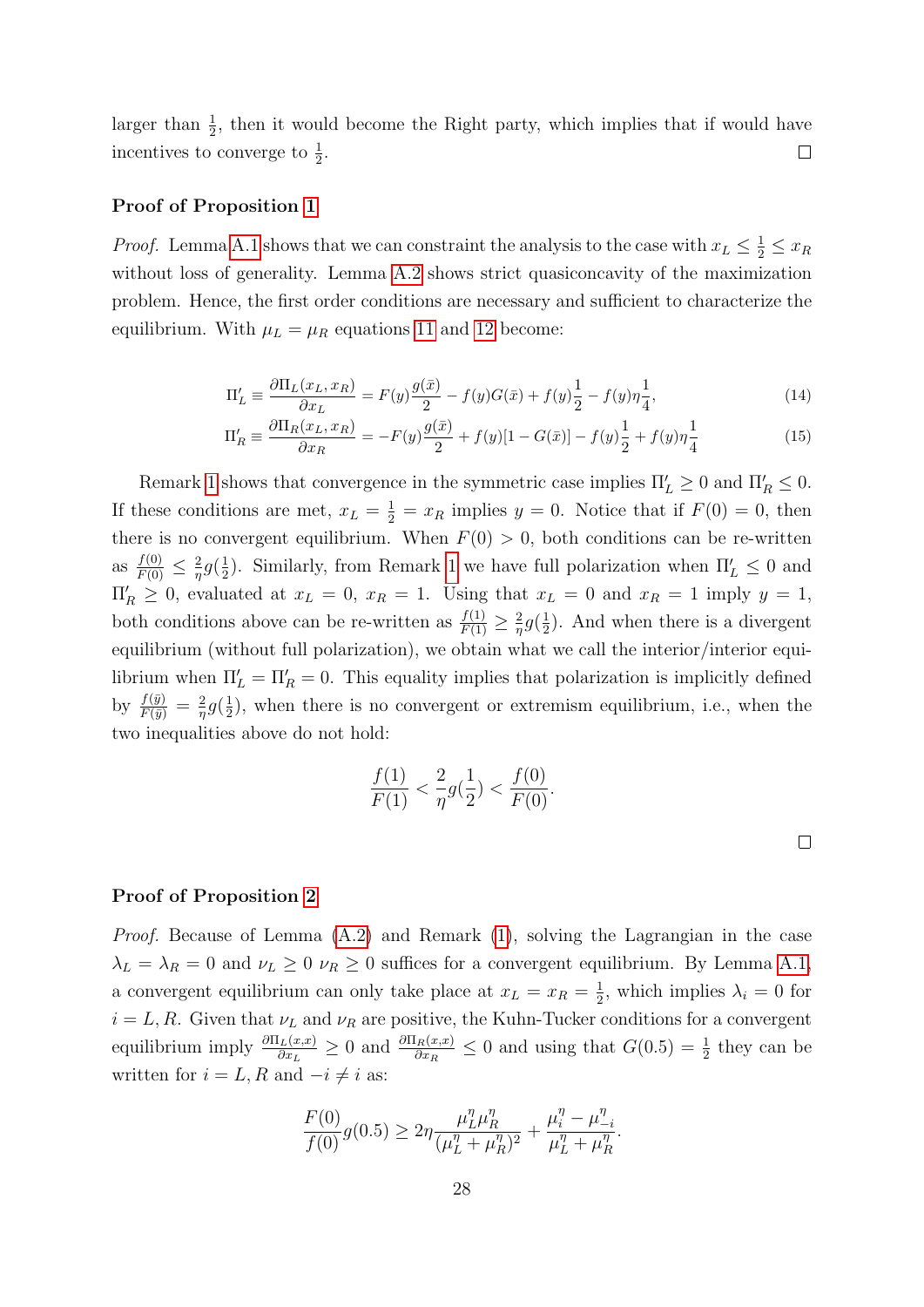Given that  $\mu_R \geq \mu_L$ , if the equation for R is satisfied, it will also be so for L. Finally, note that by substituting  $\mu_L = \mu_R$  we obtain the convergent condition for the proof of Proposition [\(1\)](#page-10-0). For  $F(0) = 0$ , there is not convergent equilibrium.

 $\Box$ 

### Proof of Proposition [3](#page-17-0) and Corollary [1](#page-17-3)

Below we provide the conditions for the existence (Proposition [3\)](#page-17-0) and the characterization (Corollary [1\)](#page-17-3) of the divergent equilibrium in which both parties play interior platforms. Following the classification of Corollary [1](#page-17-3) we prove the interior/interior equilibrium in Lemma [A.3](#page-15-0) and the interior/corner equilibrium in Lemma [A.4.](#page-16-1)

**Lemma A.3.** Let  $\bar{x}^* = G^{-1}(\frac{\mu_R^n}{\mu_L^n + \mu_R^n})$  and  $y^* = \bar{y}$  be implicitly defined by  $\frac{f(\bar{y})}{F(\bar{y})} = \frac{g(\bar{x}^*)}{2\eta}$  $2r$  $(\mu_L^{\eta} + \mu_R^{\eta})^2$  $\frac{L^+ \mu_R^+}{\mu_L^{\eta} \mu_R^{\eta}}$  . Hence, there is a unique divergent interior equilibrium  $x_L^* = \bar{x}^* - \frac{\bar{y}}{2}$  $\frac{\bar{y}}{2}$ ,  $x_R^* = \bar{x}^* + \frac{\bar{y}}{2}$  $rac{y}{2}$  if and only if

$$
\frac{F(2\bar{x}^* - 1)}{f(2\bar{x}^* - 1)} g(\bar{x}^*) < 2\eta \frac{\mu_L^n \mu_R^n}{(\mu_L^n + \mu_R^n)^2} < \frac{F(2 - 2\bar{x}^*)}{f(2 - 2\bar{x}^*)} g(\bar{x}^*)
$$
  
which only holds for  $\frac{\mu_R^n}{\mu_R^n + \mu_L^n} < G(\frac{3}{4})$ .

Proof. Because of Lemma [\(A.2\)](#page-13-0) and Remark [\(1\)](#page-26-0), solving the Lagrangian in the case  $\lambda_i = \nu_i = 0$  for all i suffices for a divergent interior equilibrium. Using  $\bar{x} = (x_L + x_R)/2$ and  $y = x_R - x_L$ , the pair  $(x_L^*, x_R^*)$  is uniquely defined by the pair  $(\bar{x}^*, y^*)$  with  $y^* = \bar{y}$ . We begin by proving that there is a unique  $(\bar{x}^*, \bar{y})$  that solves the FOCs when  $\lambda_i = 0 = \nu_i$ for all *i*. From  $\frac{\partial \mathcal{L}_L}{\partial x_L} + \frac{\partial \mathcal{L}_R}{\partial x_R}$  $\frac{\partial \mathcal{L}_R}{\partial x_R} = 0$  and  $G(x)$  strictly increasing in x, we obtain the unique  $\bar{x}^*$ that solves the FOCs:

$$
G(\bar{x}^*) = \frac{\mu_R^{\eta}}{\mu_L^{\eta} + \mu_R^{\eta}} \iff \bar{x}^* = G^{-1}(\frac{\mu_R^{\eta}}{\mu_L^{\eta} + \mu_R^{\eta}}).
$$

Plugging  $\bar{x}^*$  in [9](#page-25-2) or [10,](#page-25-3) we obtain  $\frac{f(\bar{y})}{F(\bar{y})} = \frac{g(\bar{x}^*)}{2\eta}$  $2\eta$  $(\mu_L^{\eta} + \mu_R^{\eta})^2$  $\frac{\dot{L} + \mu_R^{\eta}}{\mu_L^{\eta} \mu_R^{\eta}}$ . Since the conversion rate is increasing and  $g(\bar{x}^*)$  can be treated as a constant, there is a unique polarization level  $\bar{y}$ that solves the FOCs. Hence, we obtain the unique

$$
x_L^* = \bar{x}^* - \frac{\bar{y}}{2}
$$

and

$$
x_R^* = \bar{x}^* + \frac{\bar{y}}{2}
$$

that solve the FOCs. Note that for  $\mu_L = \mu_R$  we immediately obtain that  $G(\bar{x}^*) = \frac{1}{2}$  and by symmetry o  $G(x)$  that  $\bar{x}^* = \frac{1}{2}$ 2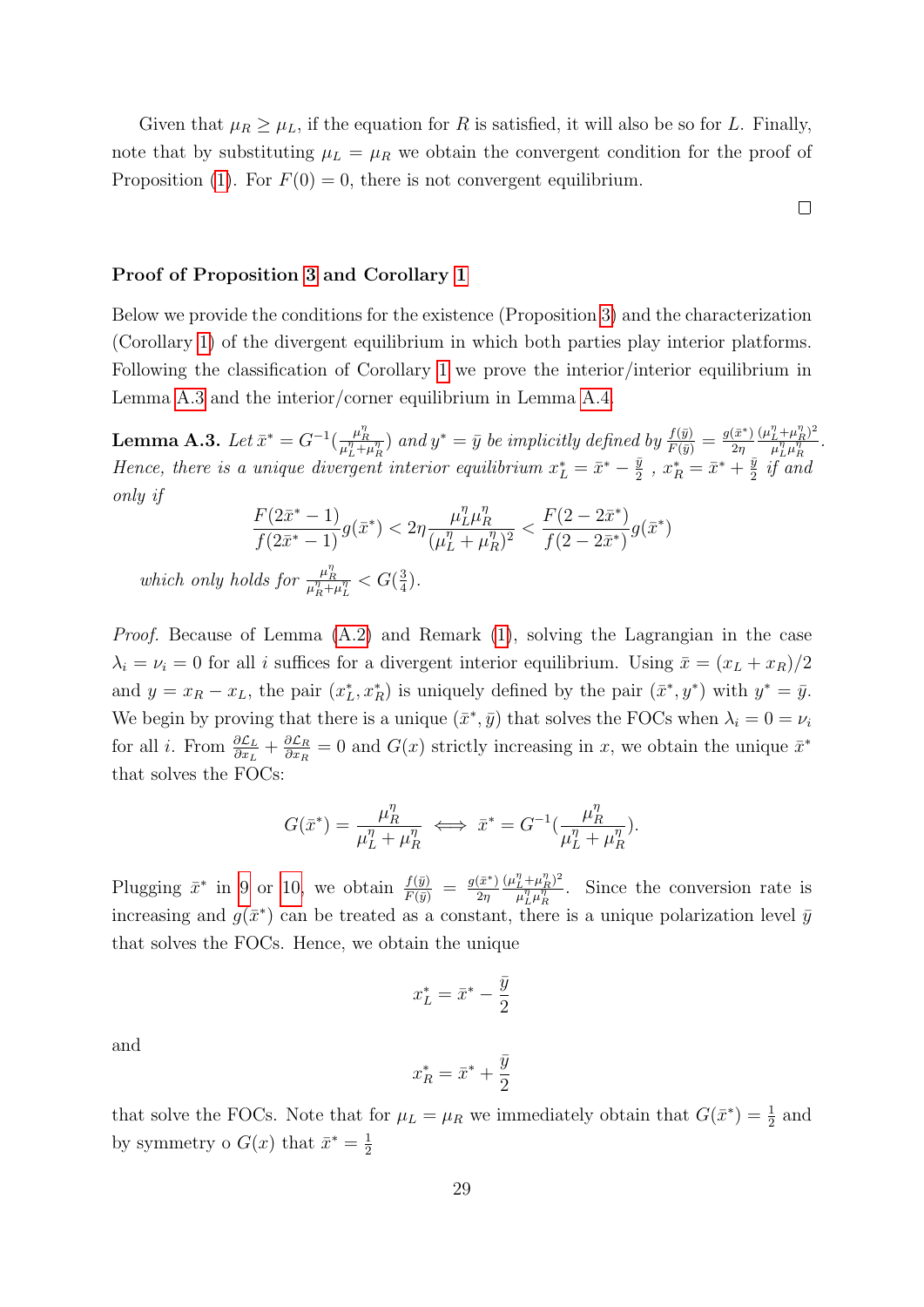Finally, we have to check that the above solutions,  $x_L^*$  and  $x_R^*$  lie within the corresponding policy sub-space  $x_L^* \in (0, \frac{1}{2})$  $(\frac{1}{2})$  and  $x_R^* \in (\frac{1}{2})$  $(\frac{1}{2}, 1)$ . First,  $G(x)$  is increasing, so its inverse is as well. Hence, from  $x_L^* \in (0, \frac{1}{2})$  $(\frac{1}{2})$ , we obtain that  $\bar{y} > 2G^{-1}(\frac{\mu_R^n}{\mu_R^n + \mu_L^n}) - 1$ , and from  $x_R^* \in \left(\frac{1}{2}\right)$  $(\frac{1}{2}, 1)$ , we obtain that  $\bar{y} < 2 - 2G^{-1}(\frac{\mu_R^n}{\mu_R^n + \mu_L^n})$ . Hence, it must be the case that

<span id="page-29-0"></span>
$$
\bar{y} \in \left(2G^{-1}\left(\frac{\mu_R^{\eta}}{\mu_R^{\eta} + \mu_L^{\eta}}\right) - 1, 2 - 2G^{-1}\left(\frac{\mu_R^{\eta}}{\mu_R^{\eta} + \mu_L^{\eta}}\right)\right) \iff \bar{y} \in \left(2\bar{x}^* - 1, 2 - 2\bar{x}^*\right),\tag{16}
$$

which only holds if  $\frac{\mu_R^n}{\mu_R^n + \mu_L^n} < G(\frac{3}{4})$  $\frac{3}{4}$ ). Also, in Equation [16,](#page-29-0) we can use the definition of  $\bar{y}$  and that the rate  $\frac{F(x)}{f(x)}$  is increasing and invertible to obtain the conditions of the equilibrium in terms of the conversion rate:

$$
\begin{split} \frac{F\left(2G^{-1}(\frac{\mu_R^n}{\mu_R^n+\mu_L^n})-1\right)}{f\left(2G^{-1}(\frac{\mu_R^n}{\mu_R^n+\mu_L^n})-1\right)} &< \frac{F\left(\bar{y}\right)}{f(\bar{y})}\frac{1}{g\left(G^{-1}(\frac{\mu_R^n}{\mu_R^n+\mu_L^n})\right)} &< \frac{F\left(2-2G^{-1}(\frac{\mu_R^n}{\mu_R^n+\mu_L^n})\right)}{f\left(2-2G^{-1}(\frac{\mu_R^n}{\mu_R^n+\mu_L^n})\right)} \\ &\Longleftrightarrow \\ \frac{F(2\bar{x}^*-1)}{f(2\bar{x}^*-1)} &< \frac{F(\bar{y})}{f(\bar{y})}\frac{1}{g(\bar{x}^*)} &< \frac{F(2-2\bar{x}^*)}{f(2-2\bar{x}^*)} \end{split}
$$

Note that for the symmetric cost case,  $\mu_L = \mu_R$ , the above simplifies to  $\frac{F(0)}{f(0)}g(\frac{1}{2})$  $(\frac{1}{2})$  <  $\frac{\eta}{2} < \frac{F(1)}{f(1)} g(\frac{1}{2})$  $\frac{1}{2}$ 

 $\Box$ 

Lemma A.4.  $(0 < x^*_L \leq \frac{1}{2})$  $(\frac{1}{2}, x_R^* = 1)$  Let  $\bar{x}^* = G^{-1}(\frac{\mu_R^n}{\mu_L^n + \mu_R^n})$  and  $\bar{y}$  be implicitly defined by  $\frac{f(\bar{y})}{F(\bar{y})} = \frac{g(\bar{x}^*)}{2\eta}$  $2\eta$  $(\mu_L^{\eta} + \mu_R^{\eta})^2$  $\frac{\frac{n}{L}+\mu_R^n}{\mu_L^n\mu_R^n}$ . Let  $x_L^*$  be implicitly defined by  $2G(\frac{1+x_L^*}{2}) = \frac{F(1-x_L^*)}{f(1-x_L^*)}$  $\frac{F(1-x_L^*)}{f(1-x_L^*)}g(\frac{1+x_L^*}{2}) +$  $2\frac{\mu_R^{\eta}}{\mu_R^{\eta}+\mu_L^{\eta}}-2\eta\frac{\mu_R^{\eta}\mu_L^{\eta}}{(\mu_R^{\eta}+\mu_L^{\eta})^2}.$ For  $\frac{\mu_R^{\eta}}{\mu_R^{\eta}+\mu_L^{\eta}} < G(\frac{3}{4})$  $\frac{3}{4}$ , there is a unique equilibrium  $(x_L^*, 1)$  if and only if

$$
\frac{F(2-2\bar{x}^*)}{f(2-2\bar{x}^*)}g(\bar{x}^*) < 2\eta \frac{\mu_L^n \mu_R^n}{(\mu_L^n + \mu_R^n)^2} < \frac{F(1)}{f(1)}g(0.5) + \frac{\mu_R^n - \mu_L^n}{\mu_R^n + \mu_L^n}
$$

For  $\frac{\mu_R^{\eta}}{\mu_R^{\eta} + \mu_L^{\eta}} \ge G(\frac{3}{4})$  $\frac{3}{4}$ ), there is a unique equilibrium  $(x_L^*, 1)$  if and only if

$$
\frac{F(\frac{1}{2})}{f(\frac{1}{2})}g(\frac{3}{4})-2G(\frac{3}{4})+\frac{2\mu_R^{\eta}}{\mu_R^{\eta}+\mu_L^{\eta}}<2\eta\frac{\mu_L^{\eta}\mu_R^{\eta}}{(\mu_L^{\eta}+\mu_R^{\eta})^2}
$$

Proof. Because of Lemma [\(A.2\)](#page-13-0) and Remark [\(1\)](#page-26-0), solving the Lagrangian in the case where  $\nu_L = \nu_R = \lambda_L = 0$  and  $\lambda_R \geq 0$  is sufficient to find an equilibrium where  $x_L^* \leq \frac{1}{2}$ 2 and  $x_R^* = 1$ . Let  $\bar{x} = \frac{1+x_L}{2}$  $\frac{2-x_L}{2}$  and  $y = 1 - x_L$ , then taking into account the conditions on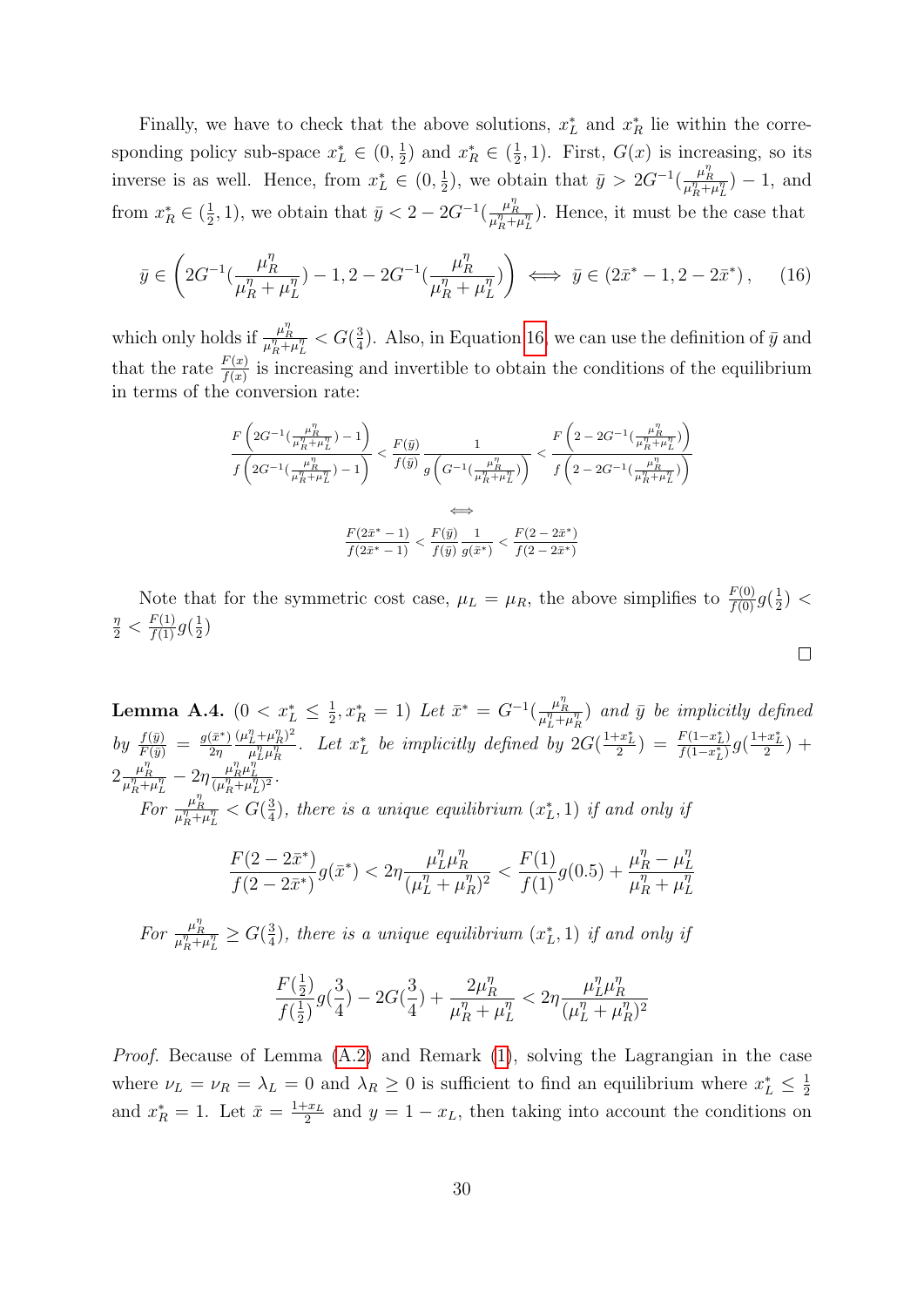the Lagrange-multipliers:

$$
\frac{\partial \Pi_L(x_L, x_R = 1)}{\partial x_L} + \frac{\partial \Pi_R(x_L, x_R = 1)}{\partial x_R} = \lambda_R \ge 0
$$

$$
\frac{\mu_R^{\eta}}{\mu_R^{\eta} + \mu_L^{\eta}} \ge G(\frac{x_L + 1}{2})
$$

$$
2G^{-1}(\frac{\mu_R^{\eta}}{\mu_R^{\eta} + \mu_L^{\eta}}) \ge x_L + 1
$$
(17)

Lemma [A.1](#page-9-0) and Equation [\(17\)](#page-30-0) imply that  $x_L \le \min\{2G^{-1}(\frac{\mu_R^n}{\mu_R^n + \mu_L^n}) - 1, \frac{1}{2}\}$  $\frac{1}{2}$ . Taking into account that  $2G^{-1}(\frac{\mu_R^n}{\mu_R^n + \mu_L^n}) - 1 < \frac{1}{2} \iff \frac{\mu_R^n}{\mu_R^n + \mu_L^n} < G(\frac{3}{4})$  $\frac{3}{4}$ , we solve the following:

• If  $\frac{\mu_R^{\eta}}{\mu_R^{\eta} + \mu_L^{\eta}} < G(\frac{3}{4})$  $\frac{3}{4}$ ), then  $\frac{\partial \Pi_L(x_L,1)}{\partial x_L}|_{x_L=2\bar{x}^*-1} \leq 0$  must hold in equilibrium. Plugging in  $x_L = 2\bar{x}^* - 1$  and  $x_R = 1$  and using  $G(\bar{x}^*) = \frac{\mu_R^n}{\mu_R^n + \mu_L^n}$  in Equation [\(9\)](#page-25-2) we obtain

<span id="page-30-0"></span>
$$
\frac{F(2 - 2\bar{x}^*)}{f(2 - 2\bar{x}^*)} g(\bar{x}^*) \le 2\eta \frac{\mu_L^n \mu_R^n}{(\mu_L^n + \mu_R^n)^2}
$$
\n(18)

• If  $\frac{\mu_R^{\eta}}{\mu_R^{\eta} + \mu_L^{\eta}} \ge G(\frac{3}{4})$  $\frac{3}{4}$ ), then  $\frac{\partial \Pi_L(x_L,1)}{\partial x_L}|_{x_L=0.5} \leq 0$  must hold in equilibrium. Using  $x_L = 0.5$ in Equation [\(9\)](#page-25-2) we obtain

$$
\frac{F(0.5)}{f(0.5)} - \frac{2}{g(\frac{3}{4})}G(\frac{3}{4}) + \frac{2}{g(\frac{3}{4})}\frac{\mu_R^{\eta}}{\mu_R^{\eta} + \mu_L^{\eta}} - \frac{2}{g(\frac{3}{4})}\eta \frac{\mu_R^{\eta}\mu_L^{\eta}}{(\mu_R^{\eta} + \mu_L^{\eta})^2} \le 0
$$
\n
$$
\iff
$$
\n
$$
\frac{F(0.5)}{f(0.5)}g(\frac{3}{4}) - 2G(\frac{3}{4}) + \frac{2\mu_R^{\eta}}{\mu_R^{\eta} + \mu_L^{\eta}} \le 2\eta \frac{\mu_L^{\eta}\mu_R^{\eta}}{(\mu_L^{\eta} + \mu_R^{\eta})^2}
$$
\n(19)

Finally, the fully divergent equilibrium is excluded when we assure  $x_L > 0$ , i.e., when  $2\eta \frac{\mu_L^n \mu_R^n}{(\mu_L^n + \mu_R^n)^2}$   $\langle \frac{F(1)}{f(1)} g(0.5) + \frac{\mu_R^n - \mu_L^n}{\mu_R^n + \mu_L^n} \rangle$  (see Proposition [4](#page-18-0) below). Notice that when η  $\frac{\mu_R^\eta}{\mu_R^\eta+\mu_L^\eta} \geq G (\frac{3}{4}$  $\frac{3}{4}$ ), the latter inequality always holds.<sup>[24](#page-0-0)</sup>  $\Box$ 

#### Proof of Proposition [4](#page-18-0)

Proof. Because of Lemma [\(A.2\)](#page-13-0) and Remark [\(1\)](#page-26-0), solving the Lagrangian in the case where  $\nu_i = 0$  and  $\lambda_i \geq 0$  for all i is sufficient to find an equilibrium with  $x_L = 0$  and

<sup>&</sup>lt;sup>24</sup>Recall that  $\eta \leq \bar{\eta}$  implies that  $2\eta \frac{\mu_L^n \mu_R^n}{(\mu_L^n + \mu_R^n)^2} < 2 \frac{\mu_L^n + \mu_R^n}{\mu_R^n}$  $\frac{\mu_L^n \mu_R^n}{(\mu_L^n + \mu_R^n)^2} = 2 \frac{\mu_L^n}{\mu_L^n + \mu_R^n}$ . Also  $2 \frac{\mu_L^n}{\mu_L^n + \mu_R^n}$  $\mu_R^n \to \mu_R^n \geq 3\mu_L^n$ . Then, single-peakedness and symmetry of  $g(x)$  imply  $G(\frac{3}{4}) > \frac{3}{4}$ . Finally  $\mu_R^{\eta} \geq 3\mu_L^{\eta}$  follows directly from  $\frac{\mu_R^{\eta}}{\mu_R^{\eta} + \mu_L^{\eta}} \geq G(\frac{3}{4})$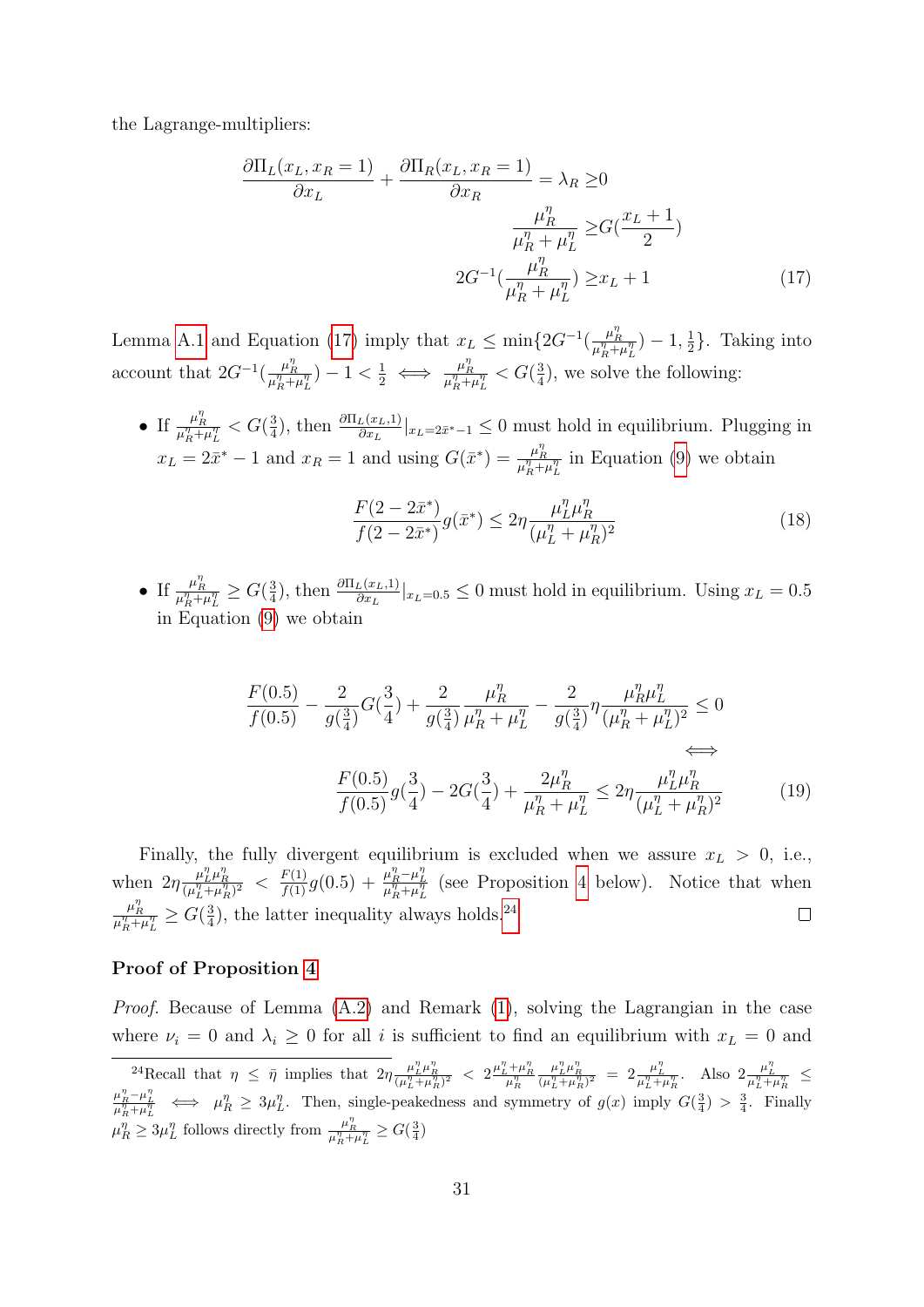$x_R = 1$ . Hence, from Equation [9](#page-25-2) and [10,](#page-25-3)

$$
\lambda_L \ge 0 \text{ iff } \frac{F(1)}{f(1)}g(0.5) + \frac{\mu_{-i}^{\eta} - \mu_i^{\eta}}{\mu_L^{\eta} + \mu_R^{\eta}} \le 2\eta \frac{\mu_L^{\eta} \mu_R^{\eta}}{(\mu_L^{\eta} + \mu_R^{\eta})^2}.
$$

As  $\mu_R \ge \mu_L$ , the condition for party L is the sufficient one. Last,  $\frac{F(1)}{f(1)}g(0.5) > 0$ , so a necessary condition for a fully divergent equilibrium is

$$
2\eta\mu_L^{\eta}\mu_R^{\eta} \ge \mu_R^{2\eta} - \mu_L^{2\eta} = (\mu_R^{\eta} - \mu_L^{\eta})(\mu_R^{\eta} + \mu_L^{\eta}) \ge (\mu_R^{\eta} - \mu_L^{\eta})\eta\mu_R^{\eta},
$$

where the last inequality follows from  $\eta \leq \bar{\eta}$ . And the expression above simplifies to  $3\mu_L^{\eta} \geq \mu_I^{\eta}$  $^{\eta}_{R}.$  $\Box$ 

## <span id="page-31-0"></span>5.3 Equilibrium in Mixed Strategies

Note that no equilibrium in pure strategies was characterized for the two following cases:

•  $\frac{F(0)}{f(0)}g(0.5) - \frac{\mu_R^n - \mu_L^n}{\mu_L^n + \mu_R^n} < 2\eta \frac{\mu_L^n \mu_R^n}{(\mu_L^n + \mu_R^n)^2} < \frac{F(2\bar{x}^* - 1)}{f(2\bar{x}^* - 1)}g(\bar{x}^*)$  if  $\frac{\mu_R^n}{\mu_L^n + \mu_R^n} \leq G(3/4)$ 

• 
$$
\frac{F(0)}{f(0)}g(0.5) - \frac{\mu_R^{\eta} - \mu_L^{\eta}}{\mu_L^{\eta} + \mu_R^{\eta}} < 2\eta \frac{\mu_L^{\eta} \mu_R^{\eta}}{(\mu_L^{\eta} + \mu_R^{\eta})^2} \le \frac{F(\frac{1}{2})}{f(\frac{1}{2})}g(\frac{3}{4}) - 2G(\frac{3}{4}) + \frac{2\mu_R^{\eta}}{\mu_R^{\eta} + \mu_L^{\eta}} \text{ if } \frac{\mu_R^{\eta}}{\mu_L^{\eta} + \mu_R^{\eta}} > G(3/4)
$$

These regions correspond to cases where party  $L$  (lower cost party) has incentives to fix a platform to the right of the median which we know by Lemma [A.1](#page-9-0) can not constitute an equilibrium in pure strategies. We can show that for these cases the following is a mixed strategy equilibrium:  $x_L = \frac{1}{2}$  $\frac{1}{2}$  and party R randomizes with equal probability over  $x_R^* > \frac{1}{2}$  $\frac{1}{2}$  and  $1 - x_R^*$ , where:

$$
x_R^* = \begin{cases} 1, & \text{if } \left[1 - G\left(\frac{0.5 + 1}{2}\right)\right] > \frac{F(0.5)}{f(0.5)} \frac{g\left(\frac{3}{4}\right)}{2} + \frac{\mu_L^n}{\mu_R^n + \mu_L^n} - \eta \frac{\mu_R^n \mu_L^n}{(\mu_R^n + \mu_L^n)^2} \\ \frac{x_R}{\mu_R} & \text{otherwise} \end{cases}
$$

where  $x_R$  is implicitly defined by the solution of the first order condition for party R:

$$
[1 - G(\frac{0.5 + x_R}{2})] = \frac{F(x_R - 0.5)}{f(\underline{x_R} - 0.5)} \frac{g(\frac{0.5 + x_R}{2})}{2} + \frac{\mu_L^{\eta}}{\mu_R^{\eta} + \mu_L^{\eta}} - \eta \frac{\mu_R^{\eta} \mu_L^{\eta}}{(\mu_R^{\eta} + \mu_L^{\eta})^2}
$$

To show this is an equilibrium, it suffices to show that none of the two parties has incentives to deviate:

i) If  $x_R^* = \frac{x_R}{\mu_L}$ ,  $\frac{x_R}{\mu_R}$  solves the FOC for Party R. Note that since  $\frac{F(0)}{f(0)}g(0.5) - \frac{\mu_R^n - \mu_L^n}{\mu_L^n + \mu_R^n}$  $2\eta \frac{\mu_L^u \mu_R^u}{(\mu_L^u + \mu_R^u)^2}$  we have that that  $\underline{x_R} > 1/2$  for  $x_L = 0.5$  (see proof of Proposition [2\)](#page-16-0). Hence,  $\eta$  .  $\eta$ by Lemma [A.2](#page-13-0) the payoff of party R satisfies the second order condition so  $x_R > 1/2$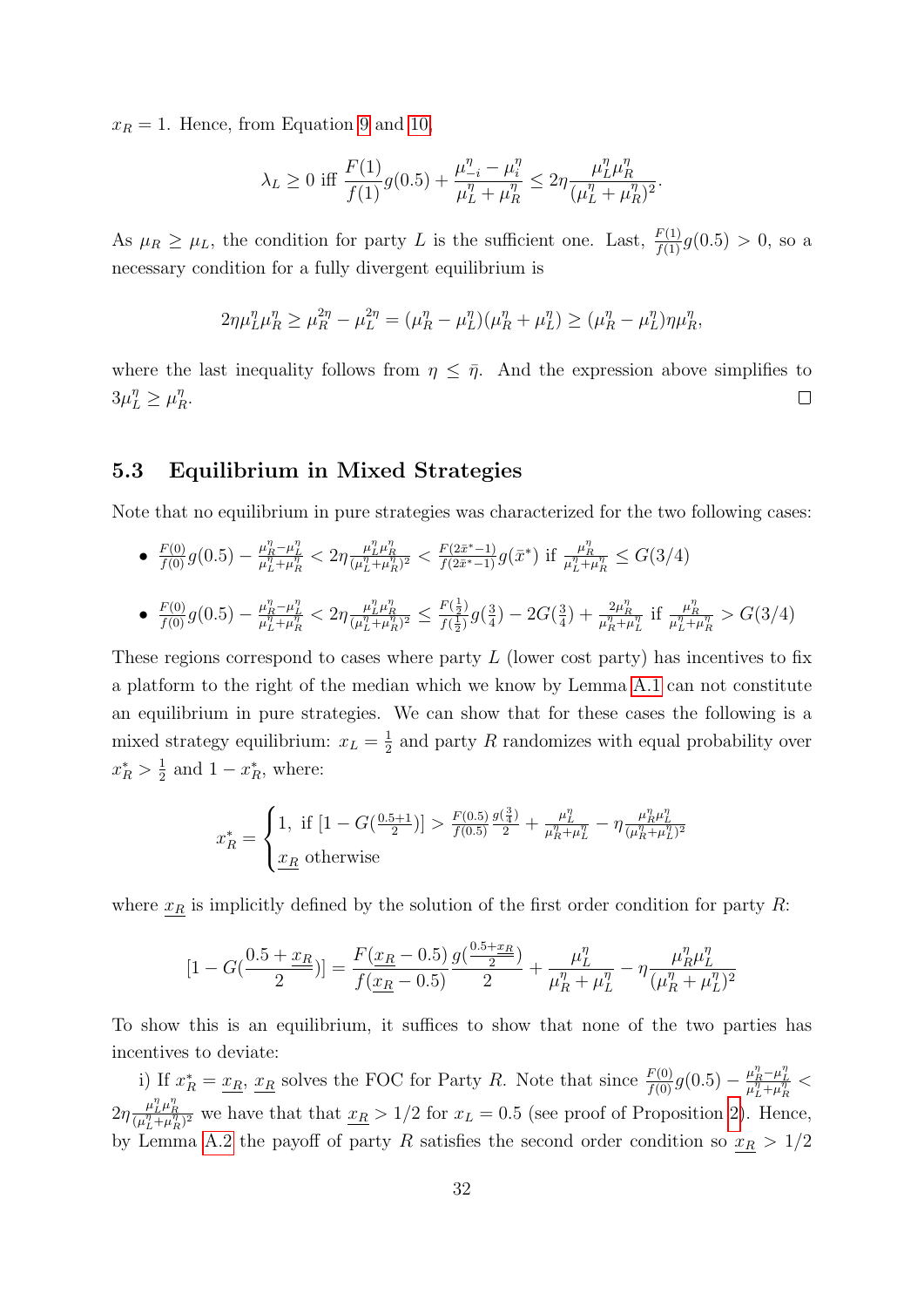identifies a maximum for party R. If  $x_R^* = 1$  the FOC is negative and the second order conditions are satisfied (Lemma [A.2\)](#page-13-0), hence R maximizes payoffs. Given that  $x_L = \frac{1}{2}$  $\frac{1}{2}$ , by symmetry party R must be indifferent between  $x_R^*$  and  $1 - x_R^*$ . Thus party R has no incentives to deviate from the proposed equilibrium strategy.

ii) Considering the mixed strategy of party  $R$ , the expected payoff for party  $L$  is: 1  $\frac{1}{2}\{F(x_R^* - x_L)G(\frac{x_R^* + x_L}{2})\}$  $\frac{1+x_L}{2}$ ) + [1 –  $F(x_R^* - x_L)$ ][ $\frac{\mu_R^n}{\mu_R^n + \mu_L^n}$  –  $\eta \frac{\mu_R^n \mu_L^n}{(\mu_R^n + \mu_L^n)^2}$ ]}  $+\frac{1}{2}$  $\frac{1}{2}\left\{F(x_L-1+x_R^*)\right)\left[1-G(\frac{1-x_R^*+x_L}{2}\right]$  $\left[\frac{m_R^2}{2}\right]+[1-F(x_L-1+x_R^*)][\frac{\mu_R^n}{\mu_R^n+\mu_L^n}-\eta\frac{\mu_R^n\mu_L^n}{(\mu_R^n+\mu_L^n)^2}]\right\}$  We can proceed as in Lemma [A.2](#page-13-0) to show that  $\Pi_L(x_L, x_R)$  is quasi-concave both for  $x_R = x_R^*$ and  $x_R = 1 - x_R^*$  (the latter case is not covered in the proof of Lemma [A.2](#page-13-0) but can be obtained by symmetry). Then, the expected payoff for party L must be quasi-concave too and satisfies the second order conditions. The first order condition for party L is

$$
-\frac{1}{2}f(x_R^* - x_L)G(\frac{x_R^* + x_L}{2}) + \frac{1}{4}F(x_R^* - x_L)g(\frac{x_R^* + x_L}{2}) + \frac{1}{2}f(x_R^* - x_L)[\frac{\mu_R^n}{\mu_R^n + \mu_L^n} - \eta \frac{\mu_R^n \mu_L^n}{(\mu_R^n + \mu_L^n)^2}] + \frac{1}{2}f(x_L - 1 + x_R^*)[1 - G(\frac{1 - x_R^* + x_L}{2})] - \frac{1}{4}F(x_L - 1 + x_R^*)g(\frac{1 - x_R^* + x_L}{2}) - \frac{1}{2}f(x_L - 1 + x_R^*)[\frac{\mu_R^n}{\mu_R^n + \mu_L^n})\eta \frac{\mu_R^n \mu_L^n}{(\mu_R^n + \mu_L^n)^2}]
$$

Taking into account the symmetry of  $G(\cdot)$ , we see that if  $x_L = 0.5$  then each term in the above equation appears twice but with opposite sign. Thus the first order condition is satisfied for  $x_L = \frac{1}{2}$  $\frac{1}{2}$ , so party L has no incentives to deviate from the proposed equilibrium strategy.

## 5.4 Comparative statics

### Proof of Lemma [\(2\)](#page-13-0).

*Proof.* By Proposition [\(1\)](#page-10-0), the interior equilibrium arises if  $\eta \in [2g(\frac{1}{2}$  $(\frac{1}{2})\frac{F(0)}{f(0)}, 2g(\frac{1}{2})$  $\frac{1}{2}$  $\frac{F(1)}{f(1)}$ . Using the implicit function theorem we can write:  $\frac{\partial \bar{y}}{\partial \eta} = \frac{1}{2g(0.5)}$  $2g(0.5)\left[\frac{F(\bar{y})}{f(\bar{y})}\right]$  $\overline{7}$ . Then,

$$
\frac{\partial\mu e_i^*(x_L^*,x_R^*)}{\partial\eta}=-f(\bar y)\frac{\partial\bar y}{\partial\eta}\frac{\eta}{4}+\frac{1-F(\bar y)}{4}=-\frac{f(\bar y)}{2g(0.5)\left[\frac{F(\bar y)}{f(\bar y)}\right]'}\frac{\eta}{4}+\frac{1-F(\bar y)}{4}
$$

Hence, o

$$
\frac{\partial \mu e_i^*(x_L^*,x_R^*)}{\partial \eta}\geq 0 \iff 1-F(\bar{y})\geq \frac{f(\bar{y})}{2g(0.5)\left[\frac{F(\bar{y})}{f(\bar{y})}\right]}\eta \iff \eta\leq \frac{1-F(\bar{y})}{f(\bar{y})}2g(0.5)\left[\frac{F(\bar{y})}{f(\bar{y})}\right]'
$$

where  $\left[\frac{F(\bar{y})}{f(\bar{x})}\right]$  $\left(\frac{F(\bar{y})}{f(\bar{y})}\right)'$  is a positive number by log-concavity of  $F(y)$ .

 $\Box$ 

.

### Proof of Lemma [\(3\)](#page-15-0)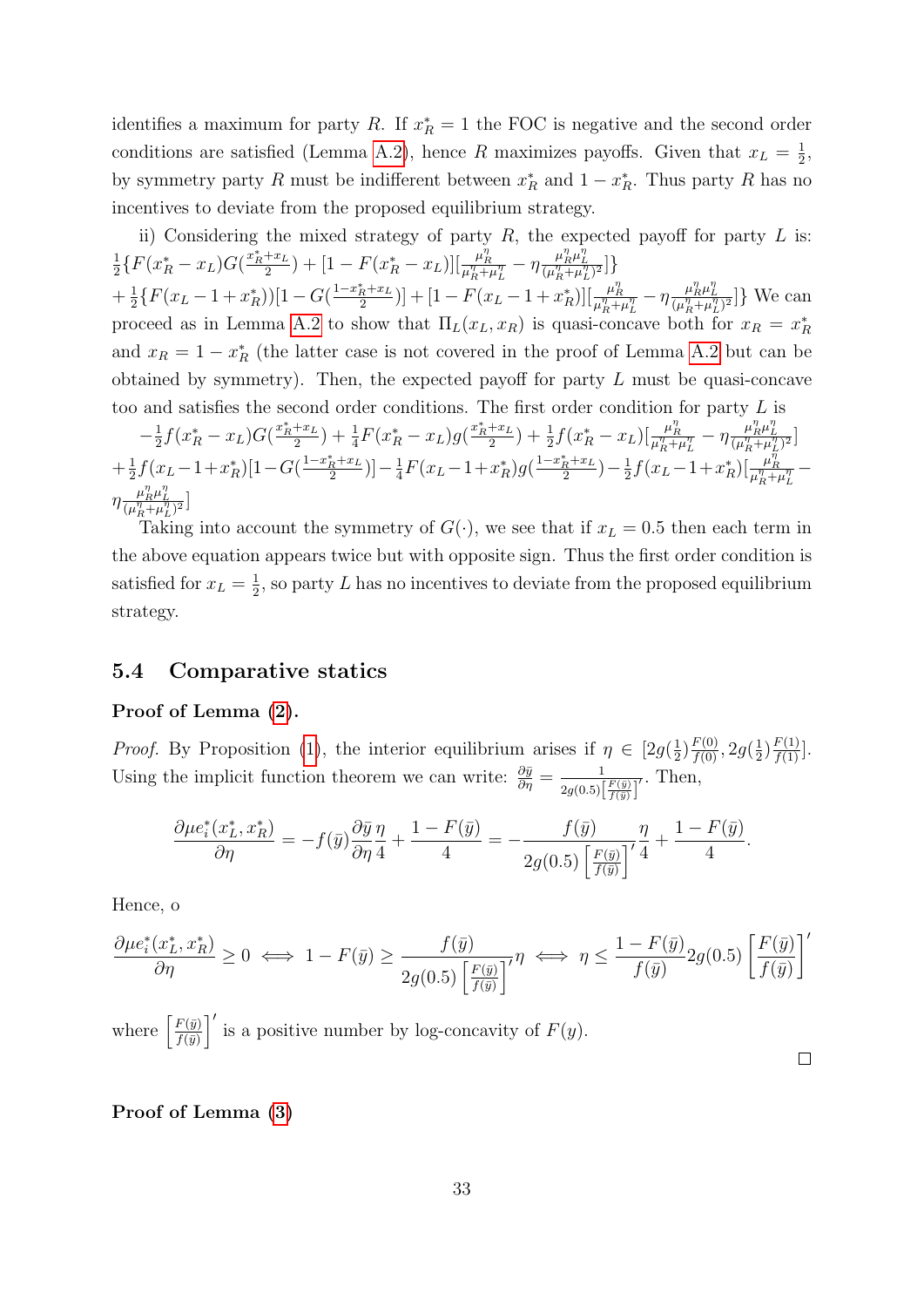*Proof.* By Proposition [\(1\)](#page-10-0), the interior equilibrium arises if  $\eta \in [2g(\frac{1}{2}$  $(\frac{1}{2})\frac{F(0)}{f(0)}, 2g(\frac{1}{2})$  $\frac{1}{2}$  $\frac{F(1)}{f(1)}$ . Then,

$$
\frac{\partial \mu e_i^*(x_L^*, x_R^*)}{\partial \rho} = -\frac{\partial F(y^*)}{\partial \rho} \frac{\eta}{4} - \frac{\partial F(y^*)}{\partial y^*} \frac{\partial y^*}{\partial \rho} \frac{\eta}{4}
$$
  
and hence  $\frac{\partial \mu e_i^*(x_L^*, x_R^*)}{\partial \rho} \ge 0$  if and only if  $-\frac{\partial F(\bar{y})}{\partial \rho} \ge f(\bar{y}) \frac{\partial \bar{y}}{\partial \rho}$ .

### <span id="page-33-0"></span>5.5 Voters' behavior

In this section we formalize and derive two main assumptions of the model. Namely, a) the endogenous division of voters across ideological and impressionable (via semiorder lexicographic preferences or a model of salience), and b) the impressionable voters' behavior that results in a Tullock contest during the campaign stage.

In their "strict" formulation, lexicographic preferences require a tie in the first attribute to compare alternatives over a second attribute. In their "weak" formulation (or semiorder, [\(Tversky, 1969\)](#page-40-2)), small differences between alternatives in the first attribute also lead to indifference in that attribute. In other words, small differences on the first attribute are disregarded [\(Fishburn, 1974\)](#page-38-15). This is the exact intuition we presented in our model where as polarization decreases and platforms look more alike, individuals turn their attention to campaigns instead of platforms. In particular, semiorder preferences with binary choices (i.e., two platforms in our setup) are unrestrictive in the sense of [Manzini and Mariotti](#page-39-4) [\(2012\)](#page-39-4), and the use of semiorder lexicographic preferences microfounds the aggregate behavior presented in the main text.

Assume a population of measure one, in which voters have semiorder lexicographic preferences and are heterogeneous in two dimensions. First, they draw an ideal policy  $x \in [0,1]$  from  $G(x)$ . Second, voters also draw a level of sensitivity,  $\phi \in [0,1]$ , towards differences in the ideology space, from  $F_{\phi}(y) = Pr(\phi \le y)$ , where  $\phi$  is the minimal distance between the two platforms that a voter considers to be "relevant" or "distin-guishable".<sup>[25](#page-0-0)</sup> Voters with  $\phi > x_R - x_L$  vote according to the dominated attribute (i.e., electoral advertising  $e_i$ ). Voters with  $\phi \leq x_R - x_L$  vote à la Downs.

Note that for the case where  $x_L = x_R$ , only voters with  $\phi = 0$  are Downsian (and as the two platforms are identical, they vote for any of the two parties with a 50% chance). That is, if one assumes that  $F(0) > 0$  then there is a mass of Downsian voters not paying attention to campaigns even though platforms are identical. If instead one assumes that  $F(0) = 0$  when platforms are identical all voters vote according to campaign spending.<sup>[26](#page-0-0)</sup>

<sup>&</sup>lt;sup>25</sup>In terms of the experimental literature in human perception (or psychophysics),  $\phi$  can be interpreted as the just-noticeable difference.

<sup>&</sup>lt;sup>26</sup>Note that assuming  $F(0) = 0$  or  $F(0) > 0$  affects the results, for instance  $F(0) > 0$  is required for the existence of a convergent equilibrium. In the main text, we solve the model for the general case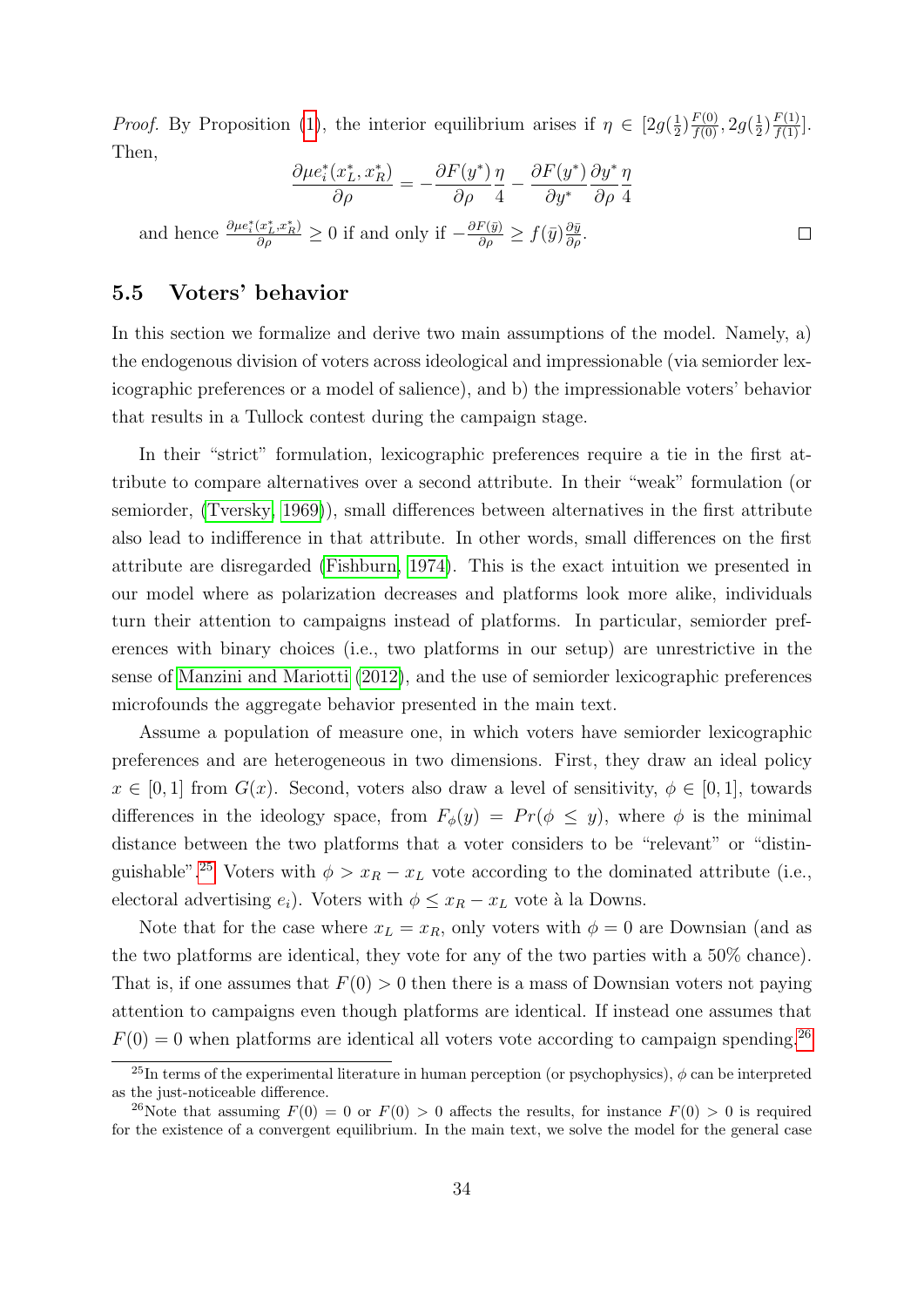Although  $x$  is ex-post irrelevant for impressionable voters, all individuals are identified by the pair  $(x, \phi)$ . The above features can be represented in an analytical manner by adapting the semiorder lexicographic structure proposed by Luce (1978). Considering voter  $(x, \phi)$ , we can write the voter's evaluation of party i as:

$$
\vartheta_{x,\phi}(i) = - | x - x_i | \Upsilon(\phi \le x_R - x_L) + t^i(e_R, e_L, \theta^i)[1 - \Upsilon(\phi \le x_R - x_L)] \tag{20}
$$

where  $\Upsilon(\phi \leq x_R - x_L)$  is an indicator function taking value 1 when a voter is ideological, i.e.,  $\phi \leq x_R - x_L = y$ , and 0 when a voter is impressionable, i.e.,  $\phi > x_R - x_L = y$ , as in the main text. Without loss of generality  $- | x - x_i |$  is the utility derived from voting for party  $i \in \{L, R\}$  according to ideology; and  $t^i(e_R, e_L, \theta^i)$  is the impressionable voter's utility from voting for party  $i \in \{L, R\}$  according to advertisements.

Let  $\theta^i$  in  $t^i(e_R, e_L, \theta^i)$  be a random variable (from the candidates' points of view) that captures how much of a party's advertisement "leaks" to voters in the following way  $t^i(e_R, e_L, \theta^i) = log(e_i^{\eta})$  $\hat{i}$ ) +  $\theta$ <sup>i</sup>. Similarly to multinomial applications in industrial organiza-tion [\(Nevo, 2000\)](#page-39-10) and political economy [\(Casas, Fawaz, and Trindade, 2016\)](#page-37-13), assume  $\theta^i$ to be drawn *i.i.d.* from an type I extreme-value distribution. As in [McFadden](#page-39-11) [\(1974\)](#page-39-11), the probability  $Pr(t^L > t^R)$  – which in our case is the probability that an impressionable voter votes for L – becomes the contest success function  $Pr(t^L > t^R) = \frac{e_L^{\eta}}{e_L^{\eta} + e_R^{\eta}}$ . With a continuum of voters, we interpret this probability as the share of impressionable voters that vote for L. On the same lines, [\(Jia, 2008;](#page-39-12) [Jia, Skaperdas, and Vaidya, 2013\)](#page-39-13) show that for  $t^i(e_R, e_L, \theta^i) = e_i \theta^i$ , if  $\theta^L$  and  $\theta^R$  follow independent inverse exponential distributions with parameter  $\eta > 0$ , the probability also becomes  $Pr(t^L > t^R) = \frac{e_L^{\eta}}{e_L^{\eta} + e_R^{\eta}}$ .<sup>[27](#page-0-0)</sup>

For simplicity, let  $F_{\phi}(y)$  be written as  $F(y)$ , which can be used to denote the proportion of ideological voters given a level of polarization y. Platform preferences and ideology sensitivity are assumed to be independent. Consequently, for a given pair of policy platforms  $x_L$  and  $x_R$ , the votes of ideological and impressionable voters can be independently aggregated (integrating over  $\phi$ ). By integrating over  $\theta_L$  and  $\theta_R$  under the above distributional assumptions, the impressionable vote share of party *i* is  $S_{Imp}^i = \frac{e_i^{\eta}}{e_L^{\eta} + e_R^{\eta}}$ . For ideological voters, by integrating over  $x$  one immediately obtains that for party  $L$ ,  $S_{Idl}^L = G(\bar{x})$  if  $x_L \neq x_R$  and  $S_{Idl}^L = \frac{1}{2}$  $\frac{1}{2}$  if  $x_L = x_R$ . By taking into account the above, parties' vote shares can be immediately written as in Equation [\(1\)](#page-8-0).

#### Salience and attention

Our model can also be interpreted as an extreme case of [\(Bordalo et al. 2012,](#page-37-4) [2013a,](#page-37-5)[b,](#page-37-6) [2015\)](#page-37-7), in which "salient thinkers" give more weight to attributes that exhibit greater

 $F(0) \geq 0$  and highlight this distinction.

 $27\text{The assumption that party shocks are identical to all individuals is made without loss of generality,}$ as long as they are independent of ideology.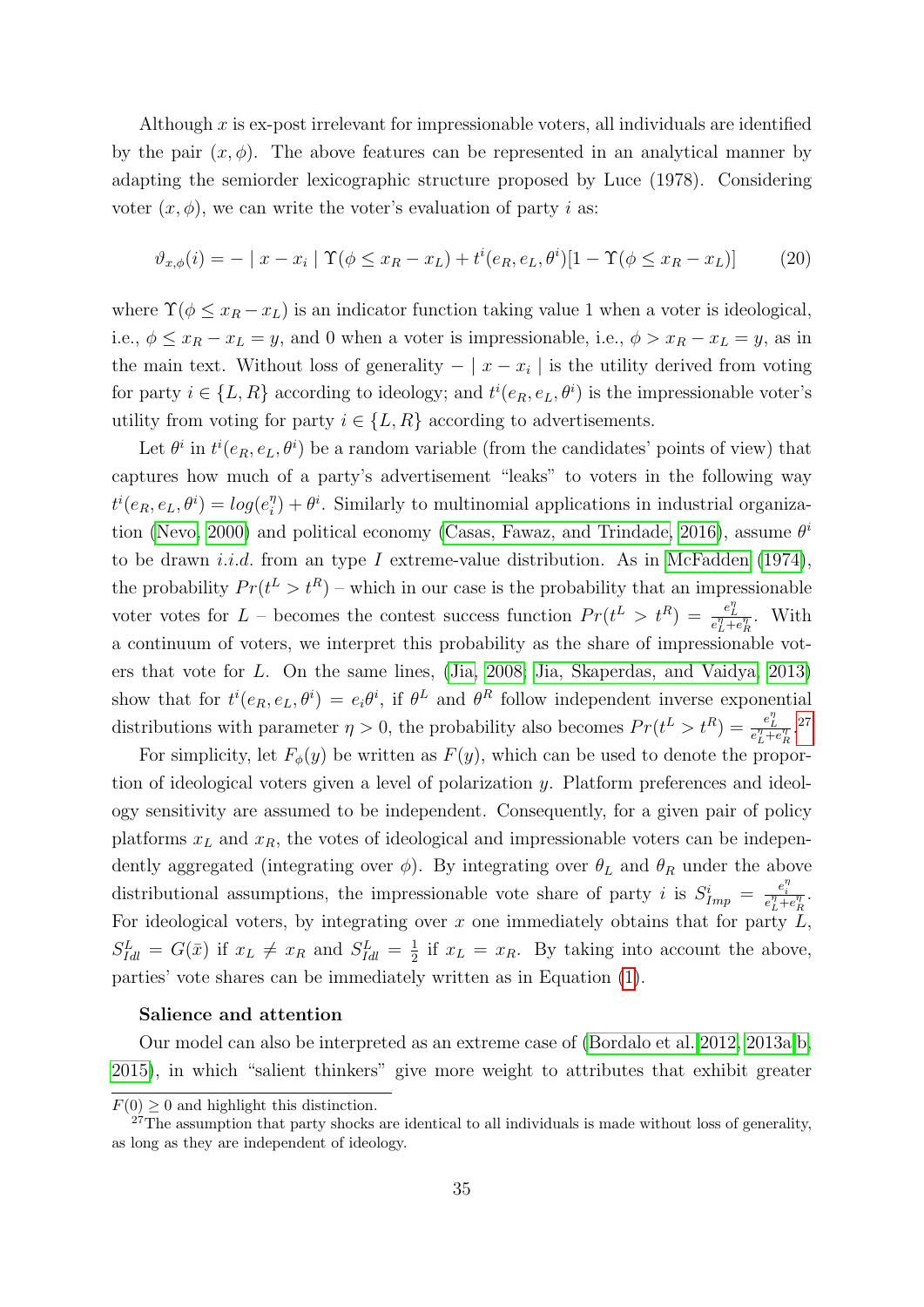heterogeneity in the available choice set.

In the papers on salience and attention, the salient attribute is the one in which the differences are more pronounced. The less salient attribute receives less weight. For instance, in [Bordalo et al.](#page-37-7) [\(2015\)](#page-37-7) they look at price and quality: if quality is the salient attribute, the utility from consuming good k is  $q_k - \omega p_k$  with  $\omega$  exogenously determined and in [0, 1]. Instead of comparing attributes, we compare the platforms differentiation with a baseline level of polarization,  $\phi$ , which is exogenously drawn from  $F_{\phi}(y)$ . Thus, for  $\phi$  smaller than the equilibrium polarization, voters take platforms as the salient attribute. In particular, for  $\phi \leq y$ ,  $\omega = 0$ . And for  $\phi \geq y$ ,  $1 - \omega = 0$ . Thus, one can consider the rank-based weighting salience function proposed by [Bordalo et al. 2012,](#page-37-4) [2013b,](#page-37-6) [2015,](#page-37-7) where:

$$
\vartheta_{x,\phi}(i) = -(|x - x_i|)\omega + t^i(e_L, e_R, \theta^i)(1 - \omega)
$$

The heterogeneity of "salient thinkers" is given by  $F_{\phi}(y)$ , and everything else is exactly as in the previous section.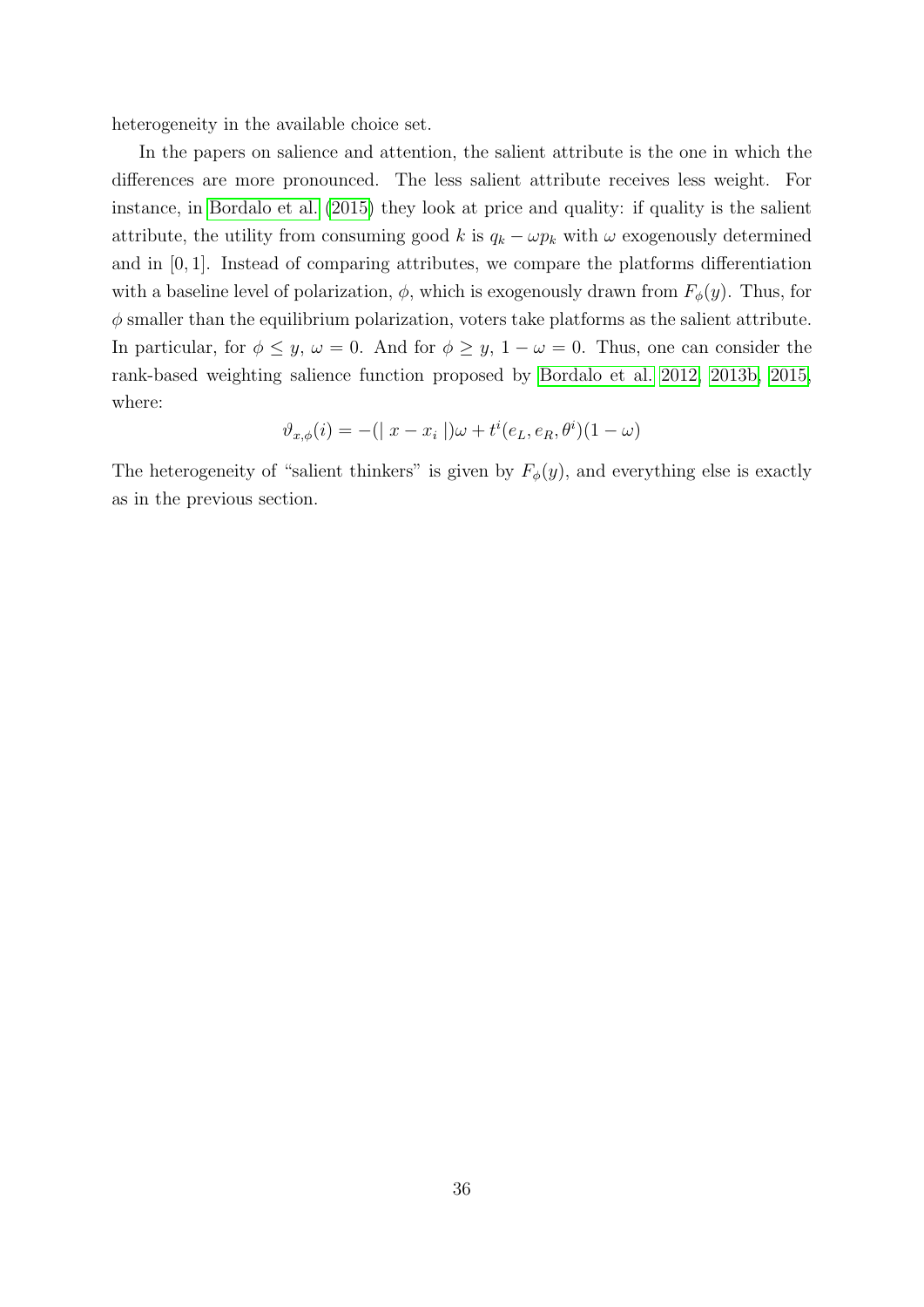## References

- <span id="page-36-6"></span>Alcalde, J. and M. Dahm (2007): "Tullock and Hirshleifer: a meeting of the minds," Review of Economic Design, 11, 101–124.
- <span id="page-36-9"></span> $-(2010)$ : "Rent seeking and rent dissipation: a neutrality result," *Journal of Public* Economics, 94, 1–7.
- <span id="page-36-1"></span>Allcott, H., L. Braghieri, S. Eichmeyer, and M. Gentzkow (2020): "The welfare effects of social media†," American Economic Review, 110, 629–676.
- <span id="page-36-2"></span>ALLCOTT, H. AND M. GENTZKOW (2017): "Social media and fake news in the 2016 election," Journal of Economic Perspectives, 31, 211–236.
- <span id="page-36-7"></span>Amegashie, J. A. (2006): "A contest success function with a tractable noise parameter," Public Choice, 126, 135–144.
- <span id="page-36-3"></span>AMORÓS, P. AND M. S. PUY  $(2013)$ : "Issue convergence or issue divergence in a political campaign?" Public Choice, 155, 355–371.
- <span id="page-36-10"></span>ANSOLABEHERE, S. AND J. M. SNYDER JR (2002): "The incumbency advantage in US elections: An analysis of state and federal offices, 1942–2000," Election law journal, 1, 315–338.
- <span id="page-36-4"></span>ARAGONÉS, E., M. CASTANHEIRA, AND M. GIANI (2015): "Electoral Competition through Issue Selection," American Journal of Political Science, 59, 71–90.
- <span id="page-36-5"></span>ARAGONES, E. AND D. XEFTERIS  $(2017a)$ : "Imperfectly informed voters and strategic extremism," International Economic Review, 58, 439–471.
- <span id="page-36-12"></span> $-$  (2017b): "Voters' private valuation of candidates' quality," *Journal of Public* Economics, 156, 121–130.
- <span id="page-36-0"></span>Ashworth, S. and E. Bueno de Mesquita (2009): "Elections with platform and valence competition," Games and Economic Behavior, 67, 191–216.
- <span id="page-36-11"></span>Baik, K. H. (1994): "Effort levels in contests with two asymmetric players," Southern Economic Journal, 367–378.
- <span id="page-36-8"></span>BALART, P., S. M. CHOWDHURY, AND O. TROUMPOUNIS (2017): "Linking individual and collective contests through noise level and sharing rules," Economics Letters, 155, 126–130.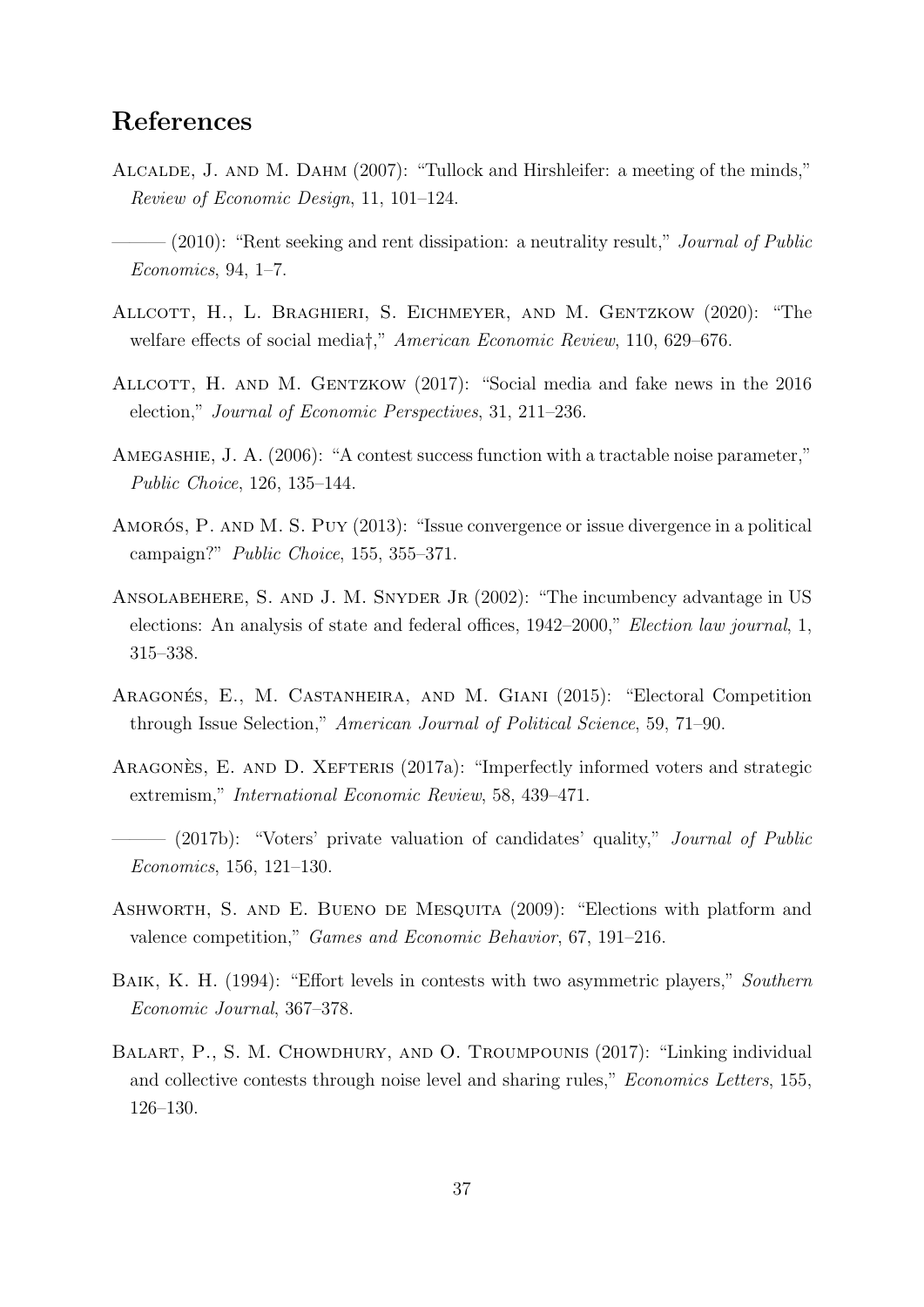- <span id="page-37-3"></span>Baron, D. P. (1994): "Electoral competition with informed and uninformed voters." American Political Science Review, 88, 33–47.
- <span id="page-37-12"></span>BEVIÁ, C. AND L. C. CORCHÓN  $(2015)$ : "Relative difference contest success function," Theory and Decision, 78, 377–398.
- <span id="page-37-4"></span>BORDALO, P., N. GENNAIOLI, AND A. SHLEIFER (2012): "Salience theory of choice under risk," The Quarterly journal of economics, 127, 1243–1285.
- <span id="page-37-5"></span> $-$  (2013a): "Salience and asset prices," The American Economic Review, 103, 623– 628.
- <span id="page-37-6"></span>——— (2013b): "Salience and consumer choice," Journal of Political Economy, 121, 803–843.
- <span id="page-37-7"></span> $-$  (2015): "Competition for attention," The Review of Economic Studies, 83, 481– 513.
- <span id="page-37-2"></span>BOXELL, L., M. GENTZKOW, AND J. SHAPIRO (2020): "Cross-Country Trends in Affective Polarization," .
- <span id="page-37-1"></span>Broockman, D. E. and D. P. Green (2014): "Do Online Advertisements Increase Political Candidates' Name Recognition or Favorability? Evidence from Randomized Field Experiments," Political Behavior, 36, 263–289.
- <span id="page-37-8"></span>BUSHONG, B., M. RABIN, AND J. SCHWARTZSTEIN (2017): "A model of relative thinking," HBS Working Paper.
- <span id="page-37-9"></span>Callander, S. and C. H. Wilson (2006): "Context-dependent Voting," Quarterly Journal of Political Science, 1, 227–254.
- <span id="page-37-10"></span>CARDONA, D., J. DE FREITAS, AND A. RUBÍ-BARCELÓ (2018): "Polarization or Moderation? Intra-group heterogeneity in endogenous-policy contests," Tech. rep., Universitat de les Illes Balears, Departament d'Economía Aplicada.
- <span id="page-37-0"></span>CARRILLO, J. D. AND M. CASTANHEIRA (2008): "Information and strategic political polarisation," The Economic Journal, 118, 845–874.
- <span id="page-37-13"></span>Casas, A., Y. Fawaz, and A. Trindade (2016): "Surprise me if you can: The influence of newspaper endorsements in u.s. presidential elections," Economic Inquiry.
- <span id="page-37-11"></span>CORCHÓN, L. C. (2007): "The theory of contests: a survey," Review of Economic Design, 11, 69–100.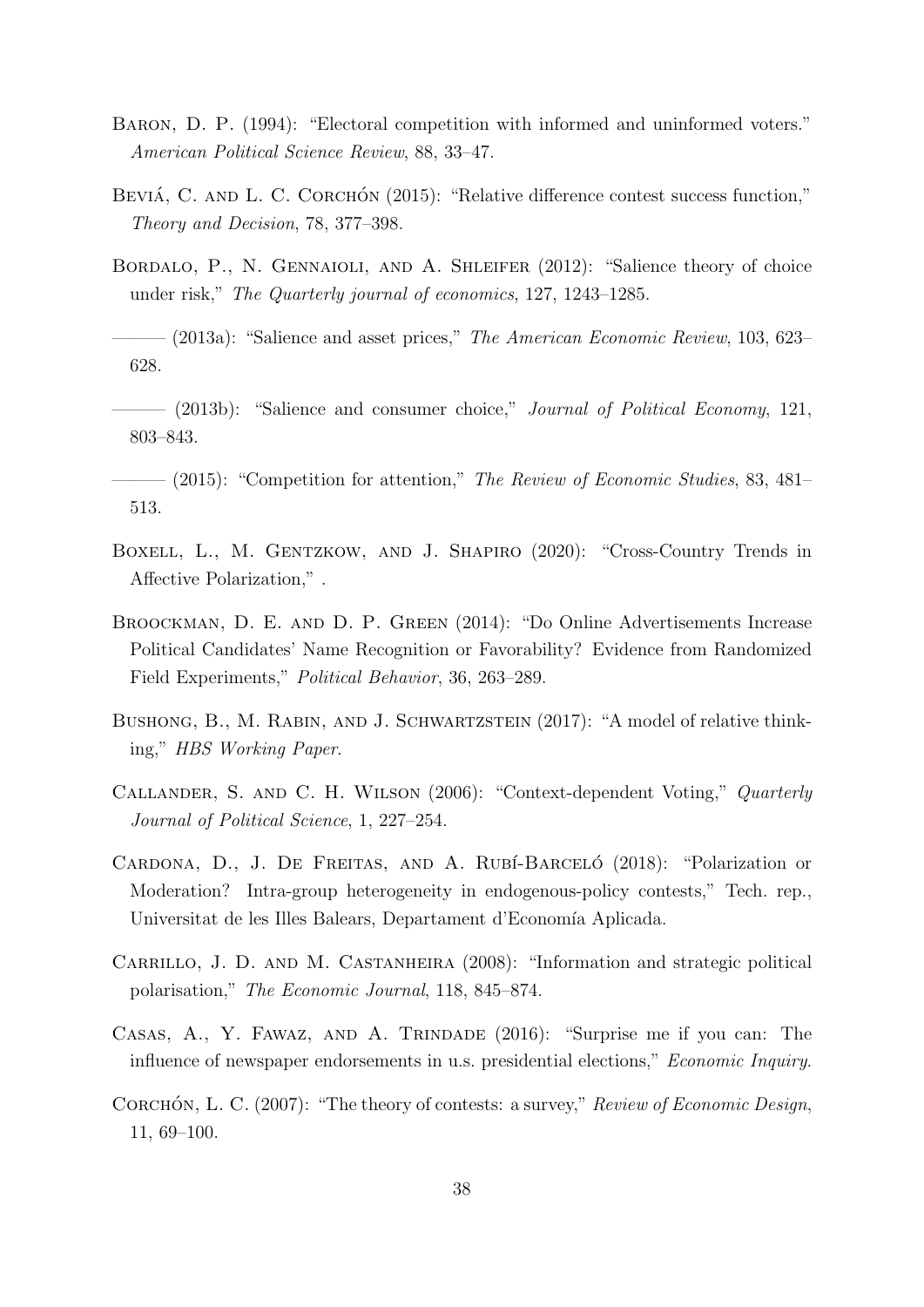<span id="page-38-8"></span>Denter, P. (forthcoming): "Campaign contests," European Economic Review.

<span id="page-38-3"></span>Downs, A. (1957): An Economic Theory of Democracy, Harper, New York.

- <span id="page-38-9"></span>EGUIA, J. AND A. NICOLO<sup>(2019):</sup> "Information and targeted spending," *Theoretical* Economics, 14, 373–402.
- <span id="page-38-11"></span>EPSTEIN, G. S. AND S. NITZAN (2004): "Strategic restraint in contests," European Economic Review, 48, 201–210.
- <span id="page-38-12"></span>EWERHART, C. (2015): "Mixed equilibria in Tullock contests," *Economic Theory*, 60, 59–71.
- <span id="page-38-14"></span> $-(2017)$ : "Revenue ranking of optimally biased contests: The case of two players," Economics Letters, 157, 167–170.
- <span id="page-38-7"></span>FALMAGNE, J.-C. (2002): *Elements of psychophysical theory*, 6, Oxford University Press on Demand.
- <span id="page-38-15"></span>Fishburn, P. C. (1974): "Exceptional paper-lexicographic orders, utilities and decision rules: A survey," Management Science, 20, 1442–1471.
- <span id="page-38-13"></span>Gelman, A. and G. King (1990): "Estimating incumbency advantage without bias," American journal of political science, 1142–1164.
- <span id="page-38-4"></span>GOTTFRIED, J. AND E. SHEARER (2016): "News use across social media platforms 2016," Pew Research Center.
- <span id="page-38-5"></span> $-(2017)$ : "American's onilne news use is closing in on TV news use," Pew Research Center.
- <span id="page-38-6"></span>Grossman, G. M. and E. Helpman (1996): "Electoral competition and special interest politics," The Review of Economic Studies, 63, 265–286.
- <span id="page-38-2"></span>Herrera, H., D. K. Levine, and C. Martinelli (2008): "Policy platforms, campaign spending and voter participation," Journal of Public Economics, 92, 501–513.
- <span id="page-38-0"></span>Hirano, S. and J. M. Snyder (2019): "The Direct Primary and Voting Behavior in U.S. General Elections," in Routledge Handbook of Primary Elections, 161–174.
- <span id="page-38-1"></span>HIRSCH, A. (2019): "Polarization and Campaign Spending in Elections," mimeo.
- <span id="page-38-10"></span>IARYCZOWER, M. AND A. MATTOZZI (2013): "On the nature of competition in alternative electoral systems," The Journal of Politics, 75, 743–756.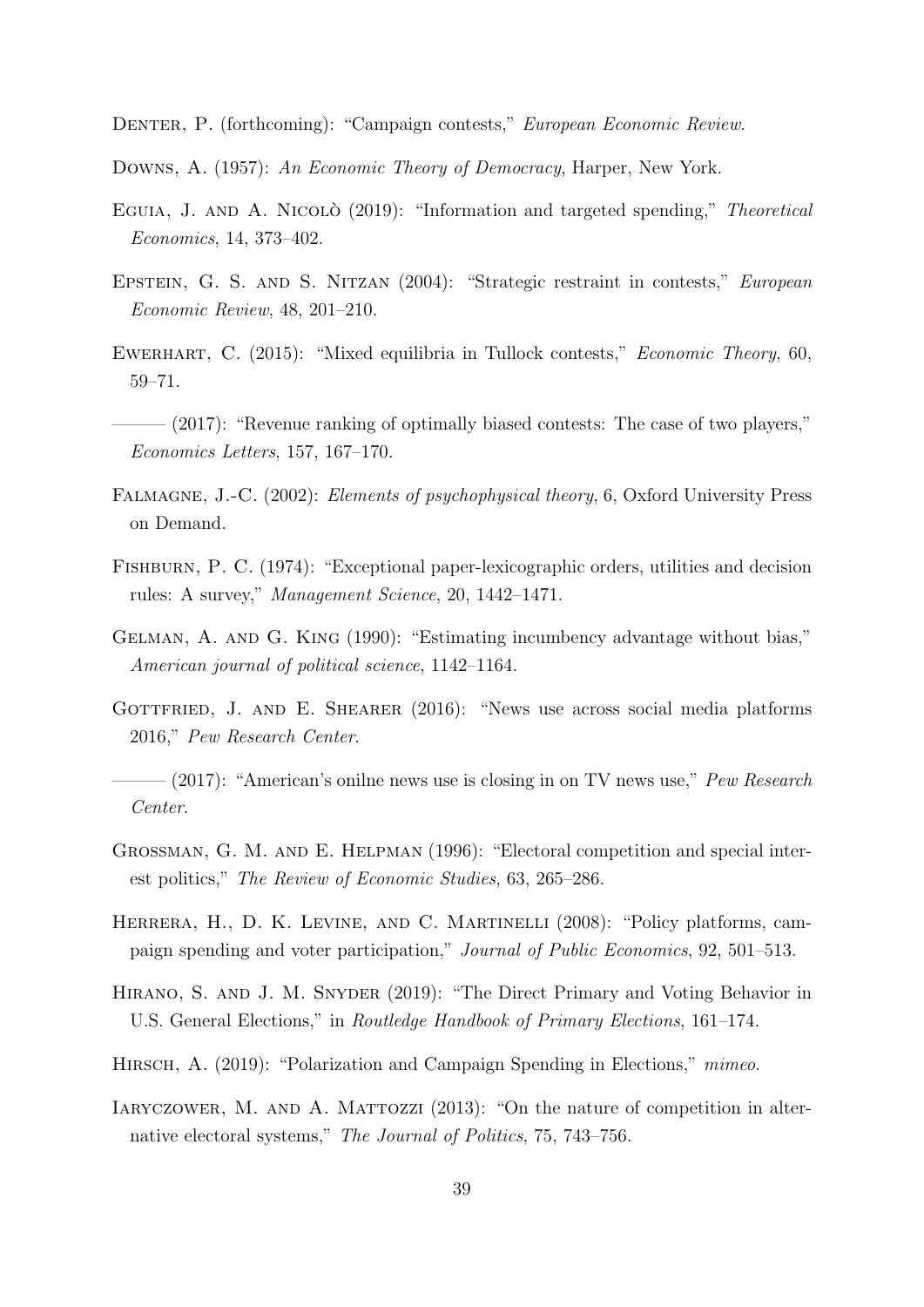- <span id="page-39-12"></span>Jia, H. (2008): "A stochastic derivation of the ratio form of contest success functions," Public Choice, 135, 125–130.
- <span id="page-39-13"></span>JIA, H., S. SKAPERDAS, AND S. VAIDYA (2013): "Contest functions: Theoretical foundations and issues in estimation," International Journal of Industrial Organization, 31, 211–222.
- <span id="page-39-8"></span>KONRAD, K. A. (2009): *Strategy and Dynamics in Contests*, Oxford UK: Oxford University Press.
- <span id="page-39-6"></span>KÖSZEGI, B. AND A. SZEIDL  $(2012)$ : "A model of focusing in economic choice," The Quarterly journal of economics, 128, 53–104.
- <span id="page-39-3"></span>LELAND, J. W. (1994): "Generalized similarity judgments: An alternative explanation for choice anomalies," Journal of Risk and Uncertainty, 9, 151–172.
- <span id="page-39-2"></span>Luce, R. D. (1956): "Semiorders and a theory of utility discrimination," Econometrica, Journal of the Econometric Society, 178–191.
- <span id="page-39-4"></span>MANZINI, P. AND M. MARIOTTI (2012): "Choice by lexicographic semiorders," Theoretical Economics, 7, 1–23.
- <span id="page-39-0"></span>McCarty, N., K. T. Poole, and H. Rosenthal (2006): Polarized America: The dance of political ideology and unequal riches.
- <span id="page-39-11"></span>MCFADDEN, D. (1974): "The measurement of urban travel demand," *Journal of Public* Economics, 3, 303 – 328.
- <span id="page-39-7"></span>Meirowitz, A. (2008): "Electoral contests, incumbency advantages, and campaign finance," The Journal of Politics, 70, 681–699.
- <span id="page-39-9"></span>NBC (2017): "How Big Data Broke American Politics," NBC news by Chuck Todd and Carrie Dann (story adapted from a presentation NBC News' Chuck Todd delivered at SXSW in Austin, Texas), published on March  $14^{th}$  2017.
- <span id="page-39-10"></span>Nevo, A. (2000): "A Practitioner's Guide to Estimation of Random-Coefficients Logit Models of Demand," Journal of Economics & Management Strategy, 9, 513-548.
- <span id="page-39-5"></span>Newton, K. (1999): "Mass media effects: mobilization or media malaise?" British Journal of Political Science, 29, 577–599.
- <span id="page-39-1"></span>Nickerson, D. W. and T. Rogers (2014): "Political campaigns and big data," Journal of Economic Perspectives, 28, 51–74.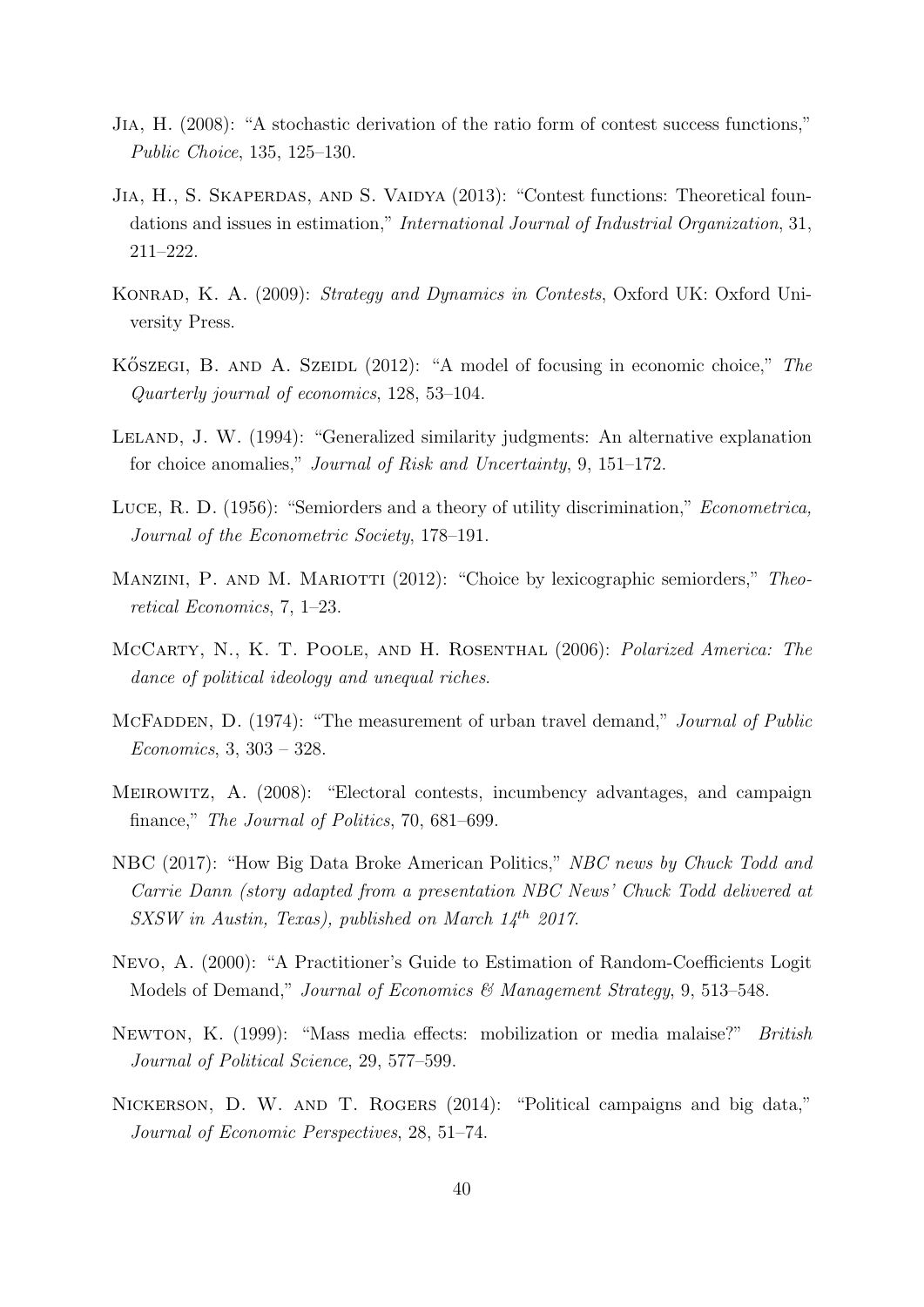- <span id="page-40-9"></span>Nitzan, S. (1994): "Modelling rent-seeking contests," European Journal of Political Economy, 10, 41–60.
- <span id="page-40-4"></span>NORRIS, P. (2000): A virtuous circle: Political communications in postindustrial societies, Cambridge University Press.
- <span id="page-40-13"></span>NTI, K. O. (1999): "Rent-seeking with asymmetric valuations," *Public Choice*, 98, 415– 430.
- <span id="page-40-7"></span>NUNNARI, S. AND J. ZÁPAL (2017): "A Model of Focusing in Political Choice," CEPR Discussion Paper No. 12407.
- <span id="page-40-8"></span>PASTINE, I. AND T. PASTINE (2012): "Incumbency advantage and political campaign spending limits," *Journal of Public Economics*, 96, 20–32.
- <span id="page-40-1"></span>POOLE, K. T. AND H. ROSENTHAL (1984): "The polarization of American politics," The Journal of Politics, 46, 1061–1079.
- <span id="page-40-5"></span>PRUMMER, A. (2020): "Spatial Advertisement in Political Campaigns," *Journal of Public* Economics, 188.
- <span id="page-40-3"></span>Rubinstein, A. (1988): "Similarity and decision-making under risk (Is there a utility theory resolution to the Allais paradox?)," Journal of economic theory, 46, 145–153.
- <span id="page-40-10"></span>SERENA, M. AND L. CORCHÓN (2018): "Contests theory: a survey," in Handbook of game theory and industrial organization, ed. by L. Corchon and M. A. Marini, Edward Elgar, forthcoming.
- <span id="page-40-11"></span>SKAPERDAS, S. (1996): "Contest success functions," *Economic theory*, 7, 283–290.
- <span id="page-40-6"></span>Spiegler, R. (2014): "Competitive framing," American Economic Journal: Microeconomics, 6, 35–58.
- <span id="page-40-12"></span>Tirole, J. (1988): The Theory of Industrial Organization, MIT Press.
- <span id="page-40-0"></span>TULLOCK, G. (1980): "Efficient Rent Seeking," in Toward a Theory of the Rent-Seeking Society, ed. by J. M. Buchanan, R. D. Tollison, and G. Tullock, College Station, TX: Texas A&M University Press, 97–112.
- <span id="page-40-2"></span>Tversky, A. (1969): "Intransitivity of Preferences," Psychological Review, 76, 31–48.
- <span id="page-40-14"></span>WANG, Z. (2010): "The optimal accuracy level in asymmetric contests," The BE Journal of Theoretical Economics, 10.